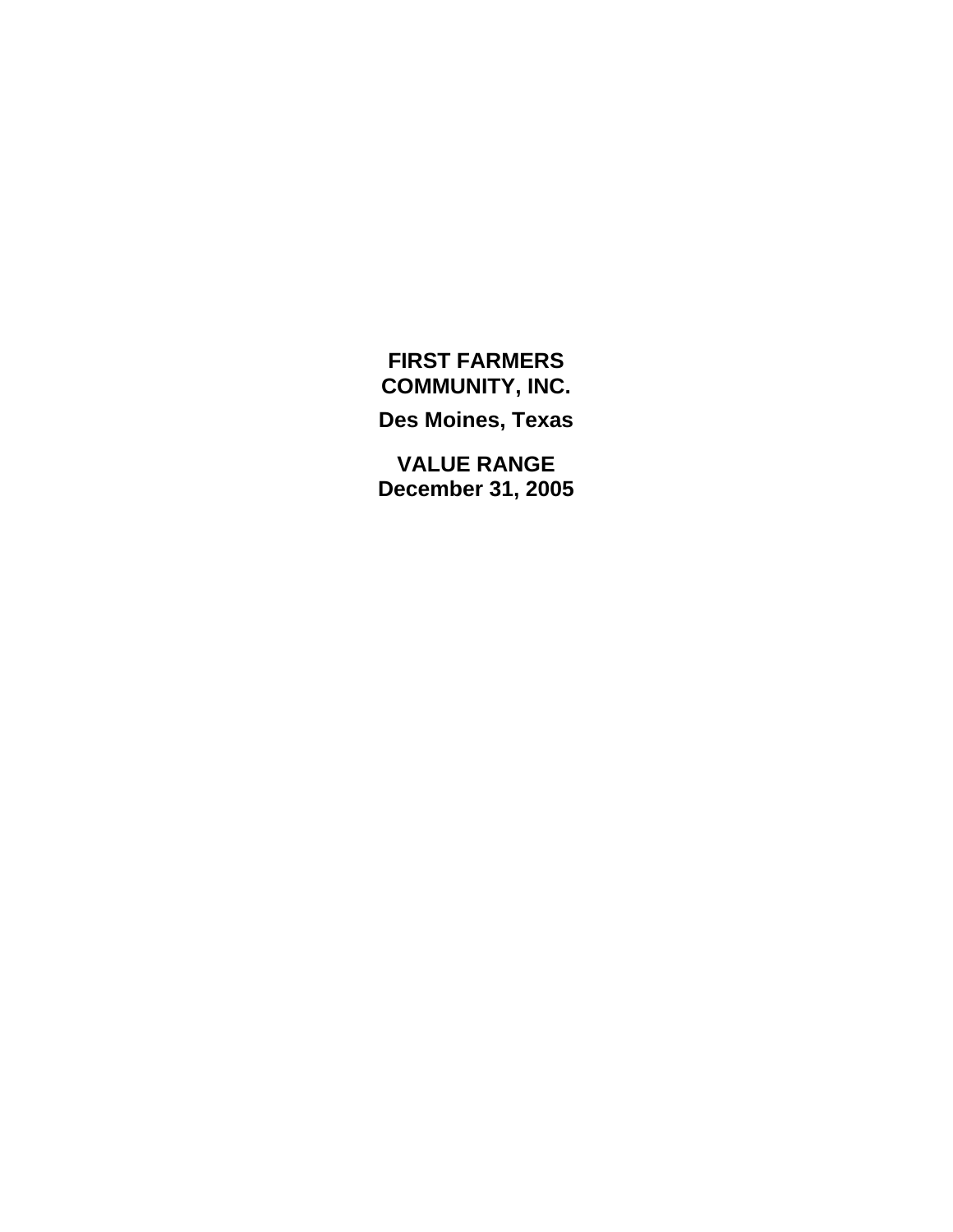March 20, 2006

Board of Directors First Farmers Community, Inc. 1245  $34<sup>th</sup>$  Street Des Moines, TX 77509

Directors:

This sample report illustrates the analysis prepared by Informed Decisions, LLC if it were engaged to determine a range of values for a financial institution named First Farmers Community, Inc. (Company). It includes a cover letter and exhibits that sets forth the analysis to determine the value of the Company's common stock in a potential acquisition and as a going-concern. These values were set as of December 31, 2005. Additional reference points were calculated based on the stock's lack of marketability.

Based on its analysis, as discussed below and presented in the attached exhibits, Informed Decisions determined that the potential acquisition value for the common stock outstanding for First Farmers Community, Inc. could approximate \$24.6 million, \$492 per share. The going-concern value, designated as the publicly-traded value below and in EXHBIT ONE, would approximate \$19.7 million, \$395 per share. The shareholder election to have the Company taxed as an S-corporation increases the value to \$412 per share.

A range of values was developed for the Company's stock given the expected cash flows available based on the level of control:

|                                |                                  |                              | Premium/<br>(Discount)           |
|--------------------------------|----------------------------------|------------------------------|----------------------------------|
|                                | Aggregate<br>Value<br>(millions) | Value<br>Per<br><b>Share</b> | to<br><b>Publicly-</b><br>traded |
| Acquisition                    | \$24.6                           | \$492                        | 24.6%                            |
| S - Corp                       |                                  | \$412                        | 4.3%                             |
| Publicly-traded                | \$19.7                           | \$395                        |                                  |
| Dividends with publicly-traded |                                  | \$331                        | $-16.2%$                         |
| Dividends, no sale             |                                  | \$197                        | $-50.1%$                         |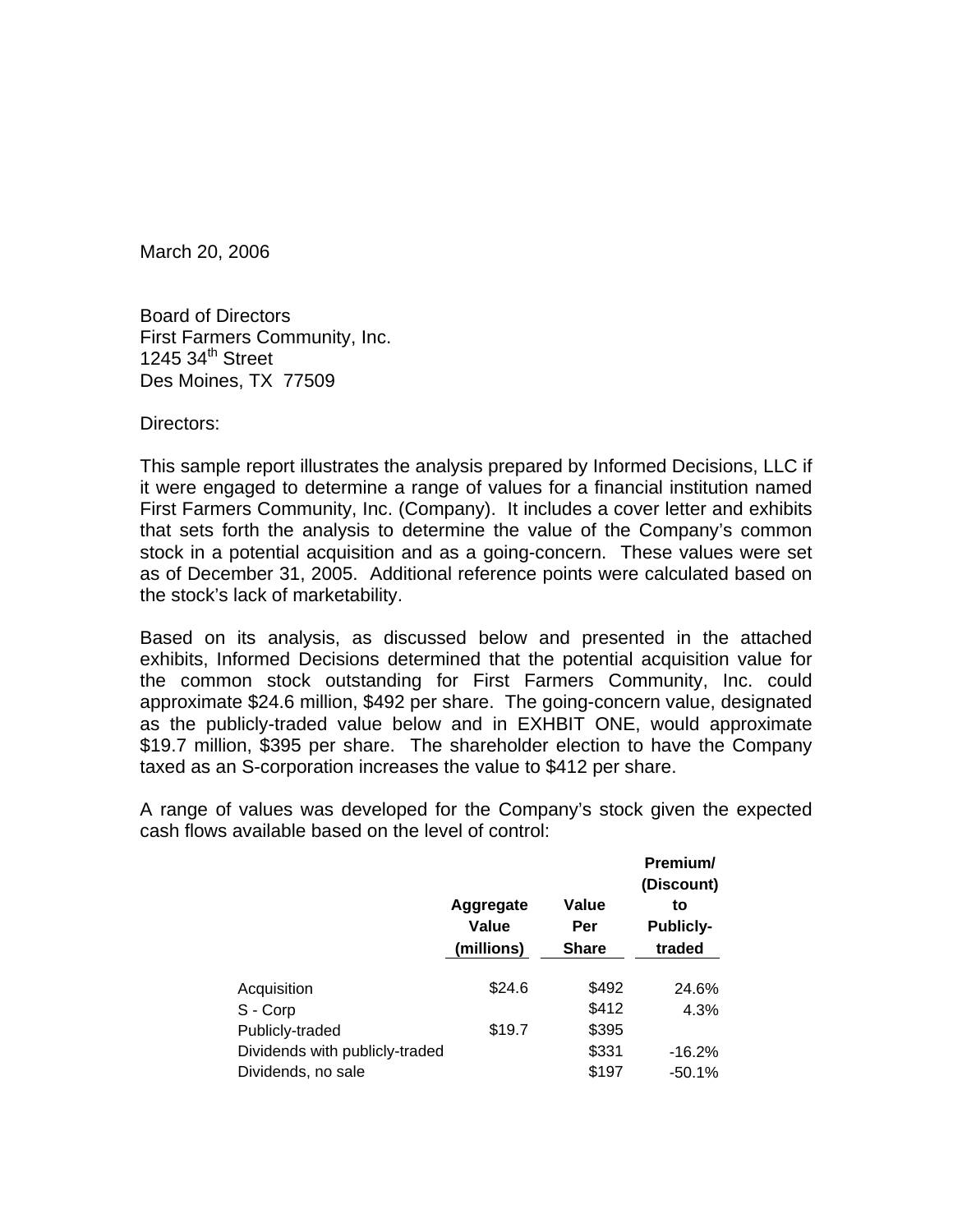These values are also presented in **EXHIBIT ONE** following the Table of Exhibits. Comments to highlight observations, conclusions, and assumptions based on the data and analysis presented in the exhibits are presented below.

### **SUPPORTING FINANCIAL DATA: EXHIBITS TWO - THREE**

These present market and historical financial data used in analyzing the Company as a potential acquisition and as a going-concern. The market data in EXHIBIT TWO provides an indication of the Company's coverage of the markets served. Five years of historical data for the Company are recapped in EXHIBIT THREE. When readily available, six years of data are provided so that growth rates can be calculated for five years. A third exhibit could be added to update the financial data from year-end to the most recent quarter.

As reflected in EXHIBIT TWO, the Company serves Greencastle County with three locations. This section would include an overview of the markets served, including the relevant economic factors specific to these markets.

From EXHIBIT THREE, the critical issue identified is the Company's credit quality. First Farmers apparently experienced significant credit problems dating back to 2001. The provision for loan losses reached .88% of average total assets in 2002. The credit issues are readily apparent on page six where nonperforming assets are shown to average 4.14% of the loan portfolio for the five years. The allowance for loan losses never provided adequate coverage. Significant write-offs were recorded every year.

Total assets have not grown over the past five years. This is attributable, primarily, to the decline in loans. Deposits increased at an annual rate of 2.8% driven by the money market balances.

The assumption is that the lending practices that gave rise to the problem credits have been addressed and corrected; and that these issues can be managed while building the core loan portfolio and expanding the Company's deposit base.

### **POTENTIAL ACQUISITION VALUE: EXHIBITS FOUR - TEN**

The financial data from EXHIBIT THREE flow into EXHIBIT FOUR which shows a series of possible adjustments that a potential acquirer could consider. The balance sheet data is as of December 31, 2005. The earnings are based on the 2005 earnings, the base to which the adjustments are applied.

These are intended to reflect the Company's financial position and sustainable earnings that an acquirer could expect if the acquisition were to close on December 31, 2006. The assumption is that the acquisition process, from preliminary discussions through due diligence to negotiating the definitive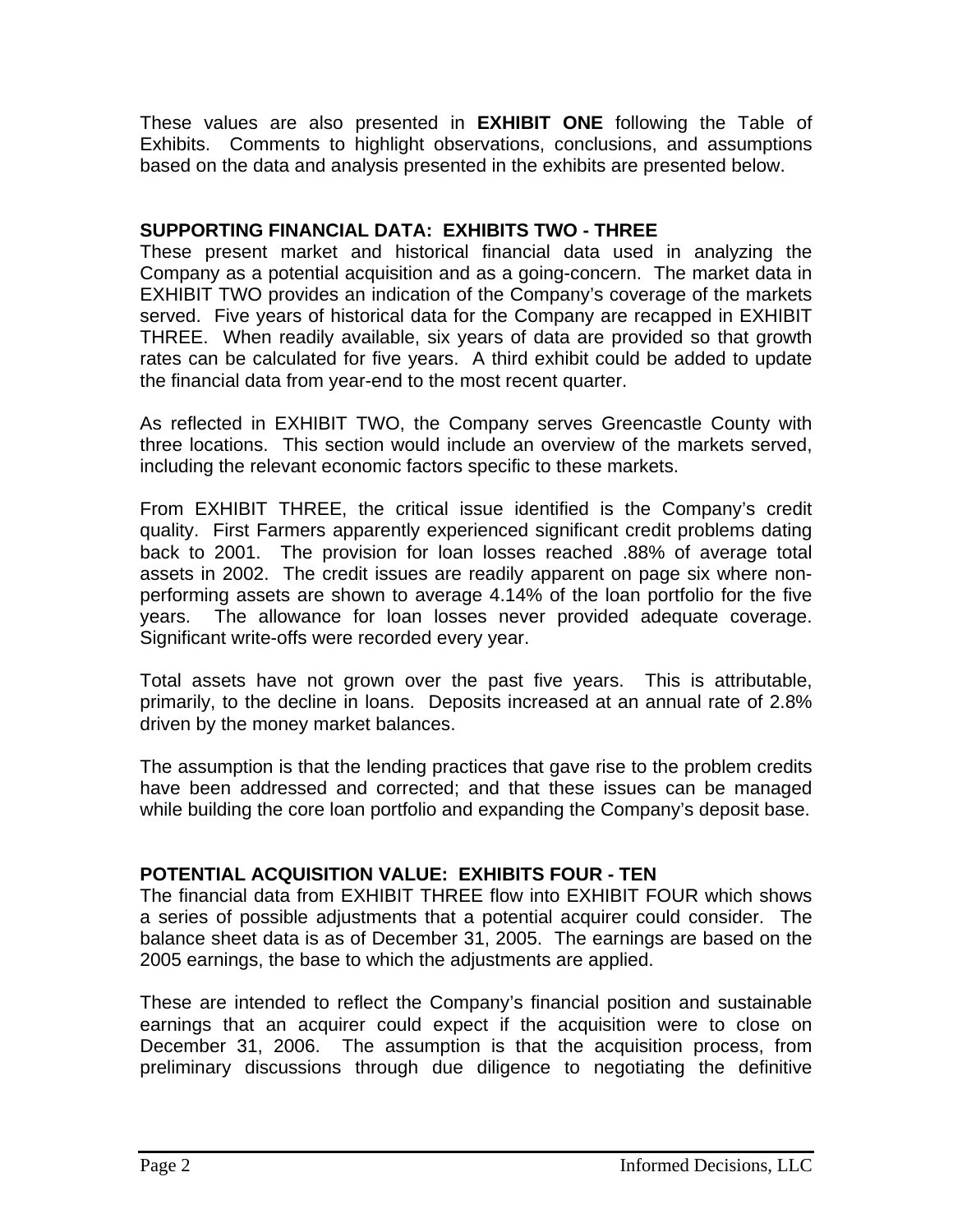agreement and obtaining regulatory approvals, moves forward at a reasonable pace so that the transaction is closed by year-end.

The seller is given credit for retained earnings. The allowance for loan losses is increased to provide 100% coverage of non-accruals and OREO, as shown in EXHIBIT FIVE. This adjustment reduces common equity and the related capital payout by \$1.1 million. The base run rate is reduced from .64% on average assets to .44% as a provision of income taxes is established and the provision for loan losses is set at a sustainable level.

Assumptions relating to these adjustments are presented on page five of EXHIBIT FOUR. EXHIBIT FIVE presents the assumptions and calculations underlying the adjustments presented for the allowance for loan losses and the provision for loan losses.

EXHIBIT SIX presents potential revenue enhancements and expense saves to be considered by an acquirer to develop an estimate for the sustainable ROA. Two primary assumptions are reflected here: First, non-interest income can be increased to 1.20% of average assets, a significant increase from the historical average but First Farmers does provide trust services that could contribute more to non-interest income. Second, the number of FTEs can be reduced, as shown on page two, and other non-interest expenses can be reduced. Overall, the resulting percentage saves, performance ratios, and ROA are reasonable.

A summary balance sheet and the net income from the base year are presented in EXHIBIT SEVEN. From these, summary financial statements are developed for the next five years. Loans and deposits are projected to increase 4.3%, annually; but borrowings are projected to remain constant. Thus, the annual growth rate for total assets approximates 4.0%. The ROA developed in EXHIBIT SIX is shown as being achieved in year two.

EXHIBIT EIGHT shows the level of dividends that a potential acquirer could realize over the next five years while maintaining common equity at 7.0% of total assets. The projected income and dividends reflected in EXHIBIT EIGHT are carried through to the discounted cash flow model presented in EXHIBIT NINE.

The acquirer's required rate of return is set at 14.0%, as discussed below in more detail, for purposes of calculating the present value of the dividends expected over the next five years and the present value of the terminal value. The terminal value is based on a capitalization of earnings at the end of year five assuming a long-term growth rate of 4.0%. The capital payout developed in the Base Year analysis, EXHIBIT FOUR, is also included in the total present value. Based on the assumptions and analysis to this point, the aggregate value of First Farmers to the acquirer is calculated to approximate \$24.6 million.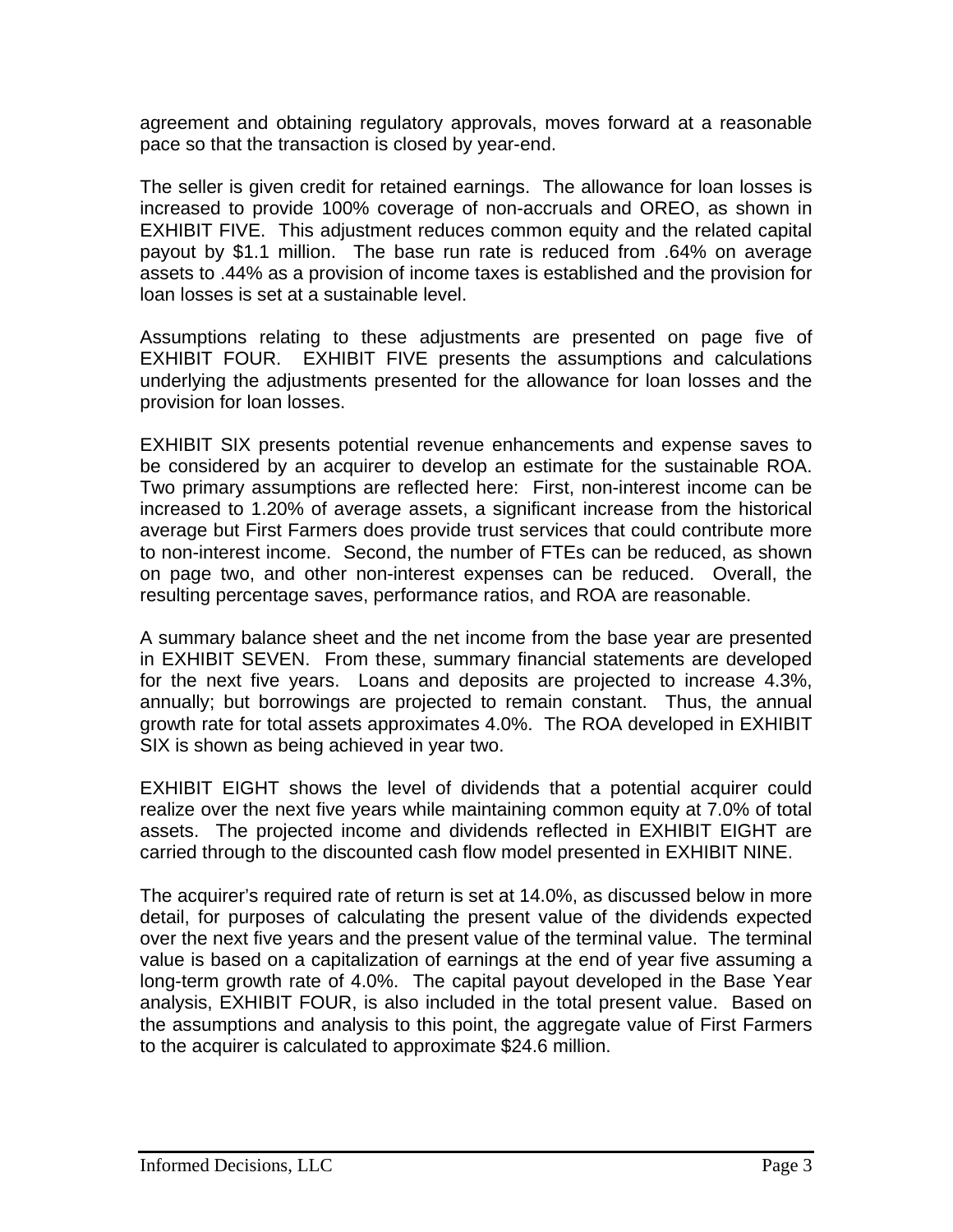The aggregate value of \$24.6 million is carried forward to page one of EXHIBIT TEN. Financial data as of December 31, 2005 are presented for calculating price multiples to be compared to a publicly-traded group and a group of acquisitions. The calculated price/earnings multiple is relatively high because First Farmers' ROA is low, as shown on page one of EXHIBIT TEN. Its price/book and price/7% book multiples reflect the acquisition premium in comparison to the medians presented for the publicly-traded group but is slightly lower than the acquisition multiples because the projected growth and projected ROA are low. At the derived value of \$24.6 million, the pricing multiples are reasonable.

The \$24.6 million value is presented as the central point in the range presented on page two of EXHIBIT TEN. This is a range of values that an acquirer might reasonably consider in developing its initial offer price and its overall negotiating strategy. The set of pricing parameters is presented for evaluating the derived present value relative to other factors that the acquirer could consider and pricing multiples observed from other acquisitions. This also illustrates the potential impact to the acquirer's tangible equity and to its net income assuming no additional equity is issued. Whether the negotiated price moves above or below the midpoint would be determined by the acquirer's interest, the seller's motivation, and the interest of other potential acquirers.

### **GOING-CONCERN VALUE: EXHIBITS ELEVEN - NINETEEN**

EXHIBIT ELEVEN presents a set of summary financial statements for the Company over the next five years assuming that no acquisition occurs: that it continues to operate under its existing ownership structure in a manner consistent with its operations over the past five years. These are taken from EXIBIT THREE without the potential adjustments to be considered by a potential acquirer. For valuation purposes, the net income projections are on a Ccorporation equivalent basis as derived at the bottom of the page.

EXHIBIT TWLEVE develops a reconciliation of common equity assuming a 65% payout ratio for S-corp earnings. C-corp equivalent net income projections are developed in the lower portion of EXHIBIT ELEVEN; C-corp equivalent dividend projections are developed in the lower portion of EXHIBIT TWELVE. The value is first derived on a C-corp basis to allow for comparison to the values observed for publicly-traded companies. The incremental value attributable to the S-corp election is calculated as discussed below in another section.

The assumption is that the Company can pay additional dividends up to the level of projected earnings while maintaining common equity at 7.0%. Such an adjustment is often required to better reflect a bank's dividend paying capacity attributable to its beginning level of common equity. This is reflected in EXHIBIT THIRTEEN. The resulting cash flows based on these adjusted dividends flow through to the present value calculation presented in EXHIBIT FOURTEEN.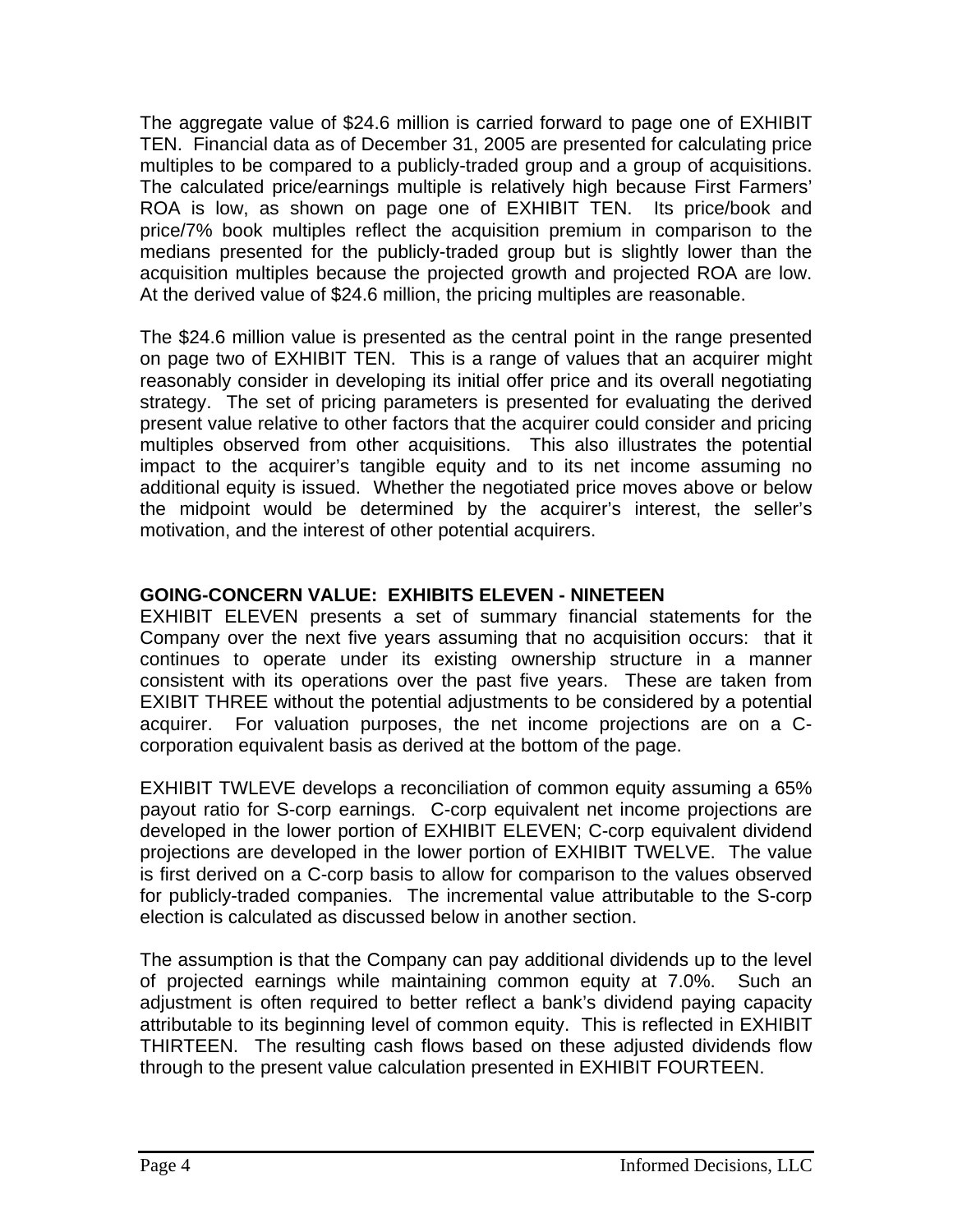The following is a summary of the basis for the required rate of return used to calculate the discount factors applied in EXHIBITS NINE and FOURTEEN. As of December 31, 2005 the yield for 10 year Treasury constant maturities was reported as 4.39%. This is used as the risk-free rate of return. To this is added the equity risk premium multiplied by the beta for publicly-traded stocks in the financial services industry. An equity risk premium of 7.20% was used to reflect the historic average annual difference between returns on the intermediate U.S. Treasury Notes and the total returns on stocks of large companies as calculated by Ibbotson Associates in its Stocks, Bonds, Bills and Inflation Valuation Edition 2005 Yearbook. A beta of .30 was derived based on a five year average for all financial institutions.

Based on the Capital Assets Pricing Model (CAPM) theory and the values set forth above, the initial discount rate can be calculated as follows:

- Risk free rate of return + (Equity Risk Premium x Beta)
- $\bullet$  4.39% + (7.2% x .30)
- $6.55\%$

Additional adjustments to the equity risk premium are considered due to the Company's size and other characteristics specific to the Company and to the cash flow projections.

In general, a size premium is often required by investors in companies with smaller market capitalizations. In its 2005 Yearbook, Ibbotson Associates calculates the size effect for the small company group of depository institutions to be 4.36% as of year-end 2004. Investment in a single company is riskier than an investment in a diversified portfolio. The additional premium for this difference is commonly set at between 1.00% and 3.00% for established community banks. This adjustment is set at 3.00% for the Company's projections to derive the discount rate as follows:

| Risk-free rate of return      | 4.39%  |
|-------------------------------|--------|
| Equity risk premium, adjusted | 2.16%  |
| Size premium                  | 4.36%  |
| Firm specific premium         | 3.00%  |
| <b>TOTAL</b>                  | 13.91% |
| <b>ROUNDED TO:</b>            | 14.00% |

The firm specific premium and the resulting discount rate are at the high end of the range for community banks. The average projected growth rate is rather conservative relative to the overall industry, but is aggressive given the Company's historical growth over the past five years. Also, the projected ROAs, both in an acquisition and on a stand-alone basis, reflect significant improvements over the Company's historical performance. Whereas this growth and level of profitability are considered to be achievable, a market investor would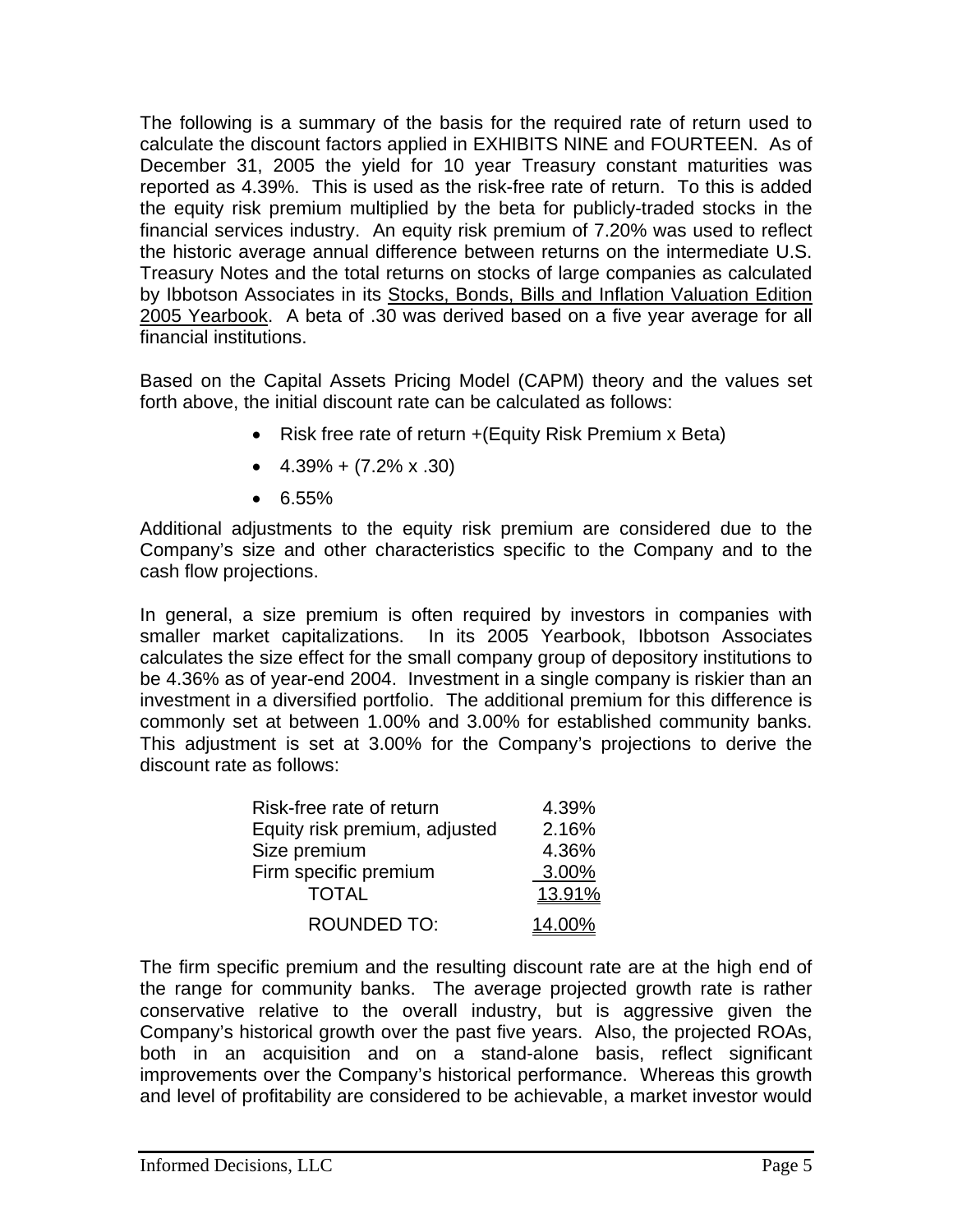associate greater risk with these projections than with more moderate projections. The required rate of return reflects this higher level of risk.

The terminal value is calculated in the same manner as discussed above for the acquisition scenario. Based on these calculations, the aggregate value of the Company on a stand-alone basis would be \$19.7 million.

A comparable required rate of return and discount rates are used for the cash flows projected for a possible acquisition. With the potential cost savings identified on a preliminary basis in EXHIBIT SIX, the risk of achieving the revenue enhancements and cost savings is not significantly different than the risk inherent to the going-concern projections.

EXHIBIT FIFTEEN shows the pricing multiples resulting from the \$19.7 million value calculated above. These are presented with the median multiples from a group of publicly-traded financial institutions presented in EXHIBIT SIXTEEN for comparison purposes, as shown below.

|                                   |                | <b>Median</b>                     |
|-----------------------------------|----------------|-----------------------------------|
|                                   | <b>First</b>   | <b>Publicly-</b><br><b>Traded</b> |
|                                   | <b>Farmers</b> | Group                             |
| Price/earnings multiple, 12/31/05 | 17.7           | 16.0                              |
| Price/tangible book multiple      | 1.33           | 1.55                              |
| Price/7% book                     | 1.37           | 1.60                              |
| Premium/Assets                    | 2.6%           | 4.2%                              |

Based on total assets, the Company would fall below the size range for the group of publicly-traded companies. Also, these financial institutions serve markets that are more urban and are growing faster than the market served by the Company.

The Company's ROA is more than 20% lower than the median for the publiclytraded group whereas the tangible book/tangible asset ratio is slightly higher. The lower ROA could be expected to decrease the Company's value but its inclusion as the related net income in the denominator in the Price/earnings ratio increases this multiple. The Company's slightly higher book balances would increase the overall value but decrease the resulting book multiples. These observations are reflected in the Price/tangible book and Price/7% book multiples calculated for the Company, which are slightly lower than the medians presented for the publicly-traded group. Conversely, the Company's Price/earnings multiple is higher because its ROA is significantly below the median for the publiclytraded group.

The \$19.7 million value derived in EXHIBIT FOURTEEN is considered to be representative of First Farmers' market capitalization if its common stock were publicly traded. This value is presented in EXHIBIT SEVENTEEN to calculate a per share value. The number of common shares outstanding as of December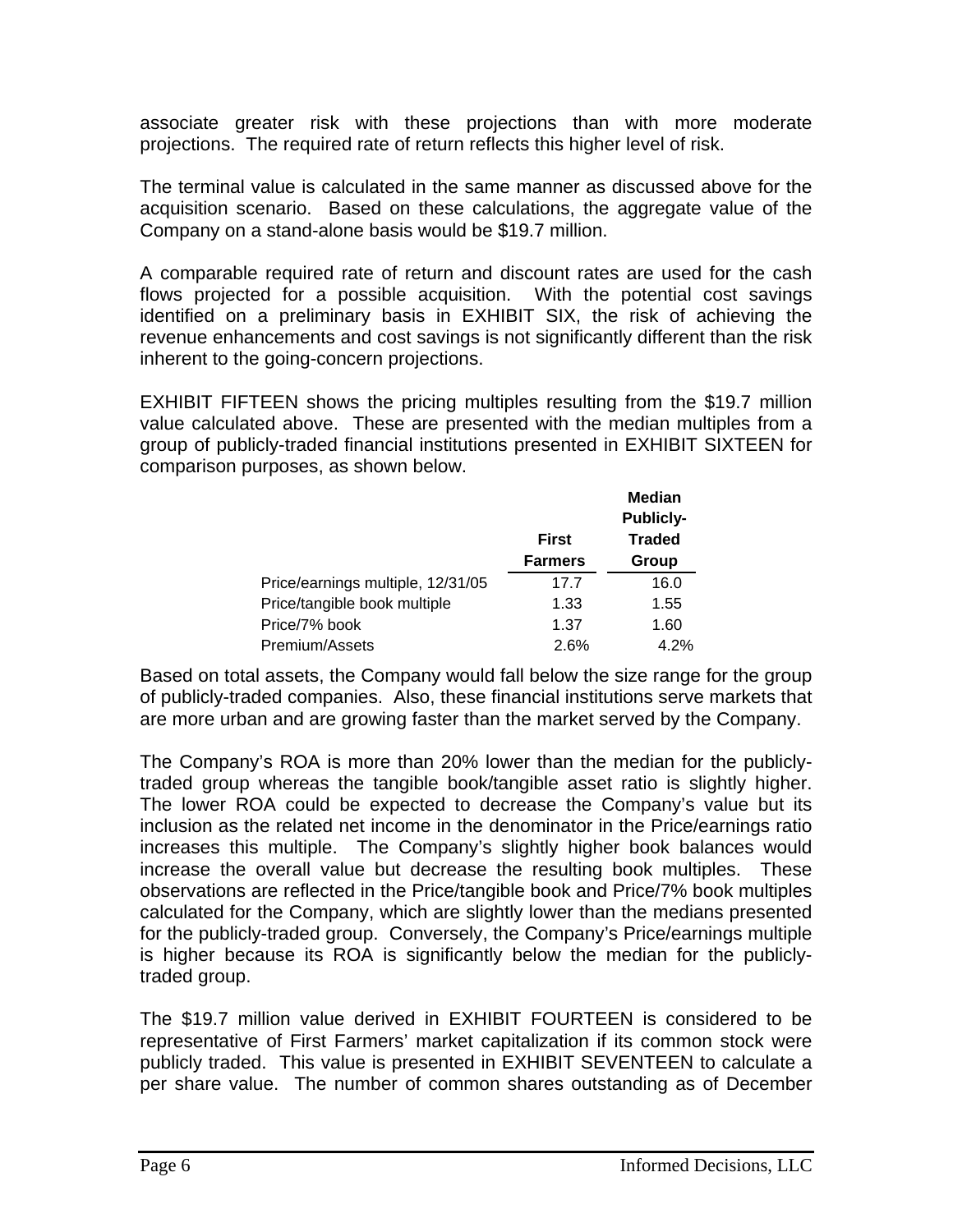31, 2005 is set at 50,000. On a pro rata basis, the Company's market capitalization would approximate \$394.54 per share.

The shareholders for First Farmers elected to have the Company taxed as an Scorporation. The incremental value attributable to this tax treatment is calculated to be \$17.51 per share, as shown in EXHIBIT EIGHTEEN, pages one and two.

The net income and dividend projections for the Company were initially converted from an S-corp to a C-Corp in EXHIBITS ELEVEN and TWELVE, respectively. These calculations are recapped on page one of EXHIBIT EIGHTEEN. The taxes on the Company's earnings are shifted to its shareholders through the election to be taxed as an S-corporation, as shown at the bottom of page one.

The benefit is that the dividends received by the shareholders are not taxed. The shareholders, as a conduit for the tax payment originally made by the Company, use a portion of the S-corp dividends to pay the Company's taxes. The balance of the dividends, which would have been received as C-corp dividends, are taxfree to the shareholders. In addition, the retained earnings held by the Company increases the shareholders' tax basis for calculating the capital gains tax if the stock were to be sold.

The present value of these tax benefits accruing to the shareholders is calculated in page two of EXHIBIT EIGHTEEN. In 2003, the tax rate applied to dividends was reduced to 15%. This effectively reduced the benefits of the C-corp equivalent dividends being tax free to shareholders. Thus, the value attributable to the S-corp election was reduced from prior years. The \$17.51 incremental value per share is shown here and carried forward to EXHIBIT SEVENTEEN. As a result, the per share value as an S-corp is calculated to be \$412.05, rounded to \$412.

Discounts for lack of marketability are commonly applied for a minority interest in a closely-held company. Research has been conducted into the effective discounts observed on restricted shares of publicly-traded companies and on closely-held company shares prior to an initial public offering (IPO). These empirical studies are discussed and summarized in Valuing a Business  $(4<sup>th</sup>$  ed., 2000) by Shannon Pratt, Robert Reilly, and Robert Schweis (pages 391 - 423). Marketability discounts observed in the restricted stock studies ranged from 23% to 45%. The book goes on to discuss IPO studies based on observations as to the price set for stock before and after it became marketable. These studies reflected discounts ranging from 42% to 73%. As with pricing ratios, these observed discounts provide an indication of reasonableness.

Values were derived in EXHIBIT NINETEEN based on the unadjusted, C-Corp dividends to be received given the 65% S-corp payout ratio. Two scenarios are presented for calculating the terminal value: 1) realization of the full value (\$26.3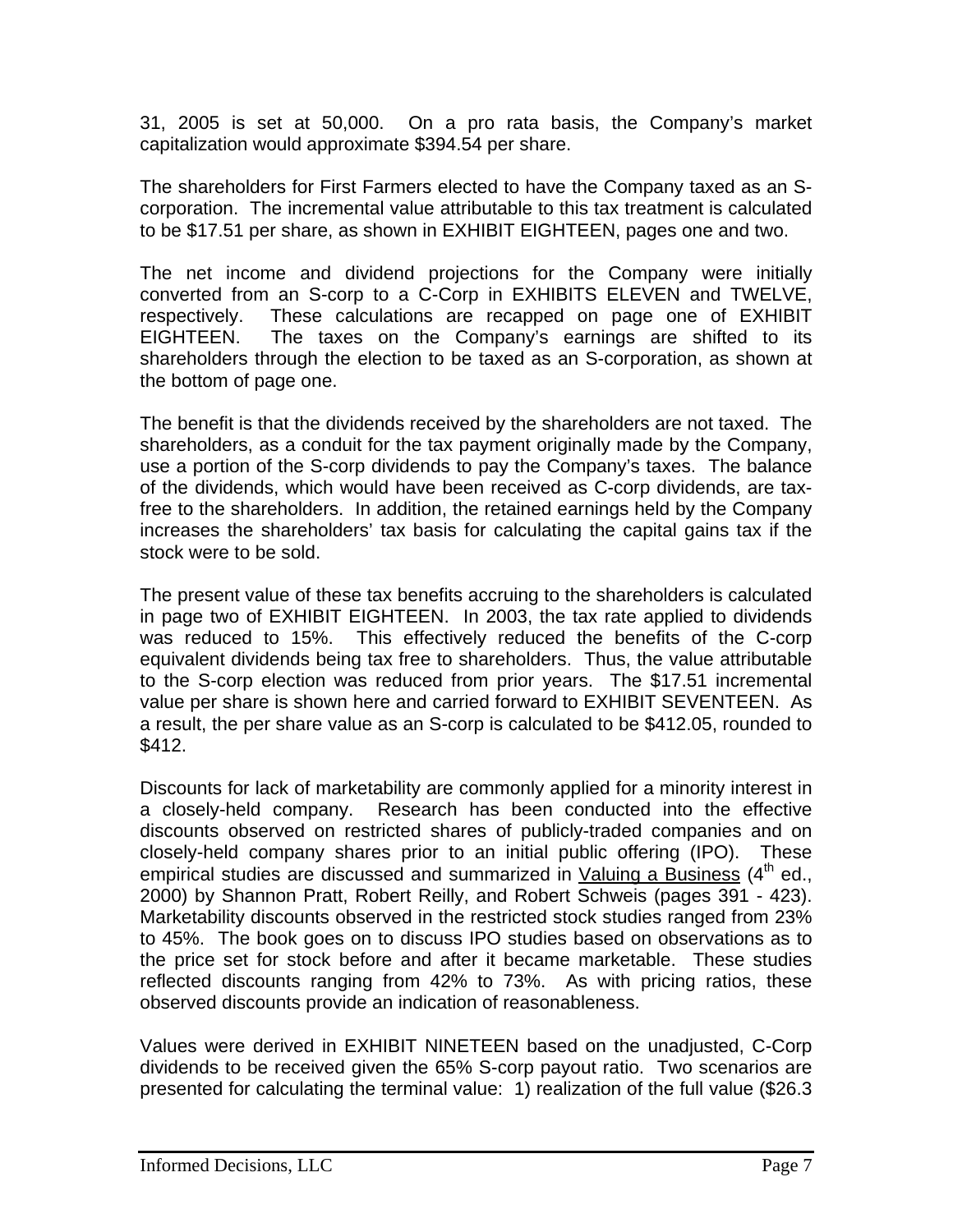million) at the end of year five as calculated in EXHIBIT FOURTEEN; and 2) assuming that the minority shareholder will only receive dividends beyond year five. Present value calculations were developed given these two scenarios under the headings Dividends with Publicly-traded Terminal Value and On-going Dividends in EXHIBIT NINETEEN.

The publicly-traded terminal value of \$331.24 per share and the on-going dividend value of \$197.30 per share are carried forward to EXHIBIT EIGHTEEN. The minority shareholders would benefit from the S-corp tax election. The values adjusted for the S-corp tax treatment are \$348.75 and \$214.81, respectively. The implicit lack of marketability discounts reflected in these calculations are not unreasonable given the range noted in the studies. The discount given the publicly-traded terminal value is limited because the Company's current equity position, 7.80%, is not significantly greater than the 7% target used in EXHIBIT THIRTEEN and the terminal value is the same as used in EXHIBIT FOURTEEN. The effective discount is much higher given the assumption that the dividends continue beyond year five, which significantly reduces the terminal value.

### **SUMMARY**

EXHIBIT ONE presents a range of values derived First Farmers Community, Inc. assuming different levels of control. Given the aggregate value of \$19.7 million established for the Company on a publicly-traded basis, the per share value is calculated to be \$395. With the election to have the Company taxed as an Scorp, the per share value is increased to \$412. The potential value of the Company in an acquisition could approximate \$24.6 million, \$492 per share.

This letter and analysis is provided solely for consideration by the Company's Board of Directors. The letter and analysis should not be used for any other purpose and should not be provided to any other party. It does not constitute either a recommendation to sale the stock or to buy the stock.

Respectfully submitted,

Richard A. Place Informed Decisions, LLC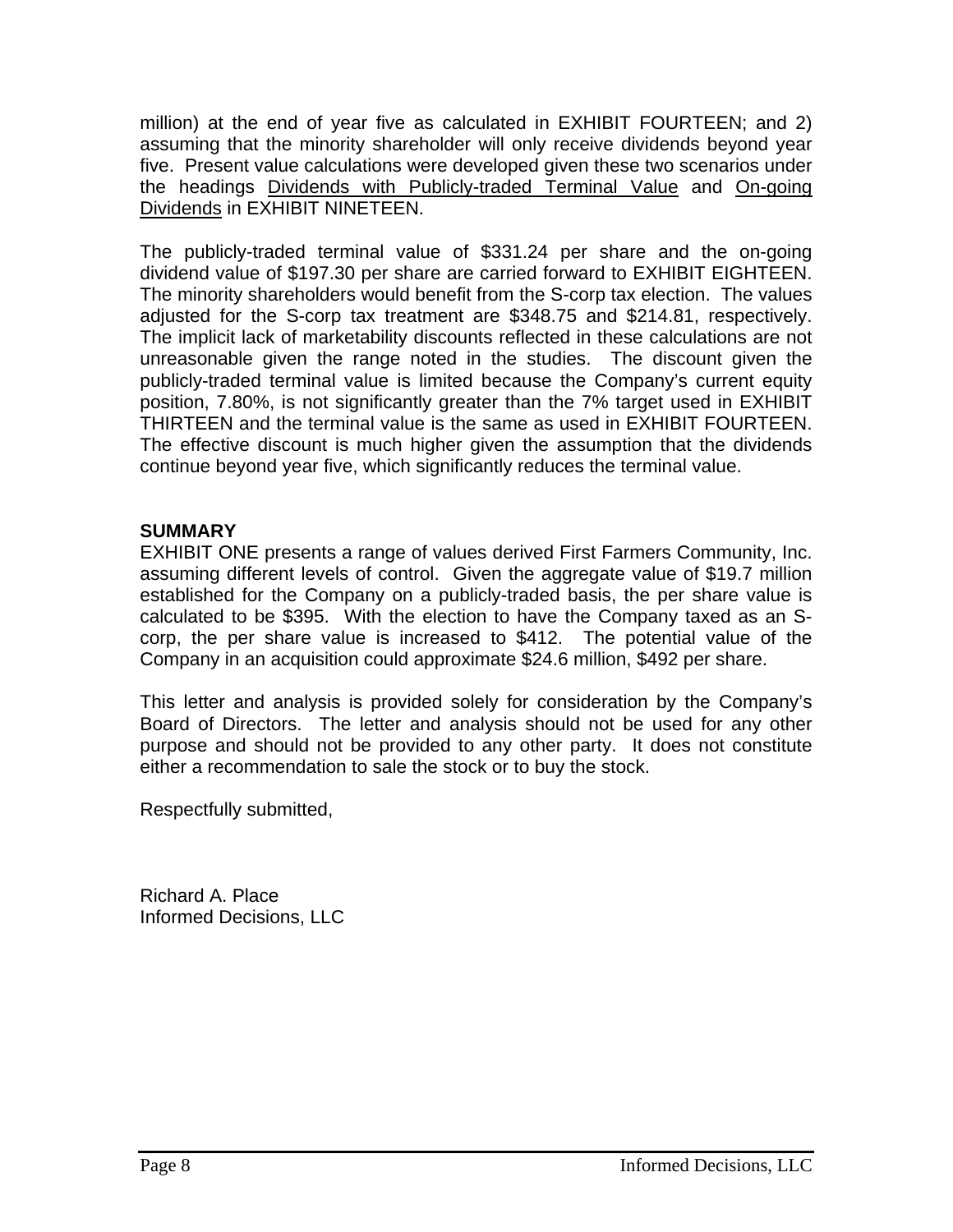## **TABLE OF EXHIBITS**

### ONE PRICING SUMMARY

### **I. SUPPORTING FINANCIAL DATA**

| <b>TWO</b>   | MARKET DATA (1 - 2)                   |
|--------------|---------------------------------------|
| <b>THREE</b> | HISTORICAL FINANCIAL STATEMENTS (1-7) |

### **II. POTENTIAL ACQUISITION VALUE**

| FOUR         | <b>BASE YEAR ADJUSTMENT (1-5)</b>      |
|--------------|----------------------------------------|
| FIVE         | <b>CREDIT ADJUSTMENTS</b>              |
| SIX          | TARGET ROA, RUN RATE (1-2)             |
| <b>SEVEN</b> | PROJECTED SUMMARY FINANCIAL STATEMENTS |
| <b>EIGHT</b> | <b>EQUITY CAPITAL RECONCILIATION</b>   |
| <b>NINE</b>  | PRESENT VALUE CALCULATION              |
| TEN          | PRICING ANALYSIS (1-2)                 |

### **III. GOING-CONCERN VALUE**

| <b>ELEVEN</b> | PROJECTED SUMMARY FINANCIAL STATEMENTS |  |  |
|---------------|----------------------------------------|--|--|
|---------------|----------------------------------------|--|--|

- TWELVE EQUITY CAPITAL RECONCILIATION
- THIRTEEN ADJUSTMENTS TO EQUITY AND NET INCOME
- FOURTEEN PRESENT VALUE CALCULATION
- FIVETEEN VALUATION MULTIPLES
- SIXTEEN PUBLICLY-TRADED COMPANIES (1-2)
- SEVENTEEN VALUATION SUMMARY
- EIGHTEEN INCREMENTAL VALUE OF S-CORP STATUS (1-2)
- NINETEEN PRESENT VALUE, DIVIDENDS ONLY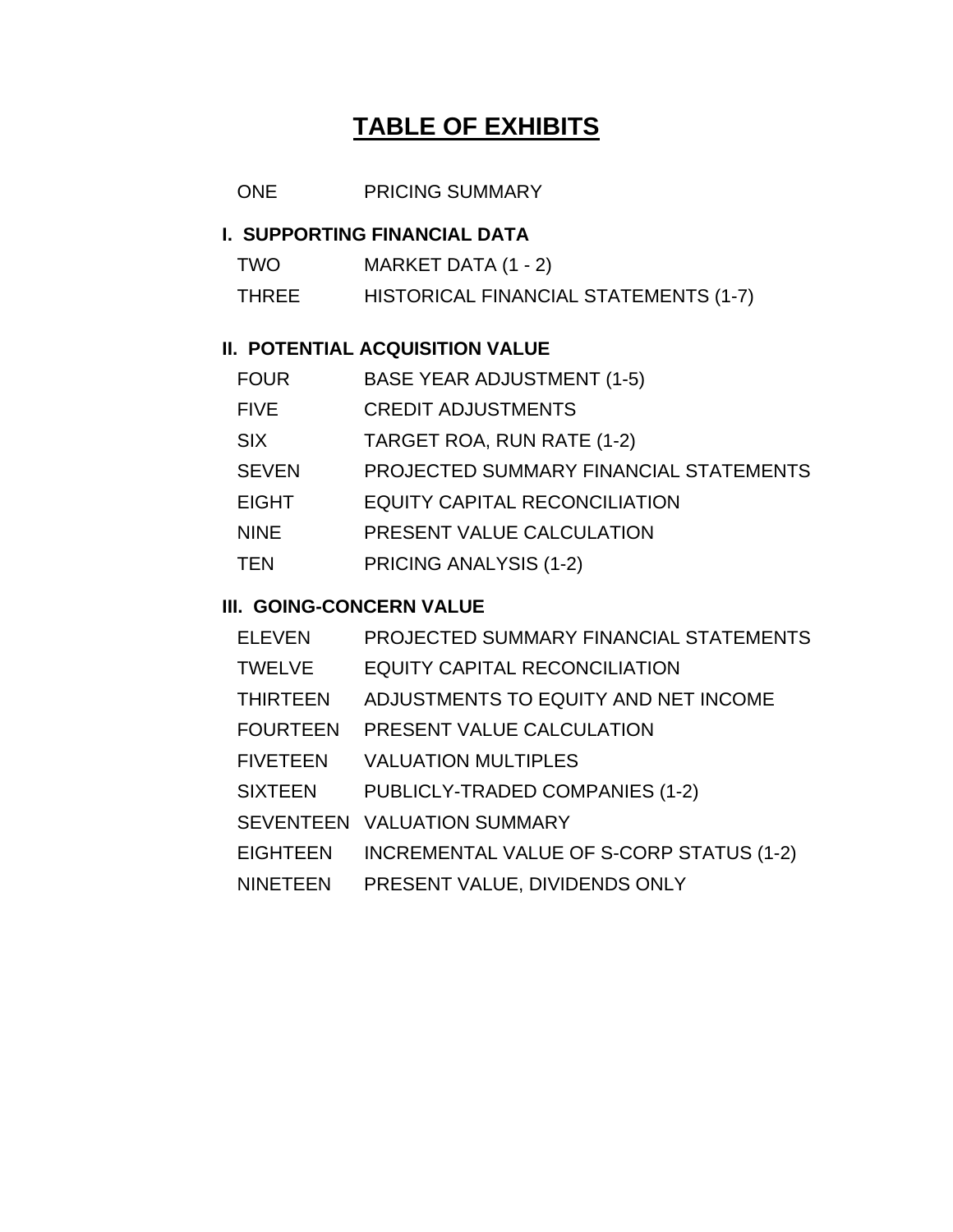# **EXHIBIT ONE FIRST FARMERS COMMUNITY, INC. PRICING SUMMARY**

|                                        | Aggregate<br>Value<br>(millions) | Value<br>Per<br><b>Share</b> | Premium/<br>(Discount)<br>to<br><b>Publicly-</b><br>traded |
|----------------------------------------|----------------------------------|------------------------------|------------------------------------------------------------|
| Acquisition                            | \$24.6                           | \$492                        | 24.6%                                                      |
| S - Corp                               |                                  | \$412                        | 4.3%                                                       |
| Publicly-traded                        | \$19.7                           | \$395                        |                                                            |
| Dividends with publicly-traded, C-corp | \$331                            | $-16.2%$                     |                                                            |
| On-going dividends, C-corp             |                                  | \$197                        | $-50.1%$                                                   |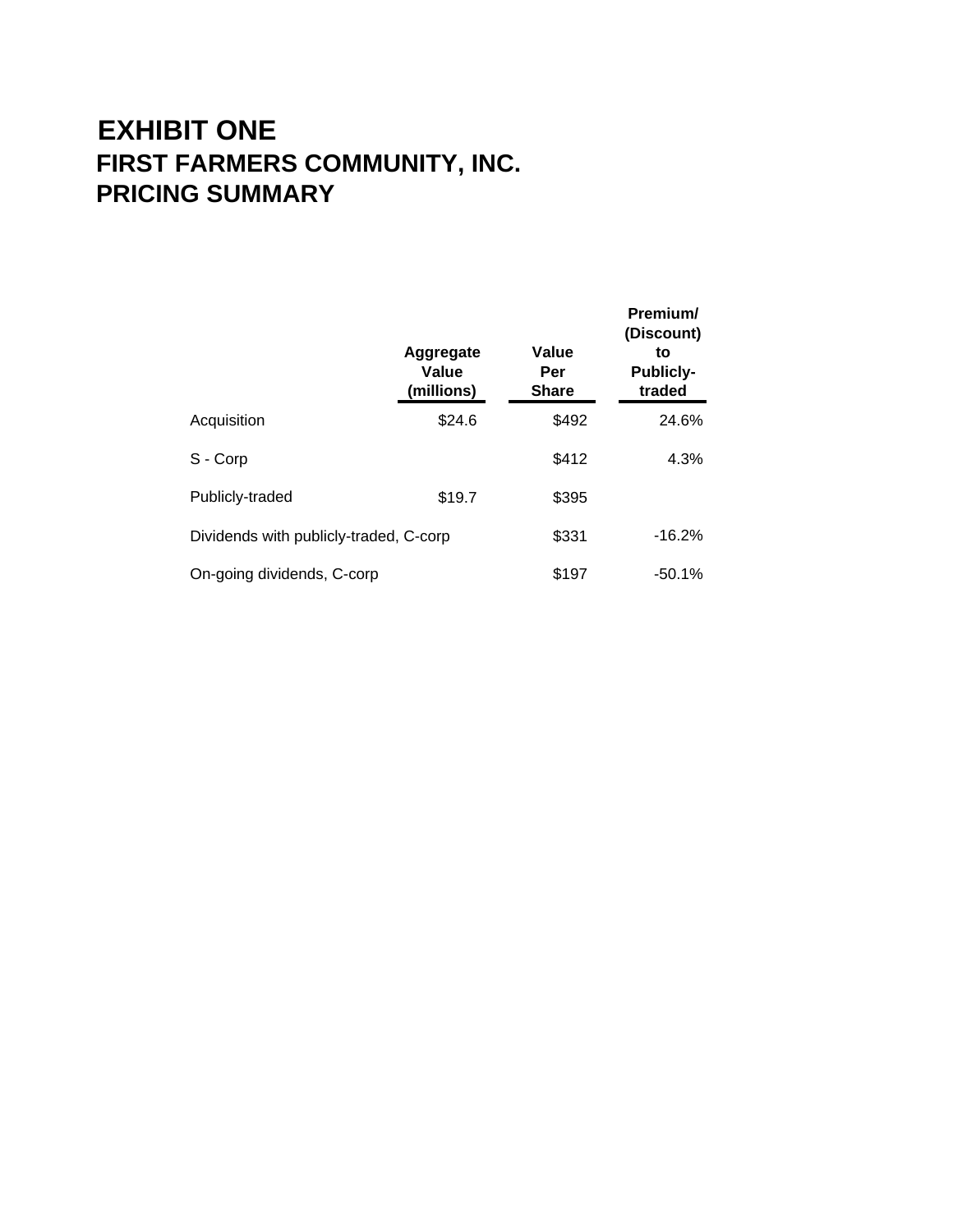**SUPPORTING FINANCIAL DATA**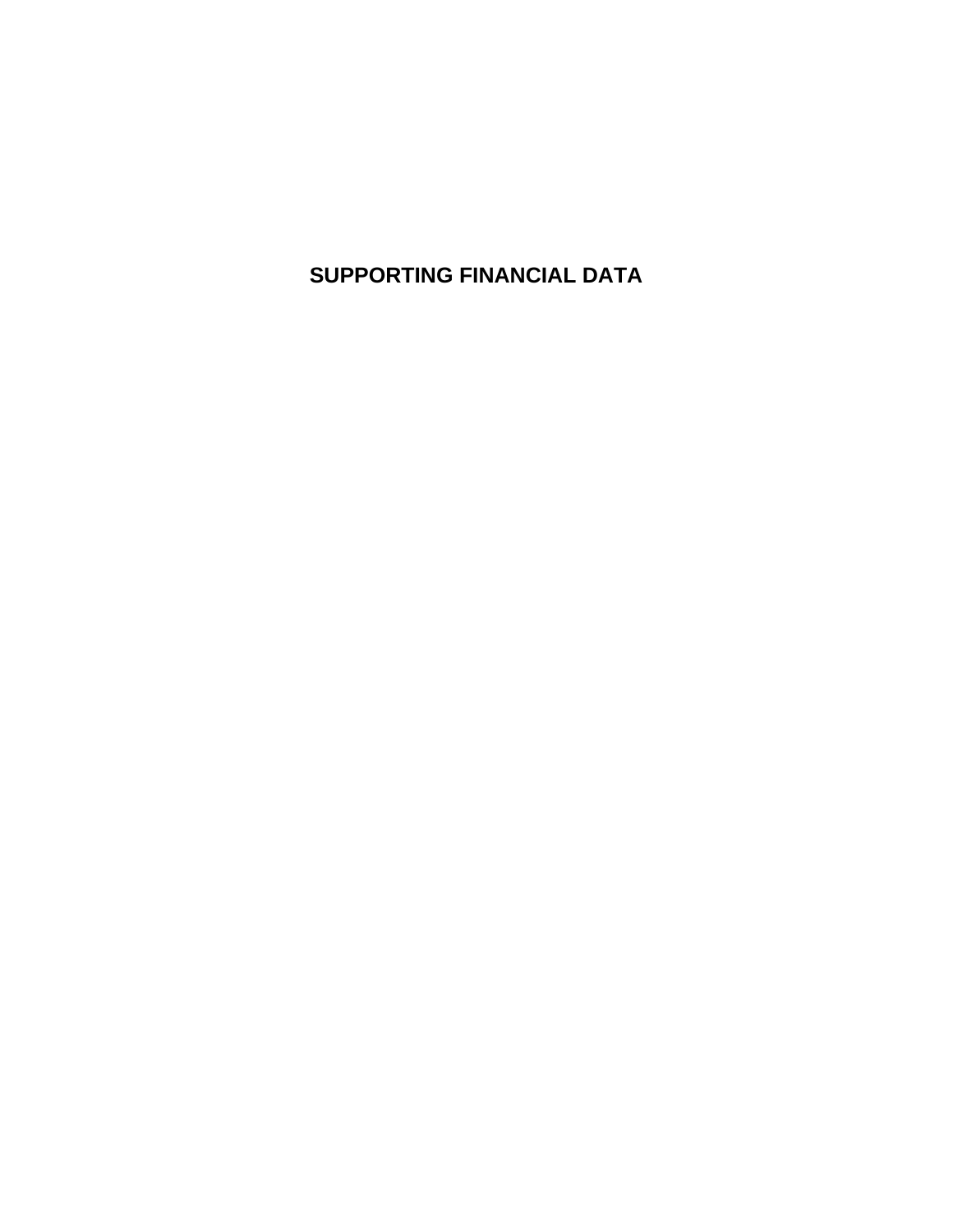# **EXHIBIT TWO FIRST FARMERS COMMUNITY, INC. BRANCH LISTINGJUNE 30, 2005 (000s)**

|                          |            |             | June 30, 2005   |                 | June 30, 2004   | <b>June 30,</b> |                         |
|--------------------------|------------|-------------|-----------------|-----------------|-----------------|-----------------|-------------------------|
| <b>Address</b>           | Citv       | County      | <b>Deposits</b> | <b>Increase</b> | <b>Deposits</b> | <b>Increase</b> | 2003<br><b>Deposits</b> |
| 1245 34th Street         | Des Moines | Greencastle | \$94,995        | $-4.7\%$        | \$99,697        | 0.4%            | \$99,264                |
| 1303 S. 23rd Street      | Bethany    | Greencastle | 41.369          | 4.5%            | 39.585          | 14.9%           | 34,467                  |
| 5272 Avon Road           | Elk Grove  | Greencastle | 16,854          | 129.9%          | 7,331           | 77.2%           | 4,136                   |
| <b>TOTAL INSTITUTION</b> |            |             | \$153,217       | 4.5%            | \$146,613       | 6.3%            | \$137,867               |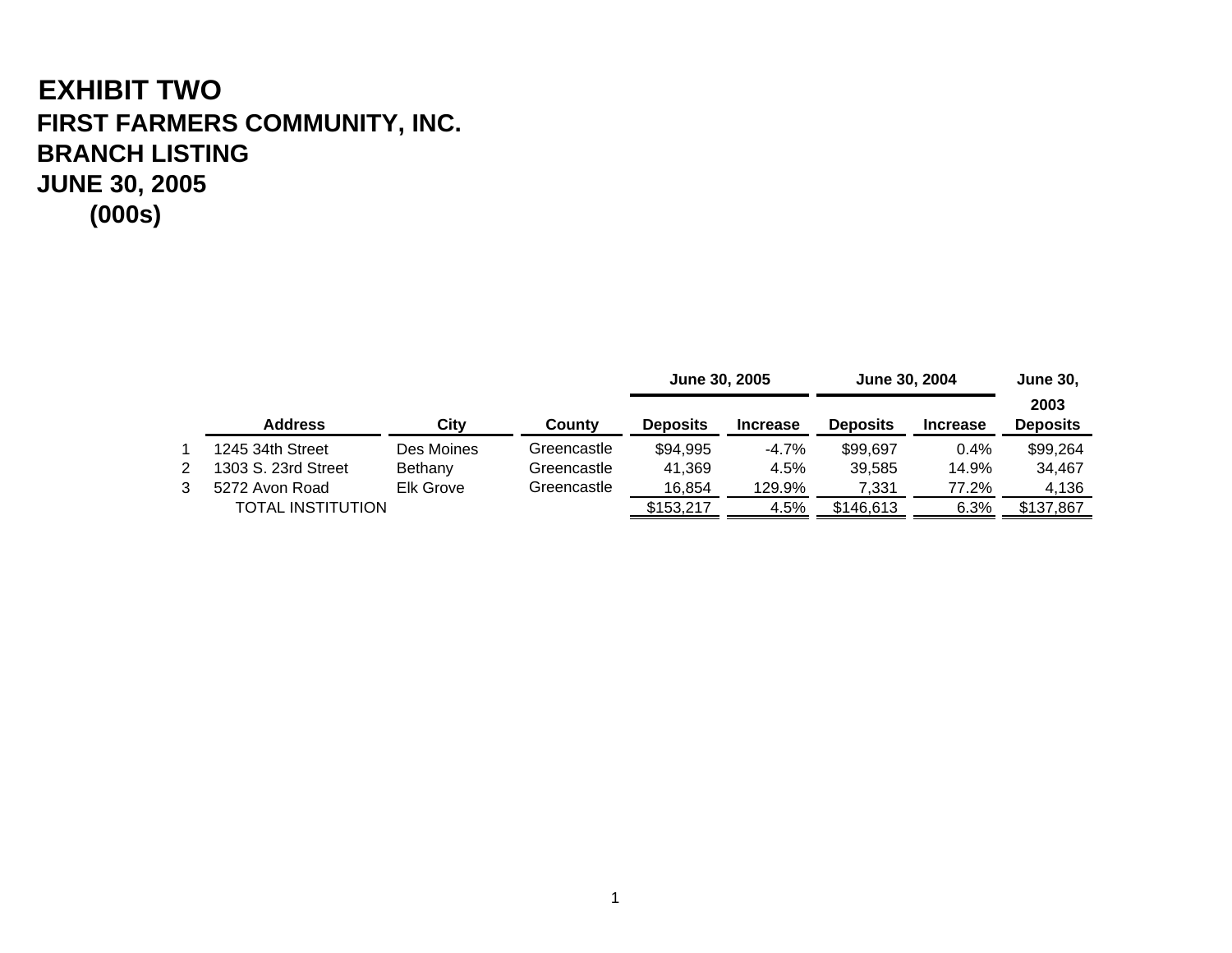# **EXHIBIT TWO FIRST FARMERS COMMUNITY, INC. MARKET SHARE JUNE 30, 2005 (000s)**

|                            |                                     |              |              | <b>Branch</b> |                 | $%$ of        |
|----------------------------|-------------------------------------|--------------|--------------|---------------|-----------------|---------------|
|                            | <b>Institution</b>                  | <b>State</b> | <b>Type</b>  | Count         | <b>Deposits</b> | <b>Market</b> |
| <b>GREENCASTLE COUNTY:</b> |                                     |              |              |               |                 |               |
|                            | PROSPERITY NATIONAL, INC.           | ТX           | Bank         |               | \$231,291       | 30.1%         |
|                            | 2 FIRST FARMERS COMMUNITY, INC.     | <b>TX</b>    | <b>Bank</b>  | 3.            | 153,217         | 20.0%         |
| 3                          | EAGLE AMERICA CORP.                 | ТΧ           | <b>Bank</b>  | 4             | 120,382         | 15.7%         |
| 4                          | THIRD NATIONAL OF ALBANY, INC.      | OK           | Bank         |               | 115,348         | 15.0%         |
| 5                          | <b>FIRST FEDERAL S&amp;L</b>        | ТX           | Thrift       | 2             | 58,286          | 7.6%          |
| 6                          | <b>COMMUNITY NATIONAL BANK</b>      | ТX           | Bank         |               | 38,163          | 5.0%          |
|                            | ENERGY FINANCIAL CORP.              | LA           | Bank         |               | 20,655          | 2.7%          |
| 8                          | <b>FNB CORPORATION</b>              | <b>NM</b>    | Bank         |               | 19,450          | 2.5%          |
| 9                          | <b>GREENCASTLE BANCSHARES, INC.</b> | ТX           | Bank         |               | 6,285           | 0.8%          |
| 10                         | LITTLE ROCK HOLDING COMPANY         | AR.          | Bank         |               | 4,235           | 0.6%          |
|                            |                                     |              | <b>TOTAL</b> |               | \$767,312       | 100.0%        |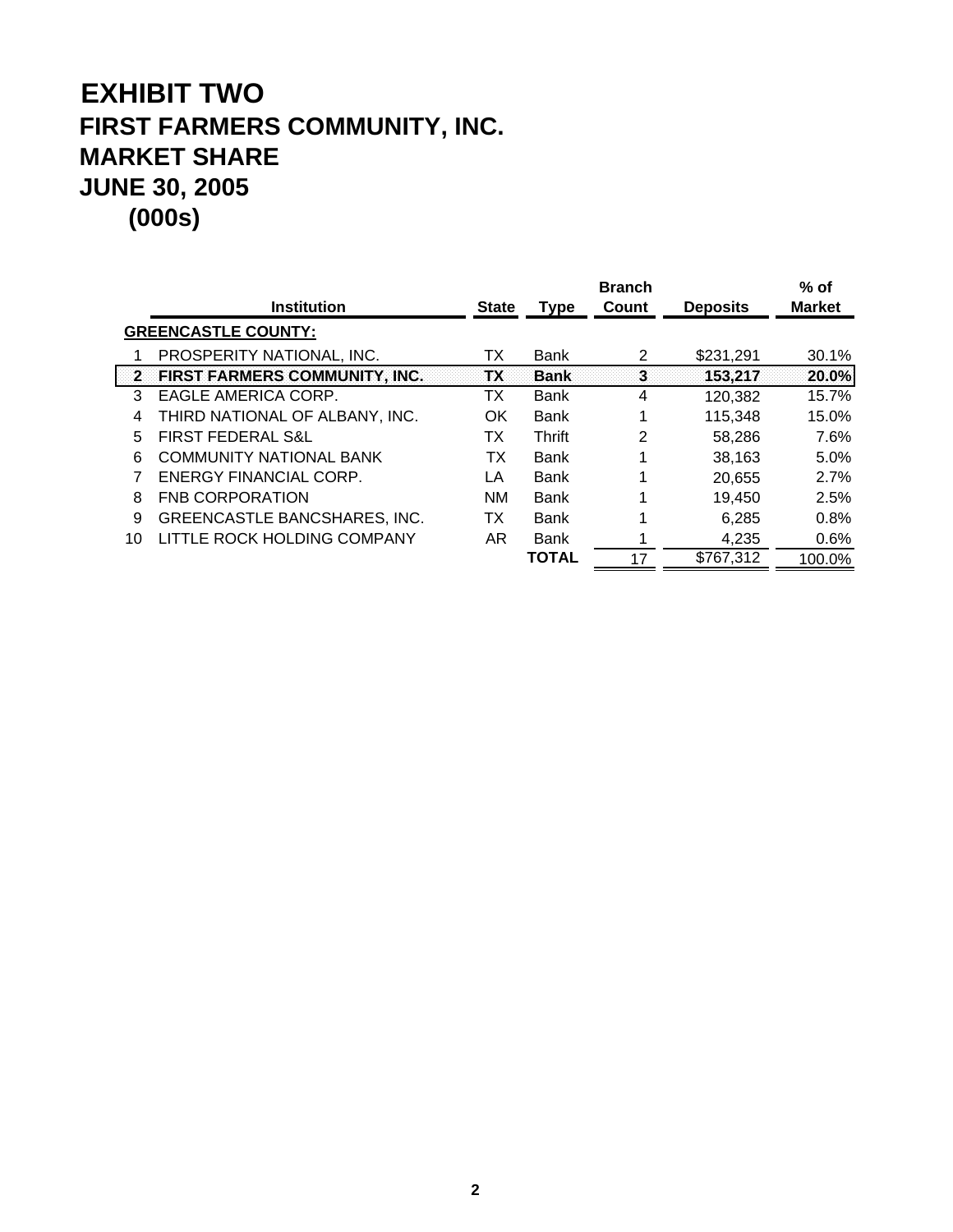### **EXHIBIT THREE FIRST FARMERS COMMUNITY, INC. BALANCE SHEETSAverage of the contract of the contract of the contract of the contract of the contract of the contract of the contract of the contract of the contract of the contract of the contract of the contract of the contract of th**

|                                        |           |           |                       |           |           | <b>Increase 2004 - 05</b> |           | Growth    |
|----------------------------------------|-----------|-----------|-----------------------|-----------|-----------|---------------------------|-----------|-----------|
|                                        | 2001      | 2002      | 2003                  | 2004      | 2005      | \$s                       | $\%$      | Rate      |
| <b>EARNING ASSETS</b>                  |           |           |                       |           |           |                           |           |           |
| Bank, interest-bearing deposits        | \$0.200   | \$0.292   | \$0.203               | \$0.002   | \$0.002   | \$0.000                   | 0.0%      | <b>NM</b> |
| Fed funds sold                         | 0.130     | 2.100     | 2.740                 | 4.343     | 7.528     | 3.185                     | 73.3%     | <b>NM</b> |
| <b>Securities</b>                      | 50.679    | 49.332    | 70.238                | 79.713    | 72.467    | (7.246)                   | $-9.1%$   | 8.1%      |
| Loans                                  | 130.408   | 116.382   | 94.156                | 94.816    | 98.908    | 4.092                     | 4.3%      | $-3.4%$   |
| <b>EARNING ASSETS</b>                  | \$181.417 | \$168.106 | $\overline{$}167.337$ | \$178.874 | \$178.905 | \$0.031                   | 0.0%      | 1.4%      |
| <b>OTHER ASSETS</b>                    |           |           |                       |           |           |                           |           |           |
| Allowance for loan losses              | (2.767)   | (3.085)   | (2.644)               | (2.520)   | (2.096)   | 0.424                     | $-16.8%$  | 1.1%      |
| Cash                                   | 5.107     | 6.119     | 4.636                 | 4.269     | 4.017     | (0.252)                   | $-5.9%$   | $-7.1%$   |
| <b>Fixed assets</b>                    | 4.820     | 4.821     | 4.659                 | 4.401     | 4.262     | (0.139)                   | $-3.2%$   | 0.1%      |
| Other real estate owned (OREO)         | 1.286     | 1.676     | 2.439                 | 1.125     | 1.379     | 0.254                     | 22.6%     | 16.2%     |
| Goodwill                               | 0.781     | 0.781     | 0.781                 | 0.781     | 0.781     |                           | 0.0%      | 54.8%     |
| Intangibles                            | 0.199     | 0.260     | 0.253                 | 0.251     | 0.226     | (0.025)                   | $-10.0%$  | 0.1%      |
| Other assets                           | 3.204     | 3.436     | 2.980                 | 3.287     | 3.568     | 0.281                     | 8.5%      | 11.1%     |
| <b>TOTAL ASSETS</b>                    | \$194.047 | \$182.114 | \$180.441             | \$190.468 | \$191.042 | \$0.574                   | 0.3%      | 1.5%      |
| <b>DEPOSITS</b>                        |           |           |                       |           |           |                           |           |           |
| Demand deposits (DDA)                  | \$18.801  | \$17.721  | \$18.748              | \$20.965  | \$18.072  | (\$2.893)                 | $-13.8%$  | 1.6%      |
| <b>NOW accounts</b>                    | 11.906    | 12.752    | 14.790                | 16.624    | 16.397    | (0.227)                   | $-1.4%$   | 13.3%     |
| Money market, savings                  | 31.603    | 35.621    | 38.428                | 43.833    | 54.576    | 10.743                    | 24.5%     | 21.8%     |
| Certificates of deposit (CDs) < \$100k | 70.222    | 61.166    | 54.917                | 51.915    | 48.971    | (2.944)                   | $-5.7%$   | $-5.9%$   |
| Certificates of deposit (CDs) > \$100k | 24.442    | 21.503    | 19.784                | 22.634    | 24.981    | 2.347                     | 10.4%     | $-3.5%$   |
| <b>TOTAL DEPOSITS</b>                  | \$156.974 | \$148.763 | \$146.667             | \$155.971 | \$162.997 | \$7.026                   | 4.5%      | 2.8%      |
| <b>OTHER LIABILITIES</b>               |           |           |                       |           |           |                           |           |           |
| Fed funds purchased                    | 0.730     | 0.138     | 0.095                 | 0.130     | 0.604     | 0.474                     | 364.6%    | 25.5%     |
| Borrowings                             | 21.053    | 17.593    | 17.434                | 17.274    | 11.115    | (6.159)                   | $-35.7%$  | $-12.2%$  |
| Other liabilities                      | 0.800     | 0.632     | 0.536                 | 0.503     | 0.490     | (0.013)                   | $-2.6%$   | $-11.7%$  |
| <b>TOTAL LIABILITIES</b>               | \$179.557 | \$167.126 | \$164.732             | \$173.878 | \$175.206 | \$1.328                   | 0.8%      | 1.2%      |
| <b>EQUITY</b>                          |           |           |                       |           |           |                           |           |           |
| Common stock                           | 13.711    | 14.291    | 15.478                | 16.163    | 16.853    | 0.690                     | 4.3%      | 5.3%      |
| Accumulated adjustment                 | 0.779     | 1.190     | 0.675                 | 0.822     | (0.672)   | (1.494)                   | $-181.8%$ | $-240.9%$ |
| ESOP debt                              |           | (0.493)   | (0.444)               | (0.395)   | (0.345)   | 0.050                     | $-12.7%$  | 36.4%     |
| <b>TOTAL COMMON EQUITY</b>             | \$14.490  | \$14.988  | \$15.709              | \$16.590  | \$15.836  | (\$0.754)                 | $-4.5%$   | 3.9%      |
| <b>TOTAL LIABS. &amp; EQUITY</b>       | \$194.047 | \$182.114 | \$180.441             | \$190.468 | \$191.042 | \$0.574                   | 0.3%      | 1.5%      |

- - - - -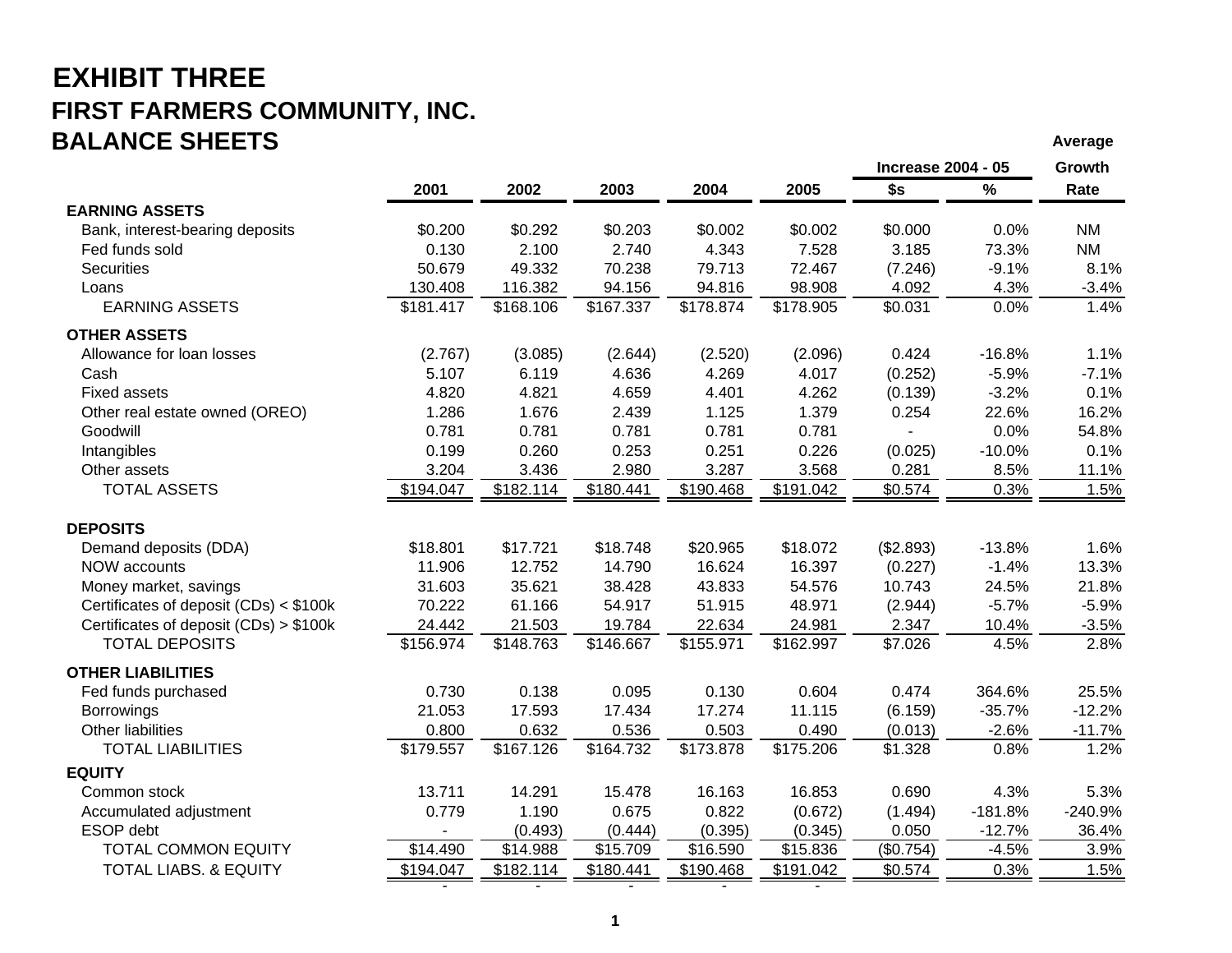## **EXHIBIT THREE FIRST FARMERS COMMUNITY, INC. BALANCE SHEETS - COMMON SIZED**

|                                        | 2001           | 2002    | 2003    | 2004    | 2005    | Average |
|----------------------------------------|----------------|---------|---------|---------|---------|---------|
| <b>EARNING ASSETS</b>                  |                |         |         |         |         |         |
| Bank, interest-bearing deposits        | 0.1%           | 0.2%    | 0.1%    | 0.0%    | 0.0%    | 0.1%    |
| Fed funds sold                         | 0.1%           | 1.2%    | 1.5%    | 2.3%    | 3.9%    | 1.8%    |
| <b>Securities</b>                      | 26.1%          | 27.1%   | 38.9%   | 41.9%   | 37.9%   | 34.4%   |
| Loans                                  | 67.2%          | 63.9%   | 52.2%   | 49.8%   | 51.8%   | 57.0%   |
| <b>EARNING ASSETS</b>                  | 93.5%          | 92.3%   | 92.7%   | 93.9%   | 93.6%   | 93.2%   |
| <b>OTHER ASSETS</b>                    |                |         |         |         |         |         |
| Allowance for loan losses              | $-1.4%$        | $-1.7%$ | $-1.5%$ | $-1.3%$ | $-1.1%$ | $-1.4%$ |
| Cash                                   | 2.6%           | 3.4%    | 2.6%    | 2.2%    | 2.1%    | 2.6%    |
| <b>Fixed assets</b>                    | 2.5%           | 2.6%    | 2.6%    | 2.3%    | 2.2%    | 2.5%    |
| Other real estate owned (OREO)         | 0.7%           | 0.9%    | 1.4%    | 0.6%    | 0.7%    | 0.8%    |
| Goodwill                               | 0.4%           | 0.4%    | 0.4%    | 0.4%    | 0.4%    | 0.4%    |
| Intangibles                            | 0.1%           | 0.1%    | 0.1%    | 0.1%    | 0.1%    | 0.1%    |
| Other assets                           | 1.7%           | 1.9%    | 1.7%    | 1.7%    | 1.9%    | 1.8%    |
| <b>TOTAL ASSETS</b>                    | 100.0%         | 100.0%  | 100.0%  | 100.0%  | 100.0%  | 100.0%  |
| <b>DEPOSITS</b>                        |                |         |         |         |         |         |
| Demand deposits (DDA)                  | 9.7%           | 9.7%    | 10.4%   | 11.0%   | 9.5%    | 10.1%   |
| <b>NOW accounts</b>                    | 6.1%           | 7.0%    | 8.2%    | 8.7%    | 8.6%    | 7.7%    |
| Money market, savings                  | 16.3%          | 19.6%   | 21.3%   | 23.0%   | 28.6%   | 21.7%   |
| Certificates of deposit (CDs) < \$100k | 36.2%          | 33.6%   | 30.4%   | 27.3%   | 25.6%   | 30.6%   |
| Certificates of deposit (CDs) > \$100k | 12.6%          | 11.8%   | 11.0%   | 11.9%   | 13.1%   | 12.1%   |
| <b>TOTAL DEPOSITS</b>                  | 80.9%          | 81.7%   | 81.3%   | 81.9%   | 85.3%   | 82.2%   |
| <b>OTHER LIABILITIES</b>               |                |         |         |         |         |         |
| Fed funds purchased                    | 0.4%           | 0.1%    | 0.1%    | 0.1%    | 0.3%    | 0.2%    |
| <b>Borrowings</b>                      | 10.8%          | 9.7%    | 9.7%    | 9.1%    | 5.8%    | 9.0%    |
| Other liabilities                      | 0.4%           | 0.3%    | 0.3%    | 0.3%    | 0.3%    | 0.3%    |
| <b>TOTAL LIABILITIES</b>               | 92.5%          | 91.8%   | 91.3%   | 91.3%   | 91.7%   | 91.7%   |
| <b>EQUITY</b>                          |                |         |         |         |         |         |
| Common stock                           | 7.1%           | 7.8%    | 8.6%    | 8.5%    | 8.8%    | 8.2%    |
| Accumulated adjustment                 | 0.4%           | 0.7%    | 0.4%    | 0.4%    | $-0.4%$ | 0.3%    |
| ESOP debt                              | $\blacksquare$ | $-0.3%$ | $-0.2%$ | $-0.2%$ | $-0.2%$ | $-0.2%$ |
| <b>TOTAL COMMON EQUITY</b>             | 7.5%           | 8.2%    | 8.7%    | 8.7%    | 8.3%    | 8.3%    |
| <b>TOTAL LIABS. &amp; EQUITY</b>       | 100.0%         | 100.0%  | 100.0%  | 100.0%  | 100.0%  | 100.0%  |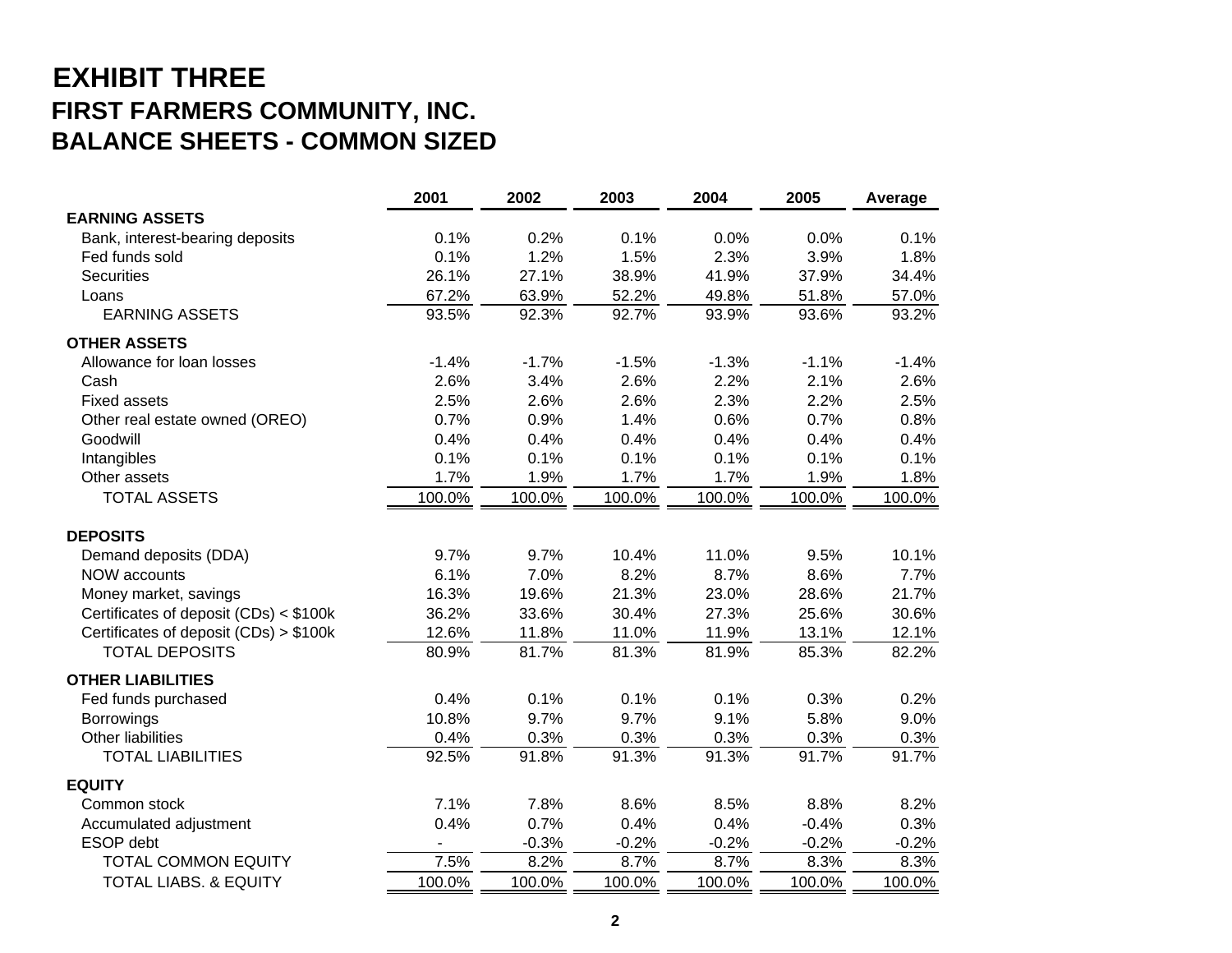# **EXHIBIT THREE FIRST FARMERS COMMUNITY, INC. INCOME STATEMENTS**

**(millions)**

|                                   |          |          |          |          |            | <b>Increase 2004 - 05</b> |                  | <b>Annual</b> |
|-----------------------------------|----------|----------|----------|----------|------------|---------------------------|------------------|---------------|
|                                   | 2001     | 2002     | 2003     | 2004     | 2005       | \$s                       | %                | Growth        |
| <b>INTEREST INCOME</b>            |          |          |          |          |            |                           |                  |               |
| Interest revenue (TE) *           | \$15.326 | \$13.668 | \$11.233 | \$10.907 | \$11.011   | \$0.104                   | 1.0%             | $-5.3%$       |
| Interest expense                  | 8.150    | 6.136    | 4.628    | 4.233    | 4.789      | 0.556                     | 13.1%            | $-9.0%$       |
| NET INTEREST INCOME (TE) *        | \$7.176  | \$7.532  | \$6.605  | \$6.674  | \$6.222    | (\$0.452)                 | $-6.8%$          | $-1.7%$       |
| Provision for loan losses         | 1.110    | 1.625    | 0.500    | 0.350    | 0.075      | (0.275)                   | $-78.6%$         | $-42.3%$      |
| <b>NON-INTEREST INCOME</b>        |          |          |          |          |            |                           |                  |               |
| <b>Trust services</b>             | 0.040    | 0.014    | 0.015    | 0.025    | 0.013      | (0.012)                   | $-48.0%$         | 1.6%          |
| Service charges                   | 0.719    | 0.767    | 0.737    | 0.729    | 0.647      | (0.082)                   | $-11.2%$         | $-1.1%$       |
| Miscellaneous fees, commissions   | 0.183    | (0.035)  | (0.025)  | 0.033    | 0.052      | 0.019                     | 57.6%            | $-33.7%$      |
| Other gains / (losses)            | (0.009)  | 0.396    | 0.420    | 0.215    | 0.093      | (0.122)                   | $-56.7%$         | <b>NM</b>     |
| Other non-interest income         | 0.414    | 0.476    | 0.453    | 0.374    | 0.408      | 0.034                     | 9.1%             | 33.3%         |
| NON-INTEREST INCOME               | \$1.347  | \$1.618  | \$1.600  | \$1.376  | \$1.213    | (\$0.163)                 | $-11.8%$         | 0.2%          |
| Security gains / (losses)         | 0.181    | 0.334    | 0.538    | (0.056)  | 0.010      | 0.066                     | $-117.9%$        | $-24.2%$      |
| <b>NON-INTEREST EXPENSE</b>       |          |          |          |          |            |                           |                  |               |
| Salaries and benefits             | 2.669    | 2.998    | 3.316    | 3.424    | 3.452      | 0.028                     | 0.8%             | 8.8%          |
| Occupancy                         | 0.667    | 0.739    | 0.797    | 0.707    | 0.704      | (0.003)                   | $-0.4%$          | $-1.5%$       |
| Other expenses                    | 1.385    | 1.620    | 1.652    | 1.618    | 1.503      | (0.115)                   | $-7.1%$          | 3.9%          |
| NON-INTEREST EXPENSE              | \$4.721  | \$5.357  | \$5.765  | \$5.749  | \$5.659    | (\$0.090)                 | $-1.6%$          | 5.8%          |
| NET BEFORE TAXES (TE)*            | \$2.873  | \$2.502  | \$2.478  | \$1.895  | \$1.711    | (\$0.184)                 | $-9.7%$          | $-7.9%$       |
| Provision for income taxes (TE) * | 0.244    | 0.518    | 0.510    | 0.508    | 0.505      | (0.003)                   | $-0.5%$          | $-12.3%$      |
| <b>NET INCOME</b>                 | \$2.629  | \$1.984  | \$1.968  | \$1.387  | \$1.206    | (\$0.181)                 | $-13.0%$         | $-5.7%$       |
| Effective tax rate                | 8.5%     | 20.7%    | 20.6%    | 26.8%    | 29.5%      |                           |                  |               |
| Sub-chapter S election?           | Yes      | Yes      | Yes      | Yes      | <u>Yes</u> |                           |                  |               |
| NET INCOME - C-Corp equivalent    | \$1.867  | \$1.627  | \$1.611  | \$1.232  | \$1.112    | 35.0%                     | Assumed tax rate |               |
| Common dividends                  | \$1.939  | \$1.405  | \$0.781  | \$0.703  | \$0.515    |                           |                  |               |
| Common payout ratio               | 73.8%    | 70.8%    | 39.7%    | 50.7%    | 42.7%      |                           |                  |               |

\* adjusted to tax equivalent basis for tax exempt securities.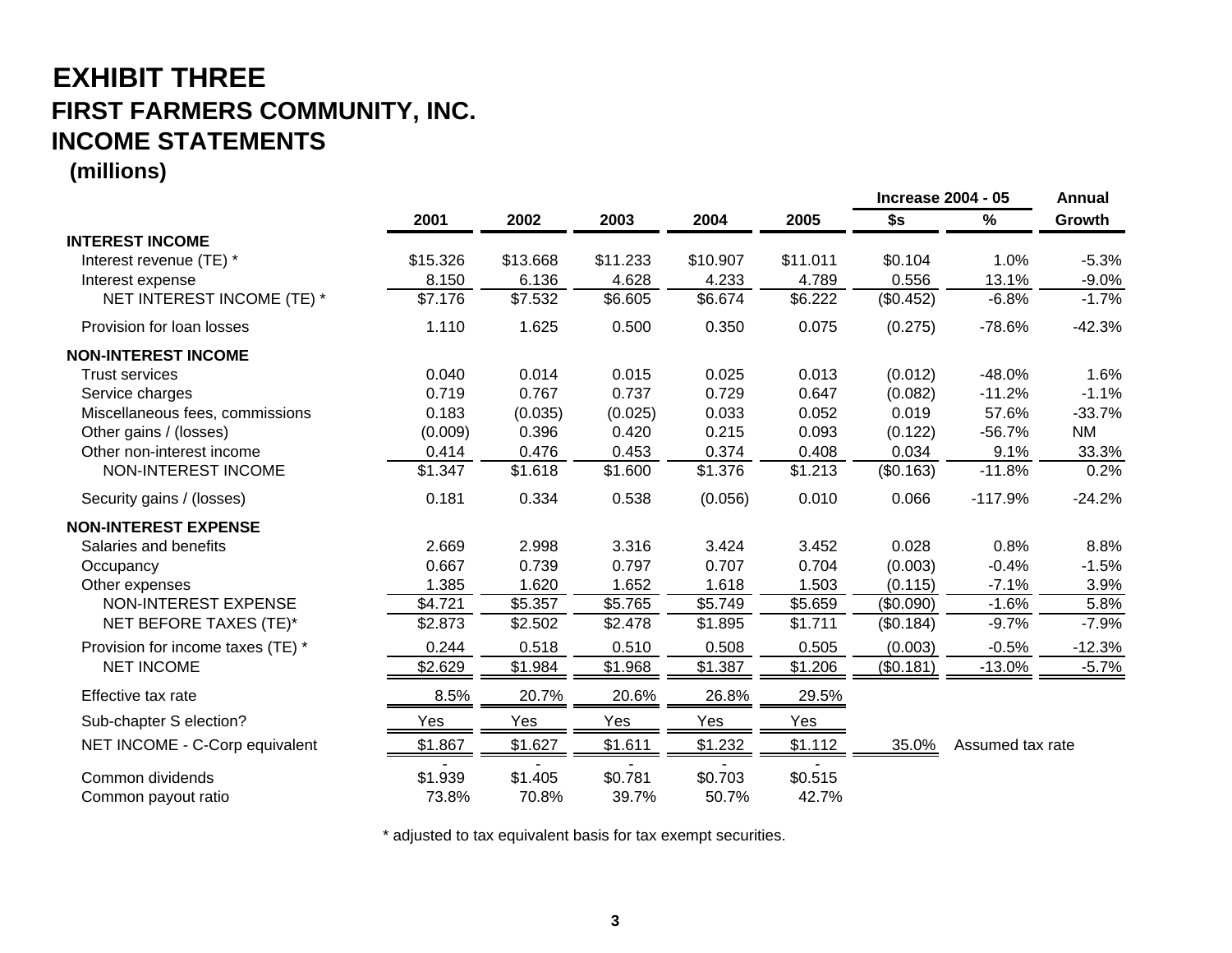# **EXHIBIT THREE FIRST FARMERS COMMUNITY, INC. INCOME STATEMENTS - COMMON SIZED**

### **% of Average Assets**

|                                   | 2001      | 2002      | 2003      | 2004      | 2005      | Average |
|-----------------------------------|-----------|-----------|-----------|-----------|-----------|---------|
| <b>INTEREST INCOME</b>            |           |           |           |           |           |         |
| Interest revenue (TE) *           | 7.90%     | 7.39%     | 6.06%     | 5.70%     | 5.86%     | 6.58%   |
| Interest expense                  | 4.20%     | 3.32%     | 2.50%     | 2.21%     | 2.55%     | 2.96%   |
| NET INTEREST INCOME (TE) *        | 3.70%     | 4.07%     | 3.56%     | 3.49%     | 3.31%     | 3.63%   |
| Provision for loan losses         | 0.57%     | 0.88%     | 0.27%     | 0.18%     | 0.04%     | 0.39%   |
| <b>NON-INTEREST INCOME</b>        |           |           |           |           |           |         |
| <b>Trust services</b>             | 0.02%     | 0.01%     | 0.01%     | 0.01%     | 0.01%     | 0.01%   |
| Service charges                   | 0.37%     | 0.41%     | 0.40%     | 0.38%     | 0.34%     | 0.38%   |
| Miscellaneous fees, commissions   | 0.09%     | $-0.02%$  | $-0.01%$  | 0.02%     | 0.03%     | 0.02%   |
| Other gains / (losses)            | 0.00%     | 0.21%     | 0.23%     | 0.11%     | 0.05%     | 0.12%   |
| Other non-interest income         | 0.21%     | 0.26%     | 0.24%     | 0.20%     | 0.22%     | 0.23%   |
| NON-INTEREST INCOME               | 0.69%     | 0.87%     | 0.86%     | 0.72%     | 0.65%     | 0.76%   |
| Security gains / (losses)         | 0.09%     | 0.18%     | 0.29%     | $-0.03%$  | 0.01%     | 0.11%   |
| <b>NON-INTEREST EXPENSE</b>       |           |           |           |           |           |         |
| Salaries and benefits             | 1.38%     | 1.62%     | 1.79%     | 1.79%     | 1.84%     | 1.68%   |
| Occupancy                         | 0.34%     | 0.40%     | 0.43%     | 0.37%     | 0.37%     | 0.38%   |
| Other expenses                    | 0.71%     | 0.88%     | 0.89%     | 0.85%     | 0.80%     | 0.83%   |
| <b>NON-INTEREST EXPENSE</b>       | 2.43%     | 2.90%     | 3.11%     | 3.01%     | 3.01%     | 2.89%   |
| NET BEFORE TAXES (TE)*            | 1.48%     | 1.35%     | 1.34%     | 0.99%     | 0.91%     | 1.21%   |
| Provision for income taxes (TE) * | 0.13%     | 0.28%     | 0.28%     | 0.27%     | 0.27%     | 0.24%   |
| <b>NET INCOME</b>                 | 1.36%     | 1.07%     | 1.06%     | 0.73%     | 0.64%     | 0.97%   |
| NET INCOME - C-Corp equivalent    | 0.96%     | 0.88%     | 0.87%     | 0.64%     | 0.59%     | 0.79%   |
| Average total assets              | \$193.939 | \$184.977 | \$185.331 | \$191.192 | \$187.896 |         |

\* adjusted to tax equivalent basis for tax exempt securities.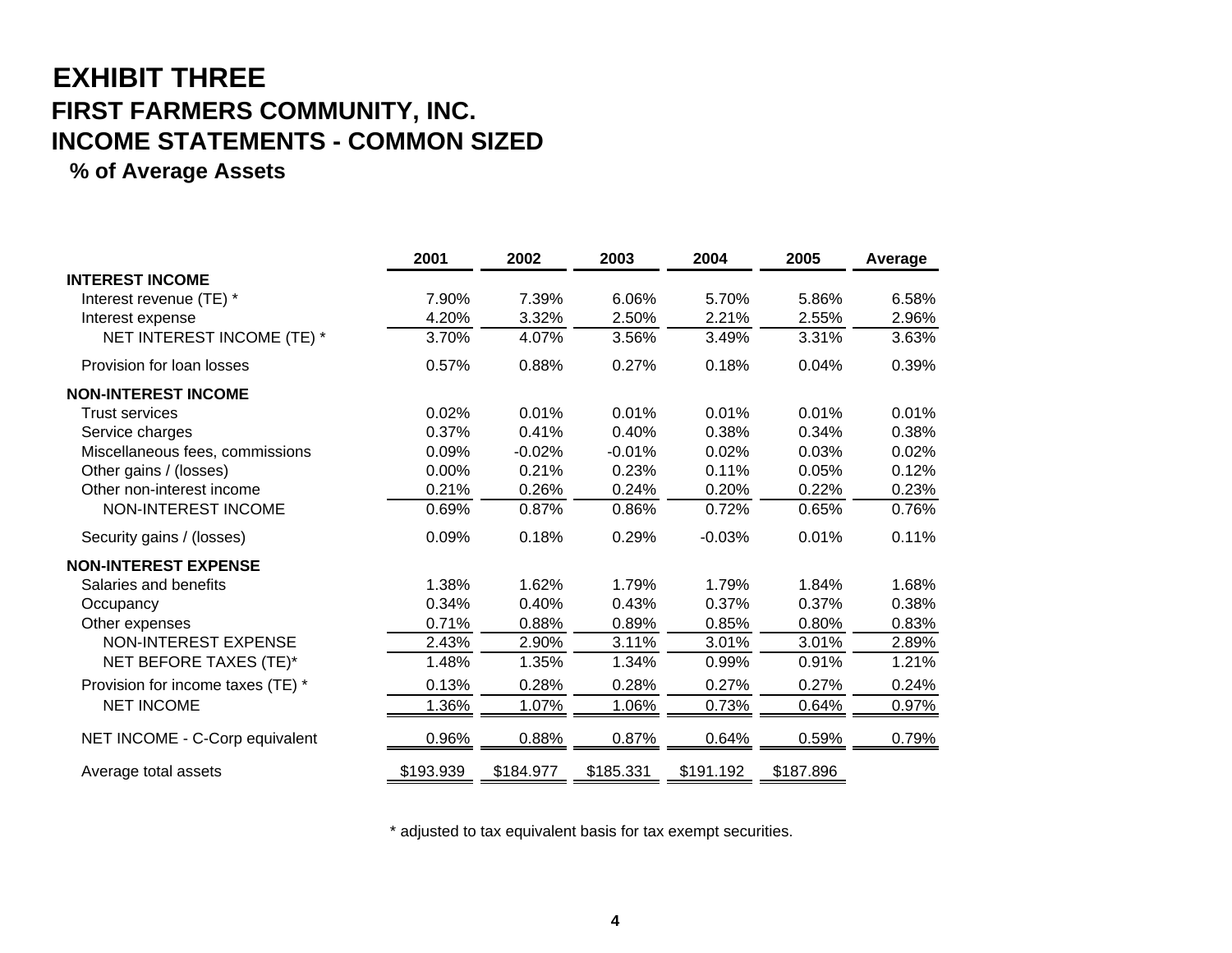## **EXHIBIT THREE FIRST FARMERS COMMUNITY, INC. LOAN PORTFOLIO (millions)**

| <b>LOAN PORTFOLIO</b><br>\$35.966<br>\$21.932<br>\$17.029<br>\$17.347<br>\$20.563<br>Land, construction<br>Commercial real estate<br>22.101<br>33.389<br>26.247<br>27.885<br>29.854<br>Commercial, industrial<br>26.929<br>15.778<br>15.007<br>16.441<br>15.217 | Average<br>\$22.567<br>27.895<br>17.874<br>0.969 |
|-----------------------------------------------------------------------------------------------------------------------------------------------------------------------------------------------------------------------------------------------------------------|--------------------------------------------------|
|                                                                                                                                                                                                                                                                 |                                                  |
|                                                                                                                                                                                                                                                                 |                                                  |
|                                                                                                                                                                                                                                                                 |                                                  |
|                                                                                                                                                                                                                                                                 |                                                  |
| 0.514<br>1.115<br>1.368<br>0.857<br>0.990<br>Agricultural                                                                                                                                                                                                       |                                                  |
| Residential mortgages<br>29.205<br>30.251<br>23.059<br>20.212<br>19.116                                                                                                                                                                                         | 24.369                                           |
| 14.850<br>10.905<br>11.196<br>13.693<br>12.095<br>Consumer                                                                                                                                                                                                      | 12.548                                           |
| Other<br>0.843<br>0.224<br>0.541<br>0.878<br>1.073                                                                                                                                                                                                              | 0.712                                            |
| <b>TOTAL LOANS</b><br>\$130.408<br>\$116.382<br>\$94.156<br>\$94.816<br>\$98.908                                                                                                                                                                                | \$106.934                                        |
|                                                                                                                                                                                                                                                                 |                                                  |
| <b>COMPOSITION OF LOAN PORTFOLIO</b>                                                                                                                                                                                                                            |                                                  |
| 18.8%<br>18.1%<br>18.3%<br>27.6%<br>20.8%<br>Land, construction                                                                                                                                                                                                 | 20.7%                                            |
| Commercial real estate<br>16.9%<br>28.7%<br>27.9%<br>29.4%<br>30.2%                                                                                                                                                                                             | 26.6%                                            |
| Commercial, industrial<br>20.6%<br>13.6%<br>15.9%<br>17.3%<br>15.4%                                                                                                                                                                                             | 16.6%                                            |
| 1.0%<br>1.5%<br>1.0%<br>Agricultural<br>0.4%<br>0.9%                                                                                                                                                                                                            | 0.9%                                             |
| 21.3%<br>19.3%<br>22.4%<br>26.0%<br>24.5%<br>Residential mortgages                                                                                                                                                                                              | 22.7%                                            |
| 11.4%<br>11.8%<br>11.6%<br>11.8%<br>12.2%<br>Consumer                                                                                                                                                                                                           | 11.8%                                            |
| Other<br>0.6%<br>0.2%<br>0.6%<br>0.9%<br>1.1%                                                                                                                                                                                                                   | 0.7%                                             |
| <b>TOTAL LOANS</b><br>100.0%<br>100.0%<br>100.0%<br>100.0%<br>100.0%                                                                                                                                                                                            | 100.0%                                           |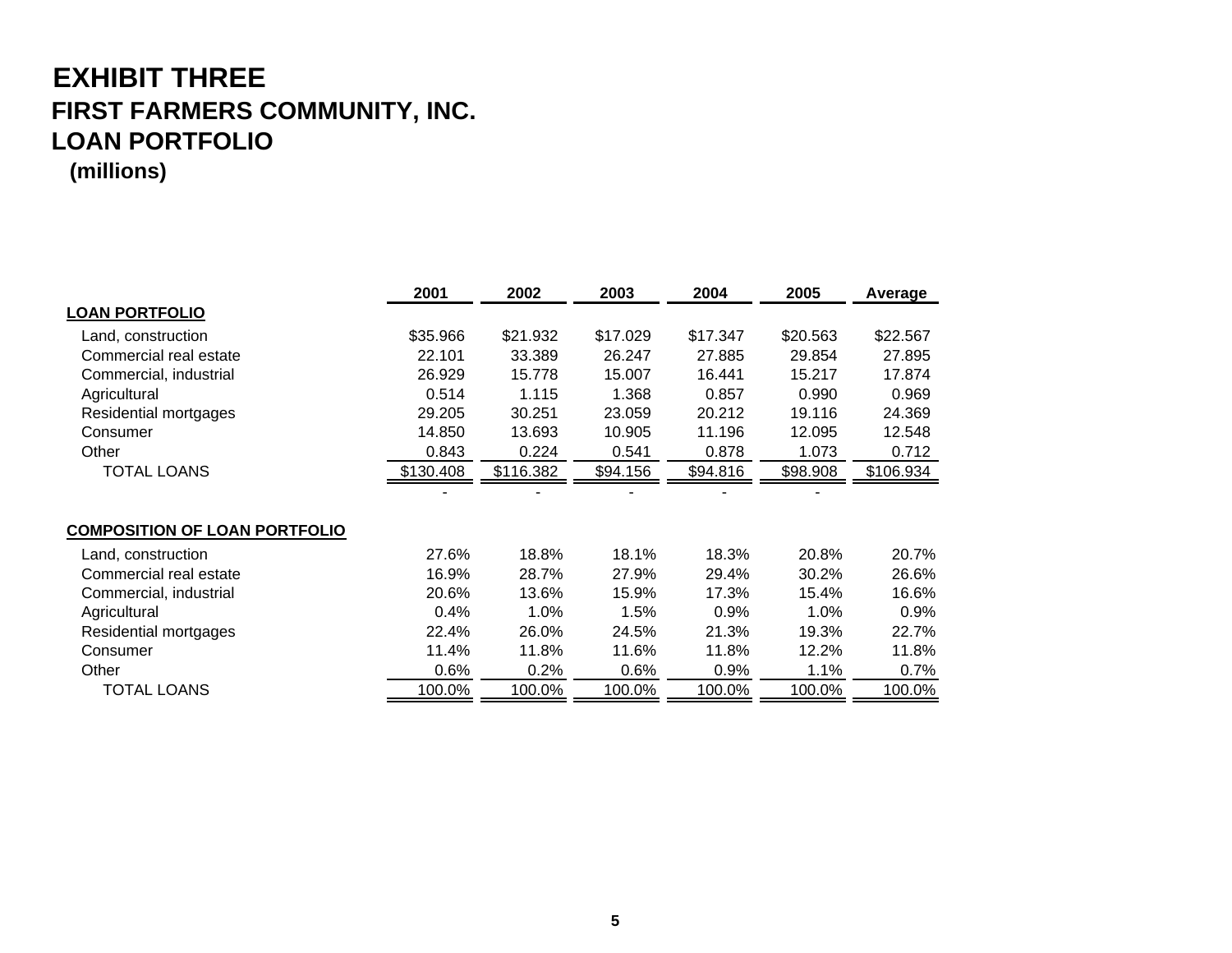## **EXHIBIT THREE FIRST FARMERS COMMUNITY, INC. CREDIT QUALITY**

**(millions)**

|                                                           | 2001               | 2002               | 2003               | 2004               | 2005               | Average          |
|-----------------------------------------------------------|--------------------|--------------------|--------------------|--------------------|--------------------|------------------|
| PAST DUE, NON-PERFORMING ASSETS                           |                    |                    |                    |                    |                    |                  |
| Loans 90 days past due                                    | \$0.002            | \$0.002            | \$0.017            | \$0.001            | \$0.000            | \$0.004          |
| Non-accrual loans<br>Other Real Estate Owned (OREO)       | \$0.994<br>1.286   | \$5.137<br>1.676   | \$2.187<br>2.439   | \$3.392<br>1.125   | \$2.353<br>1.379   | \$2.813<br>1.581 |
| NON-PERFORMING ASSETS                                     | \$2.280            | \$6.813            | \$4.626            | \$4.517            | \$3.732            | \$4.394          |
| PAST DUE, NON-PERFORMING RATIOS                           |                    |                    |                    |                    |                    |                  |
| Loans 90 days past due/Loans                              | 0.00%              | 0.00%              | 0.02%              | 0.00%              | 0.00%              | 0.00%            |
| Non-accrual loans / Loans                                 | 0.76%              | 4.41%              | 2.32%              | 3.58%              | 2.38%              | 2.69%            |
| Non-performing assets/(Loans plus OREO)                   | 1.73%              | 5.77%              | 4.79%              | 4.71%              | 3.72%              | 4.14%            |
| ALLOWANCE COVERAGE, NON-PERFORMING ASSETS                 |                    |                    |                    |                    |                    |                  |
| Allowance for loan losses<br>Allowance/Loans              | \$2.767<br>2.12%   | \$3.085<br>2.65%   | \$2.644<br>2.81%   | \$2.520<br>2.66%   | \$2.096<br>2.12%   | \$2.622<br>2.47% |
| Allowance/Non-accruals<br>Allowance/Non-performing assets | 278%<br>121%       | 60%<br>45%         | 121%<br>57%        | 74%<br>56%         | 89%<br>56%         | 125%<br>67%      |
| <b>PROVISION, NET CHARGE-OFFS:</b>                        |                    |                    |                    |                    |                    |                  |
| Provision for loan losses                                 | \$1.110            | \$1.625            | \$0.500            | \$0.350            | \$0.075            |                  |
| Loans charged-off<br><b>Recoveries</b>                    | \$0.386<br>(0.061) | \$1.381<br>(0.074) | \$0.964<br>(0.024) | \$0.544<br>(0.070) | \$0.682<br>(0.183) |                  |
| <b>NET CHARGE-OFFS</b>                                    | \$0.325            | \$1.307            | \$0.940            | \$0.474            | \$0.499            |                  |
| <b>CHANGE TO ALLOWANCE</b>                                | \$0.785            | \$0.318            | (\$0.440)          | (\$0.124)          | (\$0.424)          |                  |
| Net charge-offs/Loans                                     | 0.25%              | 1.12%              | 1.00%              | 0.50%              | 0.50%              | 0.68%            |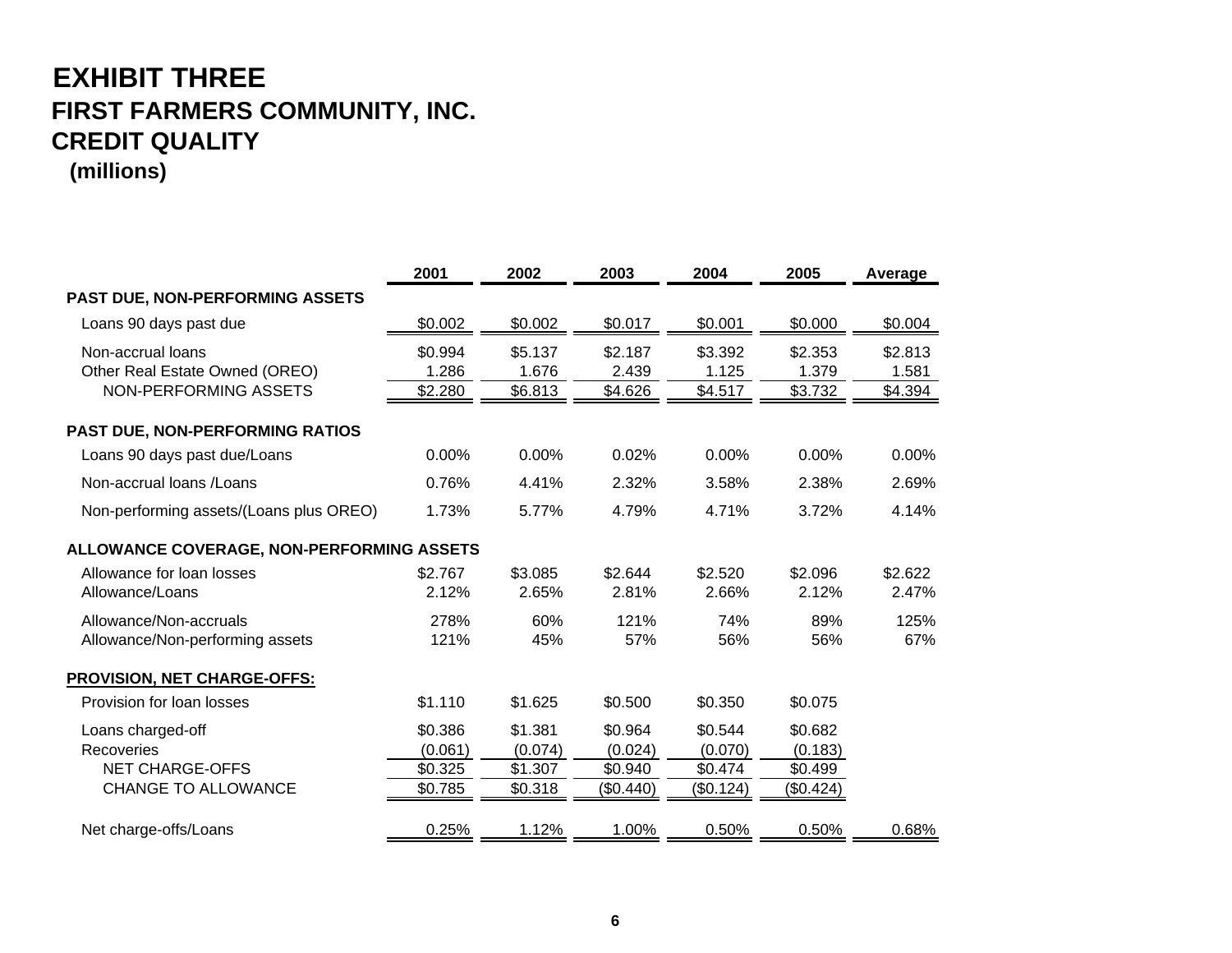## **EXHIBIT THREE FIRST FARMERS COMMUNITY, INC. MISCELLANEOUS RATIOS**

|                                               | 2001    | 2002     | 2003     | 2004     | 2005     |         |           |
|-----------------------------------------------|---------|----------|----------|----------|----------|---------|-----------|
| <b>GROWTH RATES</b>                           |         |          |          |          |          |         |           |
| Loans                                         | 10.9%   | $-10.8%$ | $-19.1%$ | 0.7%     | 4.3%     |         |           |
| Deposits                                      | 10.4%   | $-5.2%$  | $-1.4%$  | 6.3%     | 4.5%     |         |           |
| Assets                                        | 9.2%    | $-6.1%$  | $-0.9%$  | 5.6%     | 0.3%     |         |           |
| Income                                        | 62.7%   | $-24.5%$ | $-0.8%$  | $-29.5%$ | $-13.0%$ |         |           |
|                                               | 2001    | 2002     | 2003     | 2004     | 2005     | Average |           |
| <b>BALANCE SHEET RATIOS</b>                   |         |          |          |          |          |         |           |
| Tangible Common Equity/Tang. Assets           | 7.4%    | 8.1%     | 8.6%     | 8.6%     | 8.2%     | 8.2%    |           |
| Tier I Capital Ratio                          | 6.7%    | 7.2%     | 7.9%     | 7.9%     | 8.2%     | 7.6%    |           |
| Tier I risk based capital                     | 8.8%    | 9.5%     | 11.6%    | 12.0%    | 12.2%    | 10.8%   |           |
| Loans / Deposits                              | 83.1%   | 78.2%    | 64.2%    | 60.8%    | 60.7%    | 69.4%   |           |
| <b>INCOME STATEMENT PERFORMANCE RATIOS</b>    |         |          |          |          |          |         |           |
| Full-time equivalent employees (FTEs)         | 84      | 86       | 86       | 89       | 91       | 87      |           |
| Assets / FTE                                  | \$2.310 | \$2.118  | \$2.098  | \$2.140  | \$2.099  | \$2.153 | <b>MM</b> |
| Efficiency ratio                              | 55.4%   | 58.5%    | 70.3%    | 71.4%    | 76.1%    | 66.3%   |           |
| <b>INTEREST - YIELD, COST, SPREAD, MARGIN</b> |         |          |          |          |          |         |           |
| Yield on earning assets (TE)*                 | 8.48%   | 7.96%    | 6.56%    | 6.09%    | 6.28%    | 7.08%   |           |
| Cost of interest-bearing liabilities          | 5.12%   | 4.08%    | 3.09%    | 2.76%    | 3.18%    | 3.65%   |           |
| YIELD / COST SPREAD (TE) *                    | 3.35%   | 3.88%    | 3.47%    | 3.33%    | 3.10%    | 3.43%   |           |
| Net interest margin (TE) *                    | 3.97%   | 4.39%    | 3.86%    | 3.73%    | 3.55%    | 3.90%   |           |
| <b>RETURN ON COMMON EQUITY</b>                | 12.2%   | 10.5%    | 10.3%    | 7.4%     | 6.8%     | 9.4%    |           |
|                                               |         |          |          |          |          |         |           |

(C-corp equivalent)

\* Adjusted to tax equivalent basis for tax exempt securities.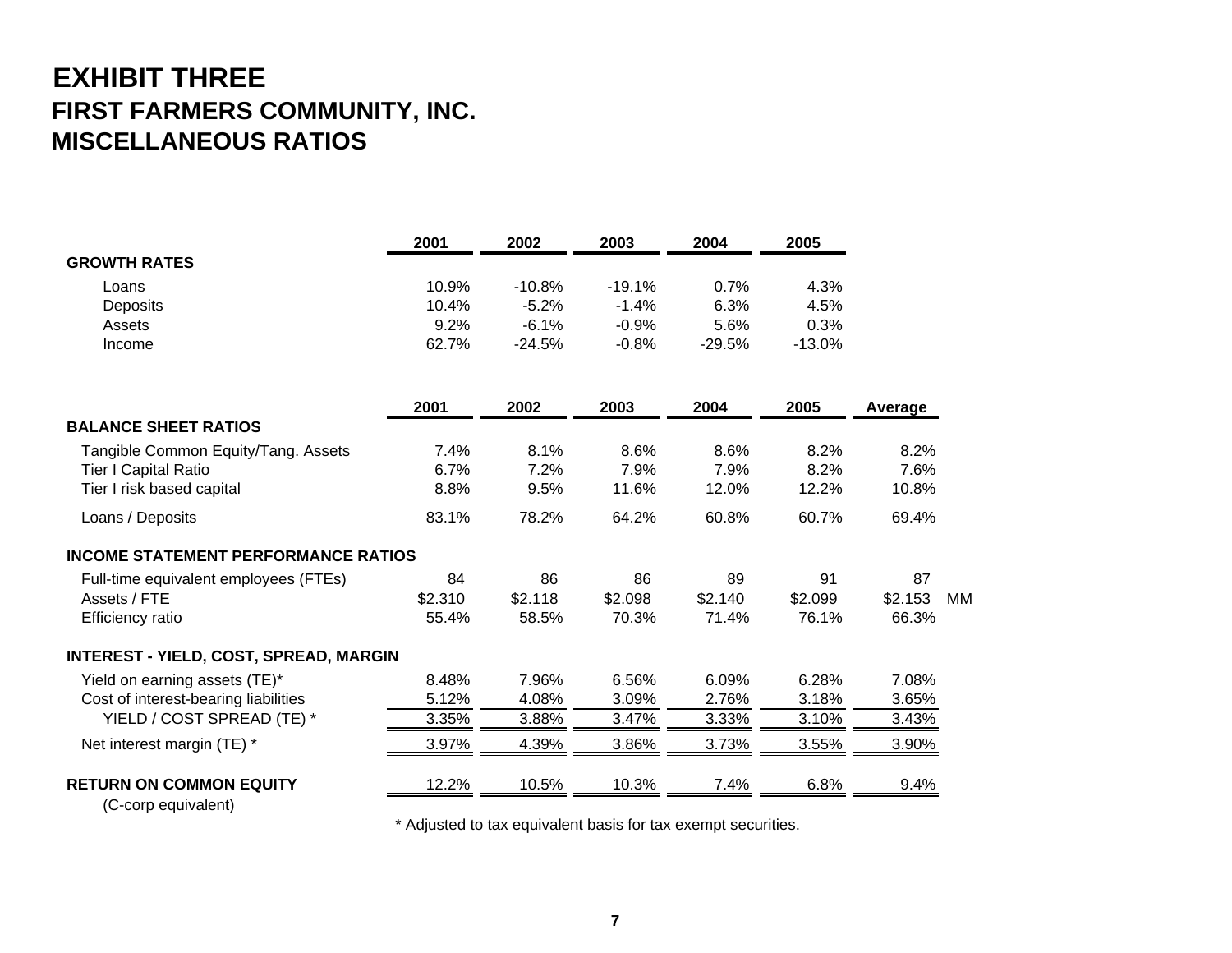**POTENTIAL ACQUISITION VALUE**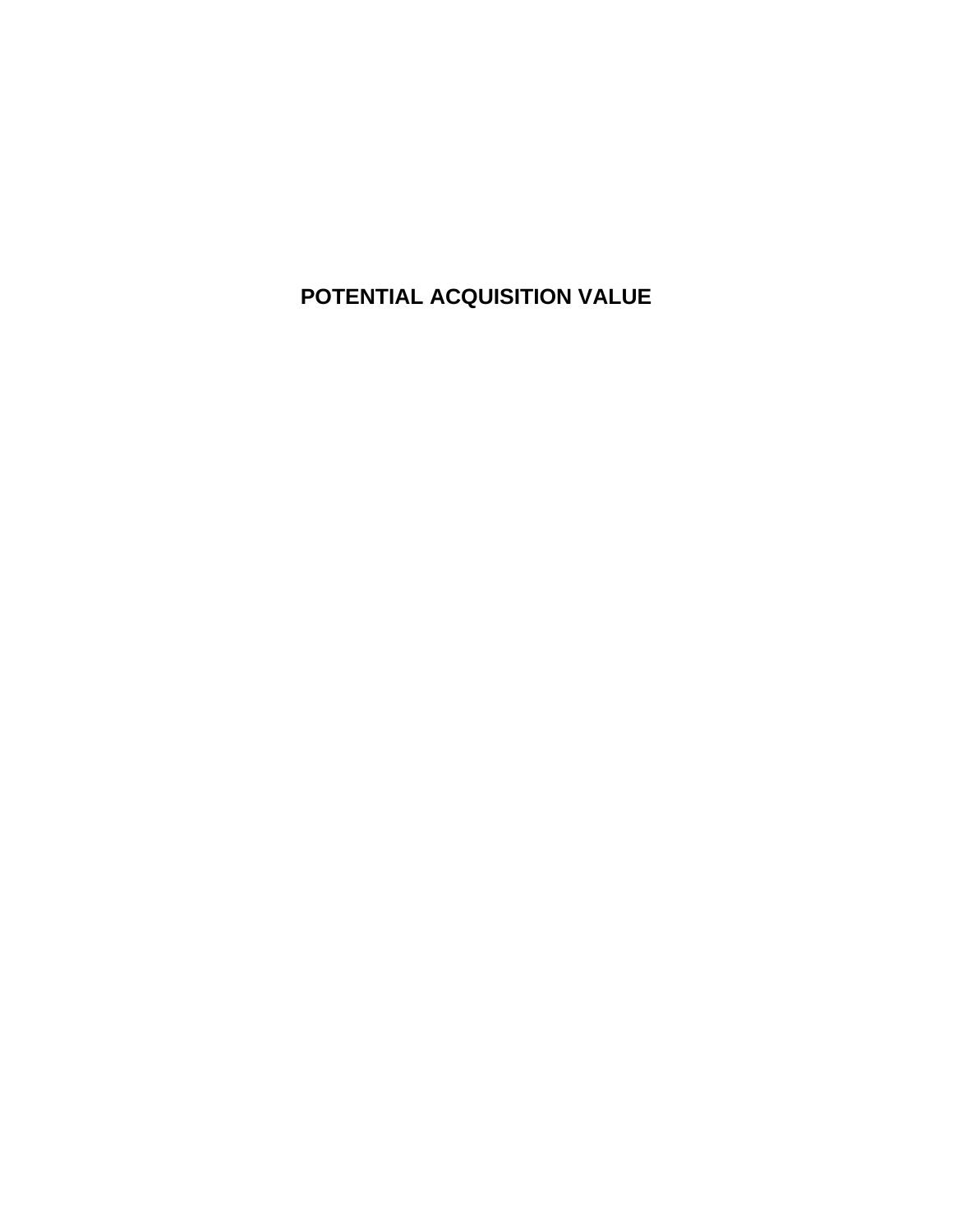## **EXHIBIT FOUR FIRST FARMERS COMMUNITY, INC. BASE YEAR ADJUSTMENTS**

| (millions)                             | 12/31/05  | To           | 12/31/06    |                          | <b>Adjustments</b> | <b>Total</b>     | <b>Capital</b> | <b>Adjusted</b> |
|----------------------------------------|-----------|--------------|-------------|--------------------------|--------------------|------------------|----------------|-----------------|
|                                        | Reported  | <b>Close</b> | <b>Base</b> | <b>Credit</b>            | Other              | <b>Available</b> | Payout         | <b>Base</b>     |
| <b>EARNING ASSETS</b>                  |           |              |             |                          |                    |                  |                |                 |
| Bank, interest-bearing deposits        | \$0.002   |              | \$0.002     |                          |                    | \$0.002          |                | \$0.002         |
| Fed funds sold                         | 7.528     | $0.663$ (a)  | 8.191       |                          |                    | 8.191            | $(1.658)$ (i)  | 6.533           |
| <b>Securities</b>                      | 72.467    |              | 72.467      |                          |                    | 72.467           |                | 72.467          |
| Loans                                  | 98.908    |              | 98.908      |                          |                    | 98.908           |                | 98.908          |
| <b>EARNING ASSETS</b>                  | \$178.905 | \$0.663      | \$179.568   | \$0.000                  | \$0.000            | \$179.568        | (\$1.658)      | \$177.910       |
| <b>OTHER ASSETS</b>                    |           |              |             |                          |                    |                  |                |                 |
| Allowance for loan losses              | (2.096)   |              |             | (2.096)<br>$(1.636)$ (b) |                    | (3.732)          |                | (3.732)         |
| Cash                                   | 4.017     |              |             | 4.017                    |                    | 4.017            |                | 4.017           |
| <b>Fixed assets</b>                    | 4.262     |              |             | 4.262                    | $(0.150)$ (e)      | 4.112            |                | 4.112           |
| Other real estate owned                | 1.379     |              |             | 1.379                    |                    | 1.379            |                | 1.379           |
| Goodwill                               | 0.781     |              | 0.781       |                          | $(0.781)$ (f)      |                  |                |                 |
| Intangibles                            | 0.226     |              |             | 0.226                    |                    | 0.226            |                | 0.226           |
| Other assets                           | 3.568     |              |             | 3.568<br>0.573           | 0.293<br>(b)       | 4.433<br>(e)     |                | 4.433           |
| <b>TOTAL ASSETS</b>                    | \$191.042 | \$0.663      | \$191.705   | (\$1.063)                | (\$0.639)          | \$190.003        | (\$1.658)      | \$188.345       |
| <b>DEPOSITS</b>                        |           |              |             |                          |                    |                  |                |                 |
| Demand deposits (DDA)                  | \$18.072  |              | \$18.072    |                          |                    | \$18.072         |                | \$18.072        |
| NOW accounts                           | 16.397    |              | 16.397      |                          |                    | 16.397           |                | 16.397          |
| Money market, savings                  | 54.576    |              | 54.576      |                          |                    | 54.576           |                | 54.576          |
| Certificates of deposit (CDs) < \$100k | 48.971    |              | 48.971      |                          |                    | 48.971           |                | 48.971          |
| Certificates of deposit (CDs) > \$100k | 24.981    |              | 24.981      |                          |                    | 24.981           |                | 24.981          |
| <b>TOTAL DEPOSITS</b>                  | \$162.997 | \$0.000      | \$162.997   | \$0.000                  | \$0.000            | \$162.997        | \$0.000        | \$162.997       |
| <b>OTHER LIABILITIES</b>               |           |              |             |                          |                    |                  |                |                 |
| Fed funds purchased                    | 0.604     |              |             | 0.604                    |                    | 0.604            |                | 0.604           |
| <b>Borrowings</b>                      | 11.115    |              | 11.115      |                          | $(0.345)$ (g)      | 10.770           |                | 10.770          |
| Other liabilities                      | 0.490     |              |             | 0.490                    | 0.300              | 0.790<br>(e)     |                | 0.790           |
| <b>TOTAL LIABILITIES</b>               | \$175.206 | \$0.000      | \$175.206   | \$0.000                  | (\$0.045)          | \$175.161        | \$0.000        | \$175.161       |
| <b>EQUITY</b>                          |           |              |             |                          |                    |                  |                |                 |
| Common stock                           | 16.853    | $0.663$ (a)  | 17.516      | $(1.063)$ (b)            | $(1.611)$ (g)      | 14.842           | $(1.658)$ (i)  | 13.184          |
| Accumulated adjustment                 | (0.672)   |              |             | (0.672)                  | 0.672              | (g)              |                |                 |
| ESOP debt                              | (0.345)   |              |             | (0.345)                  | 0.345              | (g)              |                |                 |
| <b>TOTAL COMMON EQUITY</b>             | \$15.836  | \$0.663      | \$16.499    | (\$1.063)                | (\$0.594)          | $\sqrt{$14.842}$ | (\$1.658)      | \$13.184        |
| <b>TOTAL LIABS. &amp; EQUITY</b>       | \$191.042 | \$0.663      | \$191.705   | (\$1.063)                | (\$0.639)          | \$190.003        | (\$1.658)      | \$188.345       |
| Common equity                          | 8.29%     |              |             | 8.61%                    |                    | 7.81%            |                | 7.00%           |
| Tangible common equity                 | 7.91%     |              |             | 8.23%                    |                    | 7.81%            |                | 7.00%           |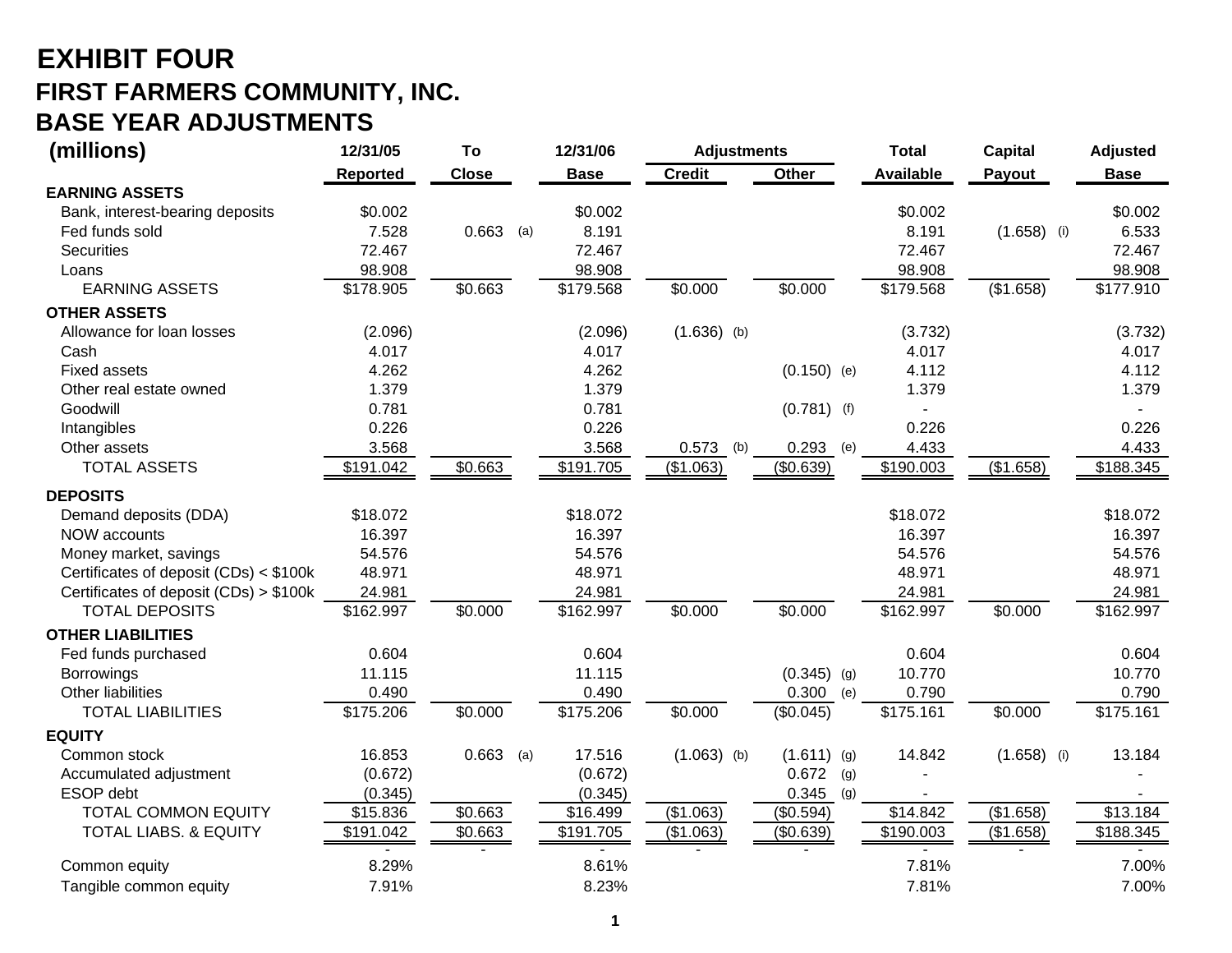## **EXHIBIT FOUR FIRST FARMERS COMMUNITY, INC. BASE YEAR ADJUSTMENTS BALANCE SHEETS - COMMON SIZED**

|                                        | 12/31/05        | 12/31/06    | <b>Total</b>     | <b>Adjusted</b> |
|----------------------------------------|-----------------|-------------|------------------|-----------------|
|                                        | <b>Reported</b> | <b>Base</b> | <b>Available</b> | <b>Base</b>     |
| <b>EARNING ASSETS</b>                  |                 |             |                  |                 |
| Bank, interest-bearing deposits        | 0.0%            | 0.0%        | 0.0%             | 0.0%            |
| Fed funds sold                         | 3.9%            | 4.3%        | 4.3%             | 3.5%            |
| <b>Securities</b>                      | 37.9%           | 37.8%       | 38.1%            | 38.5%           |
| Loans                                  | 51.8%           | 51.6%       | 52.1%            | 52.5%           |
| <b>EARNING ASSETS</b>                  | 93.6%           | 93.7%       | 94.5%            | 94.5%           |
| <b>OTHER ASSETS</b>                    |                 |             |                  |                 |
| Allowance for loan losses              | $-1.1%$         | $-1.1%$     | $-2.0%$          | $-2.0%$         |
| Cash                                   | 2.1%            | 2.1%        | 2.1%             | 2.1%            |
| <b>Fixed assets</b>                    | 2.2%            | 2.2%        | 2.2%             | 2.2%            |
| Other real estate owned                | 0.7%            | 0.7%        | 0.7%             | 0.7%            |
| Goodwill                               | 0.4%            | 0.4%        |                  |                 |
| Intangibles                            | 0.1%            | 0.1%        | 0.1%             | 0.1%            |
| Other assets                           | 1.9%            | 1.9%        | 2.3%             | 2.4%            |
| <b>TOTAL ASSETS</b>                    | 100.0%          | 100.0%      | 100.0%           | 100.0%          |
| <b>DEPOSITS</b>                        |                 |             |                  |                 |
| Demand deposits (DDA)                  | 9.5%            | 9.4%        | 9.5%             | 9.6%            |
| NOW accounts                           | 8.6%            | 8.6%        | 8.6%             | 8.7%            |
| Money market, savings                  | 28.6%           | 28.5%       | 28.7%            | 29.0%           |
| Certificates of deposit (CDs) < \$100k | 25.6%           | 25.5%       | 25.8%            | 26.0%           |
| Certificates of deposit (CDs) > \$100k | 13.1%           | 13.0%       | 13.1%            | 13.3%           |
| <b>TOTAL DEPOSITS</b>                  | 85.3%           | 85.0%       | 85.8%            | 86.5%           |
| <b>OTHER LIABILITIES</b>               |                 |             |                  |                 |
| Fed funds purchased                    | 0.3%            | 0.3%        | 0.3%             | 0.3%            |
| <b>Borrowings</b>                      | 5.8%            | 5.8%        | 5.7%             | 5.7%            |
| <b>Other liabilities</b>               | 0.3%            | 0.3%        | 0.4%             | 0.4%            |
| <b>TOTAL LIABILITIES</b>               | 91.7%           | 91.4%       | 92.2%            | 93.0%           |
| <b>EQUITY</b>                          |                 |             |                  |                 |
| Common stock                           | 8.8%            | 9.1%        | 7.8%             | 7.0%            |
| Accumulated adjustment                 | $-0.4%$         | $-0.4%$     |                  |                 |
| ESOP debt                              | $-0.2%$         | $-0.2%$     |                  |                 |
| <b>TOTAL COMMON EQUITY</b>             | 8.3%            | 8.6%        | 7.8%             | 7.0%            |
| <b>TOTAL LIABS. &amp; EQUITY</b>       | 100.0%          | 100.0%      | 100.0%           | 100.0%          |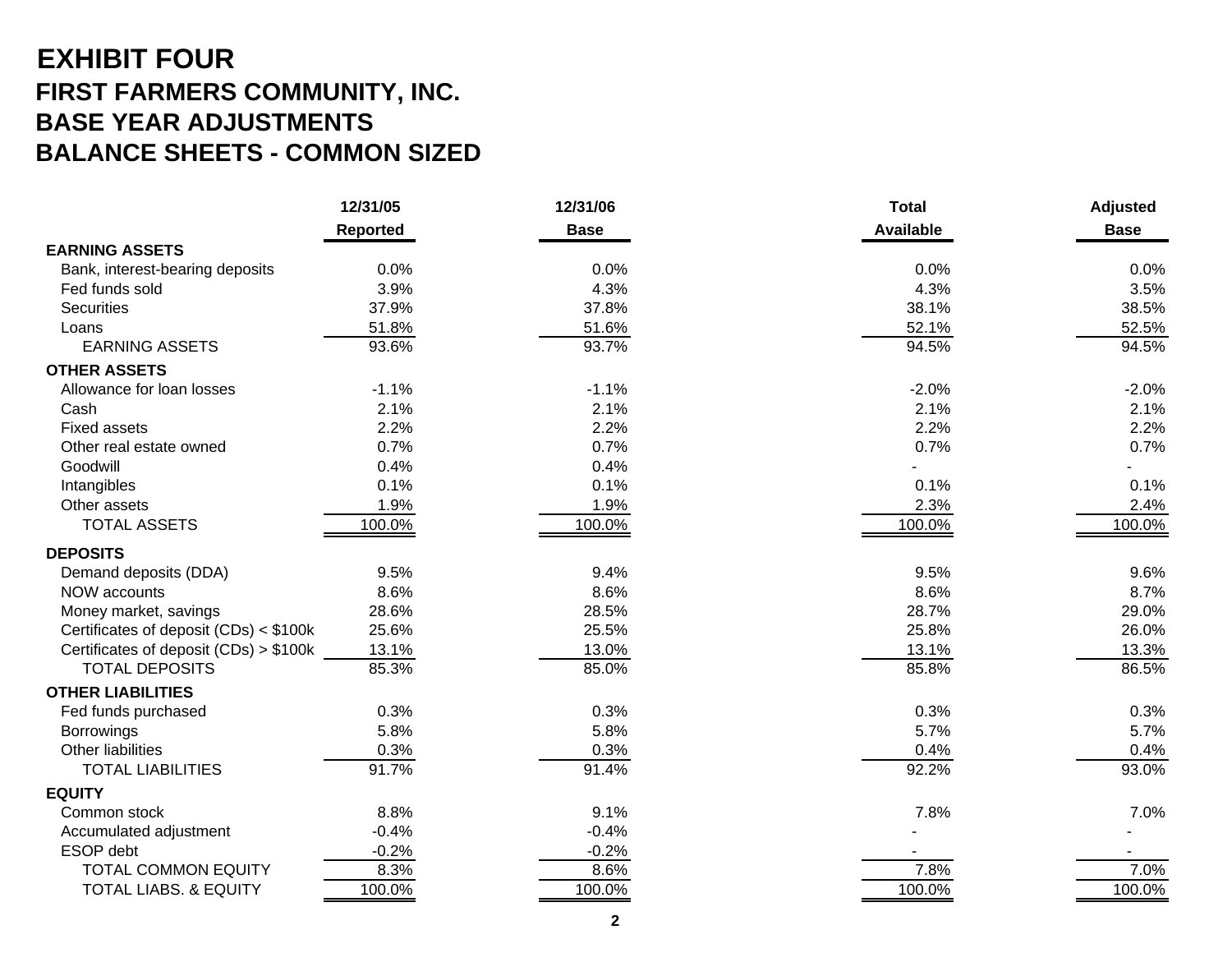## **EXHIBIT FOUR FIRST FARMERS COMMUNITY, INC. BASE YEAR ADJUSTMENTS INCOME STATEMENTS**

**(millions)**

|                                  | 12/31/05        | To             | 12/31/06    | <b>Adjustments</b> |               | <b>Total</b>     | <b>Capital</b> | <b>Adjusted</b> |
|----------------------------------|-----------------|----------------|-------------|--------------------|---------------|------------------|----------------|-----------------|
|                                  | <b>Reported</b> | <b>Close</b>   | <b>Base</b> | <b>Credit</b>      | Other         | <b>Available</b> | Payout         | <b>Base</b>     |
| <b>INTEREST INCOME</b>           |                 |                |             |                    |               |                  |                |                 |
| Interest revenue (TE) *          | \$11.011        | \$0.027<br>(a) | \$11.038    |                    |               | \$11.038         | $(50.066)$ (i) | \$10.971        |
| Interest expense                 | 4.789           |                | 4.789       |                    |               | 4.789            |                | 4.789           |
| NET INTEREST INCOME (TE) *       | \$6.222         | \$0.027        | \$6.249     | \$0.000            | \$0.000       | \$6.249          | (\$0.066)      | \$6.182         |
| Provision for loan losses        | 0.075           |                | 0.075       | $0.342$ (b)        |               | 0.417            |                | 0.417           |
| <b>NON-INTEREST INCOME</b>       |                 |                |             |                    |               |                  |                |                 |
| <b>Trust services</b>            | 0.013           |                | 0.013       |                    |               | 0.013            |                | 0.013           |
| Service charges                  | 0.647           |                | 0.647       |                    |               | 0.647            |                | 0.647           |
| Miscellaneous fees, commissions  | 0.052           |                | 0.052       |                    |               | 0.052            |                | 0.052           |
| Other gains / (losses)           | 0.093           |                | 0.093       | $(0.093)$ (c)      |               |                  |                |                 |
| Other non-interest income        | 0.408           |                | 0.408       |                    |               | 0.408            |                | 0.408           |
| NON-INTEREST INCOME              | \$1.213         | \$0.000        | \$1.213     | (\$0.093)          | \$0.000       | \$1.120          | \$0.000        | \$1.120         |
| Security gains / (losses)        | 0.010           |                | 0.010       | $(0.010)$ (c)      |               |                  |                |                 |
| <b>NON-INTEREST EXPENSE</b>      |                 |                |             |                    |               |                  |                |                 |
| Salaries and benefits            | 3.452           |                | 3.452       |                    |               | 3.452            |                | 3.452           |
| Occupancy                        | 0.704           |                | 0.704       |                    |               | 0.704            |                | 0.704           |
| Other expenses                   | 1.503           |                | 1.503       |                    | $(0.030)$ (e) | 1.473            |                | 1.473           |
| NON-INTEREST EXPENSE             | \$5.659         | \$0.000        | \$5.659     | \$0.000            | (\$0.030)     | \$5.629          | \$0.000        | \$5.629         |
| NET BEFORE TAXES (TE)*           | \$1.711         | \$0.027        | \$1.738     | (\$0.445)          | \$0.030       | \$1.323          | (\$0.066)      | \$1.257         |
| Provision for income taxes (TE)* | 0.505           | 0.009<br>(a)   | 0.514       | $(0.132)$ (d)      | 0.080<br>(h)  | 0.463            | (0.023)<br>(i) | 0.440           |
| <b>NET INCOME</b>                | \$1.206         | \$0.017        | \$1.223     | (\$0.313)          | (\$0.050)     | \$0.860          | (\$0.043)      | \$0.817         |
| Effective tax rate               | 29.5%           |                | 29.6%       |                    |               | 35.0%            |                | 35.0%           |

\* Adjusted to tax equivalent basis for tax exempt securities.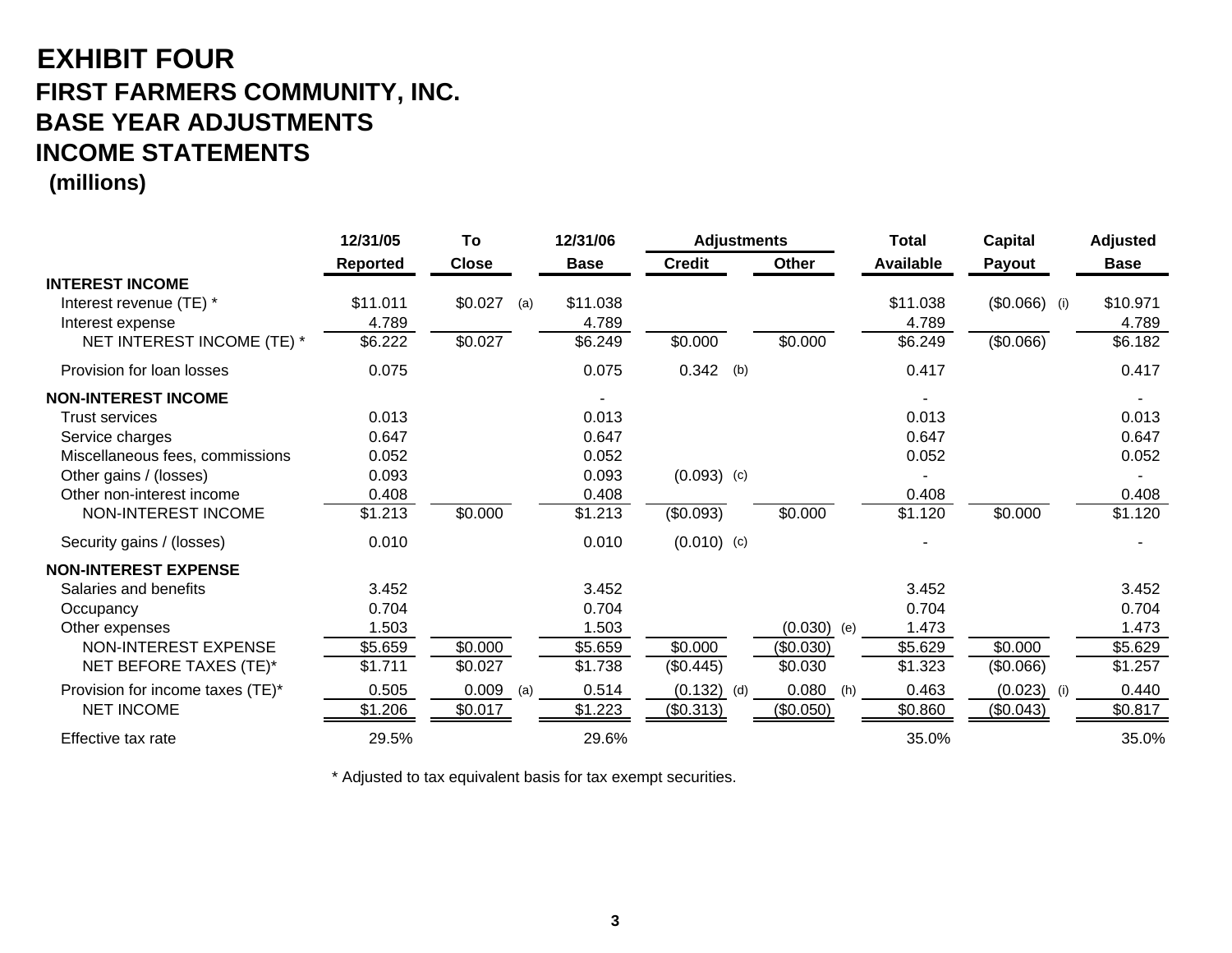## **EXHIBIT FOUR FIRST FARMERS COMMUNITY, INC. BASE YEAR ADJUSTMENTS INCOME STATEMENTS - COMMON SIZED**

### **% of Average Assets**

|                                  | 12/31/05  | 12/31/06    | <b>Total</b>     | <b>Adjusted</b> |
|----------------------------------|-----------|-------------|------------------|-----------------|
|                                  | Reported  | <b>Base</b> | <b>Available</b> | <b>Base</b>     |
| <b>INTEREST INCOME</b>           |           |             |                  |                 |
| Interest revenue (TE) *          | 5.86%     | 5.85%       | 5.91%            | 5.92%           |
| Interest expense                 | 2.55%     | 2.54%       | 2.56%            | 2.59%           |
| NET INTEREST INCOME (TE) *       | 3.31%     | 3.31%       | 3.34%            | 3.34%           |
| Provision for loan losses        | 0.04%     | 0.04%       | 0.22%            | 0.22%           |
| <b>NON-INTEREST INCOME</b>       |           |             |                  |                 |
| <b>Trust services</b>            | 0.01%     | 0.01%       | 0.01%            | 0.01%           |
| Service charges                  | 0.34%     | 0.34%       | 0.35%            | 0.35%           |
| Miscellaneous fees, commissions  | 0.03%     | 0.03%       | 0.03%            | 0.03%           |
| Other gains / (losses)           | 0.05%     | 0.05%       | 0.00%            | 0.00%           |
| Other non-interest income        | 0.22%     | 0.22%       | 0.22%            | 0.22%           |
| NON-INTEREST INCOME              | 0.65%     | 0.64%       | 0.60%            | 0.60%           |
| Security gains / (losses)        | 0.01%     | 0.01%       | 0.00%            | $0.00\%$        |
| <b>NON-INTEREST EXPENSE</b>      |           |             |                  |                 |
| Salaries and benefits            | 1.84%     | 1.83%       | 1.85%            | 1.86%           |
| Occupancy                        | 0.37%     | 0.37%       | 0.38%            | 0.38%           |
| Other expenses                   | 0.80%     | 0.80%       | 0.79%            | 0.80%           |
| NON-INTEREST EXPENSE             | 3.01%     | 3.00%       | 3.01%            | 3.04%           |
| NET BEFORE TAXES (TE)*           | 0.91%     | 0.92%       | 0.71%            | 0.68%           |
| Provision for income taxes (TE)* | 0.27%     | 0.27%       | 0.25%            | 0.24%           |
| <b>NET INCOME</b>                | 0.64%     | 0.65%       | 0.46%            | 0.44%           |
| Average total assets             | \$187.896 | \$188.559   | \$186.857        | \$185.199       |

\* Adjusted to tax equivalent basis for tax exempt securities.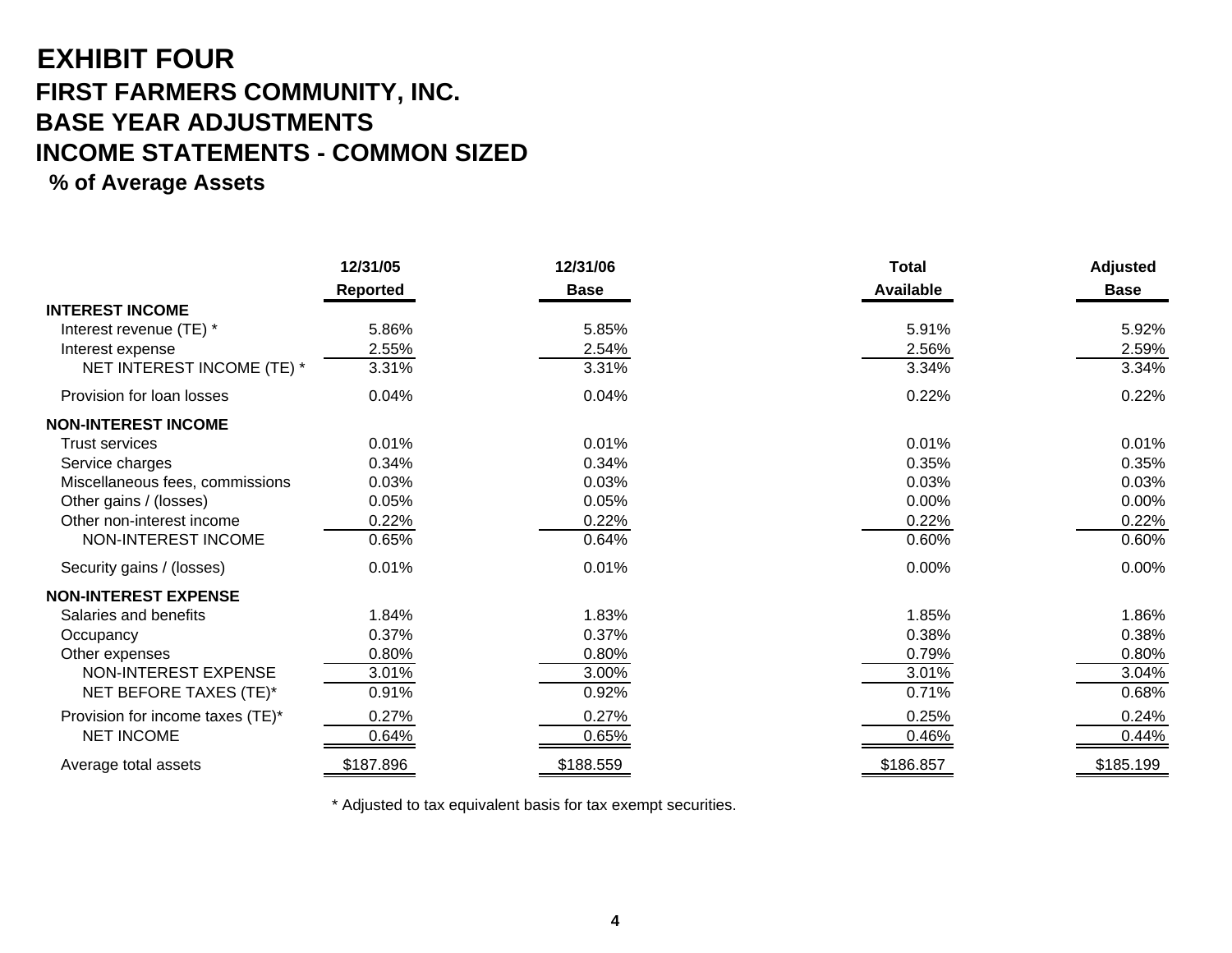## **EXHIBIT FOURFIRST FARMERS COMMUNITY, INC. BASE YEAR ADJUSTMENTS**

**(a)** Retained earnings to close with related interest revenues and taxes.

| Net income       | \$1.206 |
|------------------|---------|
| <b>Dividends</b> | (0.543) |
| RETAINED         | \$0.663 |

Interest revenue on these funds is calculated at 4.0% with the tax rate maintained at thatobserved for 2005.

- **(b)** Increase in allowance for loan losses and provision for loan losses with related impact to taxes and equity per adjustment page.
- **(c)** Eliminate security gains, not sustainable.
- **(d)** Adjust the provision for income taxes related to the provision for loan losses and the elimination of security gains.
- **(e)** Potential adjustments arising from accounting differences, write-offs, asset adjustments, generally identified after discussions with seller or based on due diligence.
- **(f)** Eliminate recorded goodwill for purposes of analysis.
- **(g)** Consolidate the balance for accumulated adjustment into the common stock balance for purposes of analysis; reclassify ESOP debt as liability.
- **(h)** Set the provision for income taxes at 35.0% of net before taxes.
- **(i)** Set equity capital at 7% of tangible assets with related impact to interest revenues and provision for income taxes.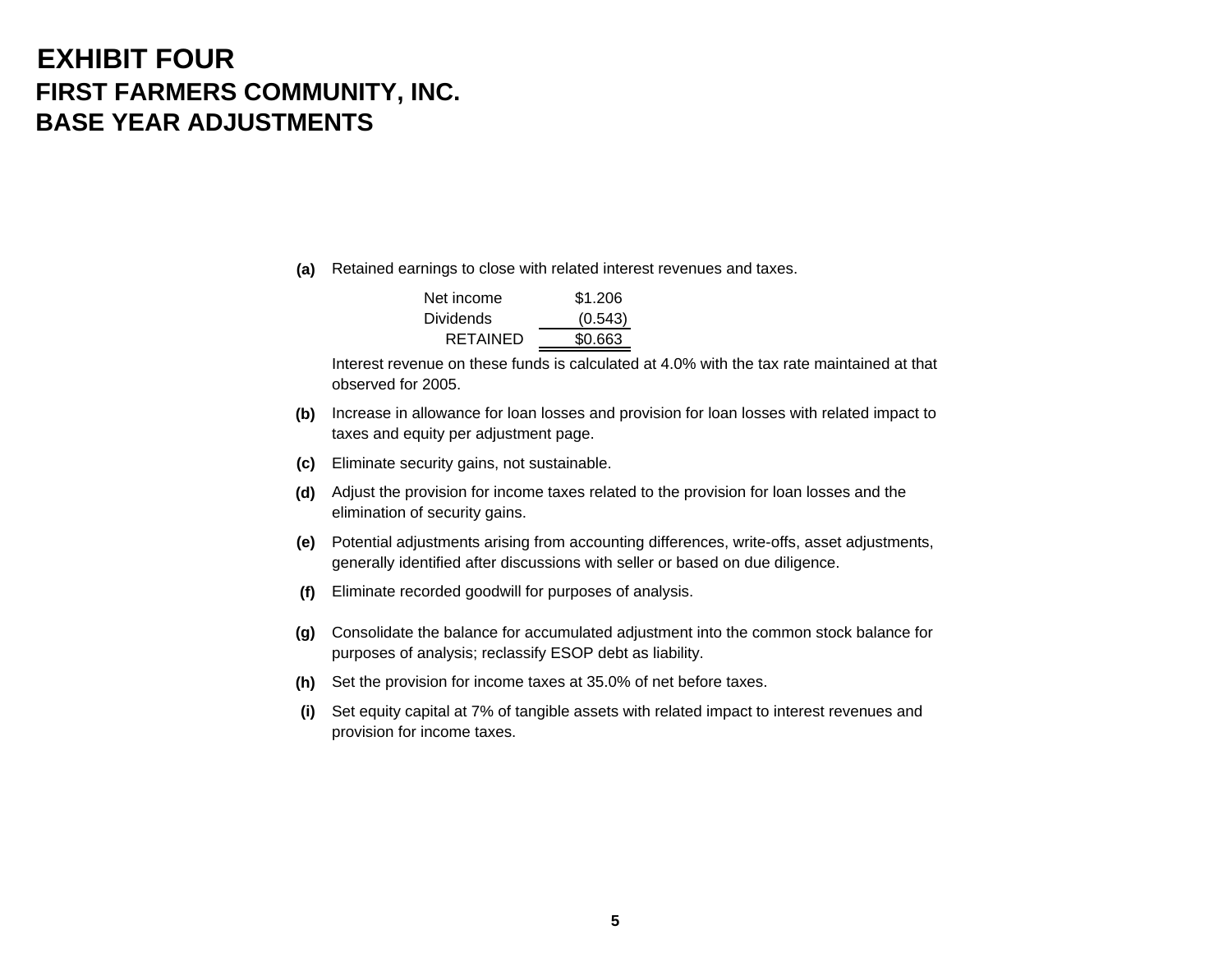## **EXHIBIT FIVE FIRST FARMERS COMMUNITY, INC. CREDIT ADJUSTMENTS**

|                                                                                                                                                                                |     | <b>Allowance</b>                                                                                                                           |                        |                                                          | <b>Provision</b>       |                                      |  |
|--------------------------------------------------------------------------------------------------------------------------------------------------------------------------------|-----|--------------------------------------------------------------------------------------------------------------------------------------------|------------------------|----------------------------------------------------------|------------------------|--------------------------------------|--|
|                                                                                                                                                                                |     | Loan<br><b>Portfolio</b>                                                                                                                   | <b>Target</b><br>Rates | <b>Allowance</b>                                         | <b>Target</b><br>Rates | <b>Balance</b>                       |  |
| Land, construction<br>Commercial real estate<br>Commercial, industrial<br>Agricultural<br>Other<br><b>TOTAL COMMERCIAL</b><br><b>Classified loans</b><br><b>NET COMMERCIAL</b> | 15% | \$20.563<br>29.854<br>15.217<br>0.990<br>1.073<br>\$67.697<br>10.155<br>\$57.542                                                           | 7.50%<br>0.40%         | \$0.762<br>0.230                                         | 0.50%                  | \$0.338                              |  |
| Residential mortgages<br>Consumer<br><b>TOTAL CONSUMER</b><br><b>TOTAL LOANS</b>                                                                                               |     | \$19.116<br>12.095<br>\$31.211<br>\$98.908                                                                                                 | 0.25%<br>0.25%         | 0.048<br>0.030<br>\$0.078<br>\$1.070                     | 0.25%<br>0.25%         | 0.048<br>0.030<br>\$0.078<br>\$0.417 |  |
|                                                                                                                                                                                |     | Required for portfolio<br>Increase to non-accruals<br>Increase for OREO<br><b>TOTAL REQUIRED</b><br>Current balance<br><b>NET INCREASE</b> |                        | \$1.070<br>1.283<br>1.379<br>\$3.732<br>2.096<br>\$1.636 |                        | \$0.417<br>0.075<br>\$0.342          |  |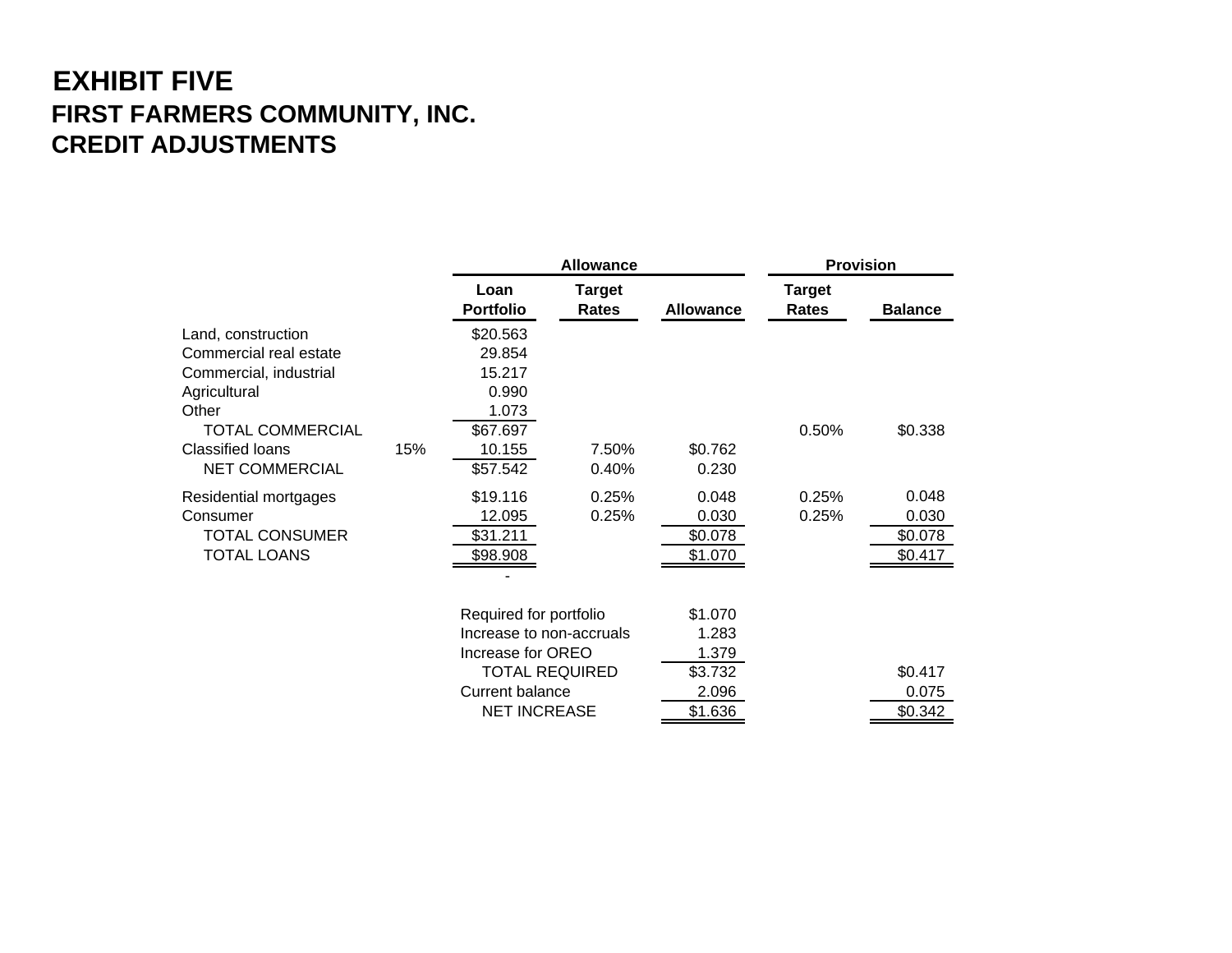### **EXHIBIT SIX FIRST FARMERS COMMUNITY, INC. TARGET ROA, RUN RATE (millions)**

|                                                                                                                                                                                                   | <b>Base</b><br>Year                                               | <b>Adjusts</b>                                                          | Year <sub>3</sub><br><b>Target</b>                                |
|---------------------------------------------------------------------------------------------------------------------------------------------------------------------------------------------------|-------------------------------------------------------------------|-------------------------------------------------------------------------|-------------------------------------------------------------------|
| <b>SUMMARY INCOME STATEMENT</b>                                                                                                                                                                   |                                                                   |                                                                         |                                                                   |
| Net interest income                                                                                                                                                                               | \$6.182                                                           |                                                                         | \$6.182                                                           |
| Provision for loan losses                                                                                                                                                                         | 0.417                                                             |                                                                         | 0.417                                                             |
| <b>Trust services</b><br>Service charges<br>Miscellaneous fees, commissions<br>Other non-interest income<br><b>NON-INTEREST INCOME</b>                                                            | 0.013<br>0.647<br>0.052<br>0.408<br>\$1.120                       | 0.172<br>0.930<br>\$1.102                                               | 0.185<br>0.647<br>0.052<br>1.338<br>\$2.222                       |
| Salaries and benefits<br>Occupancy<br>Other expenses<br><b>NON-INTEREST EXPENSE</b><br><b>NET BEFORE TAXES</b><br>Provision for income taxes<br><b>NET INCOME</b><br>% non-interest expense saves | 3.452<br>0.704<br>1.473<br>\$5.629<br>\$1.257<br>0.440<br>\$0.817 | (1.252)<br>(0.118)<br>(\$1.369)<br>\$2.472<br>0.865<br>\$1.607<br>24.3% | 2.200<br>0.704<br>1.355<br>\$4.260<br>\$3.729<br>1.305<br>\$2.424 |
| <b>COMMON SIZED INCOME STATEMENT</b>                                                                                                                                                              |                                                                   |                                                                         |                                                                   |
| Net interest income                                                                                                                                                                               | 3.34%                                                             |                                                                         | 3.34%                                                             |
| Provision for loan losses                                                                                                                                                                         | 0.22%                                                             |                                                                         | 0.22%                                                             |
| Non-interest income<br>Non-interest expense<br><b>NET BEFORE TAXES</b><br>Provision for income taxes<br><b>NET INCOME</b>                                                                         | 0.60%<br>3.04%<br>0.68%<br>0.24%<br>0.44%                         |                                                                         | 1.20%<br>2.30%<br>2.01%<br>0.70%<br>1.31%                         |
| AVERAGE ASSETS                                                                                                                                                                                    | \$185.199                                                         |                                                                         | \$185.199                                                         |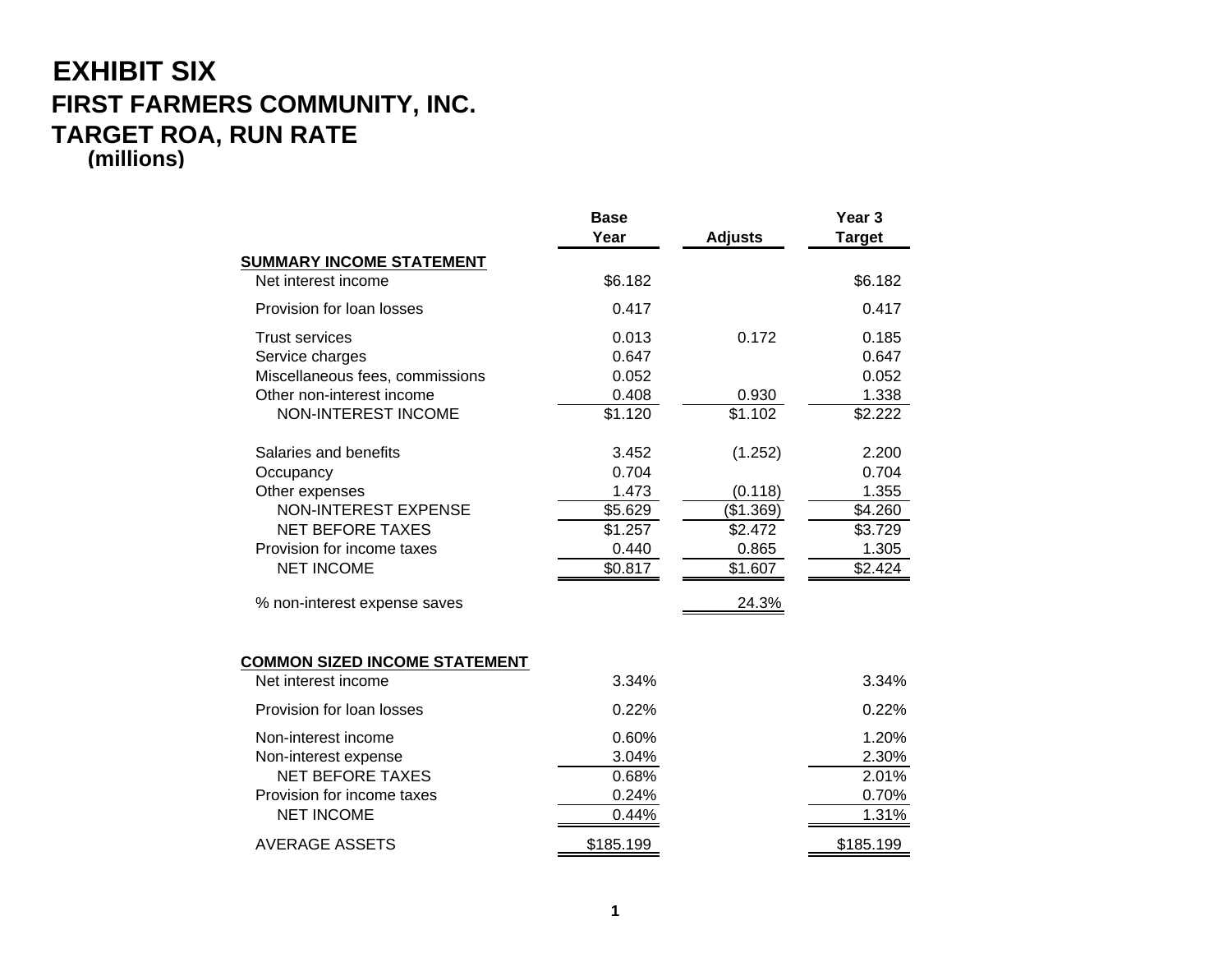## **EXHIBIT SIX FIRST FARMERS COMMUNITY, INC. FTE CALCULATIONS, SAVES (millions)**

|                                       | <b>Base</b> |                | Year 3        |
|---------------------------------------|-------------|----------------|---------------|
|                                       | Year        | <b>Adjusts</b> | <b>Target</b> |
| Average assets                        | \$185.199   |                | \$185.199     |
| Full-time equivalent employees (FTEs) | 91          | (33)           | 58            |
| <b>ASSETS PER FTE</b>                 | \$2.035     |                | \$3.200       |
| Salaries & benefits                   | \$3.452     | (\$1.252)      | \$2.200       |
| Full-time equivalent employees (FTEs) | 91          | (33)           | 58            |
| AVERAGE COMPENSATION                  | \$0.038     | \$0.038        | \$0.038       |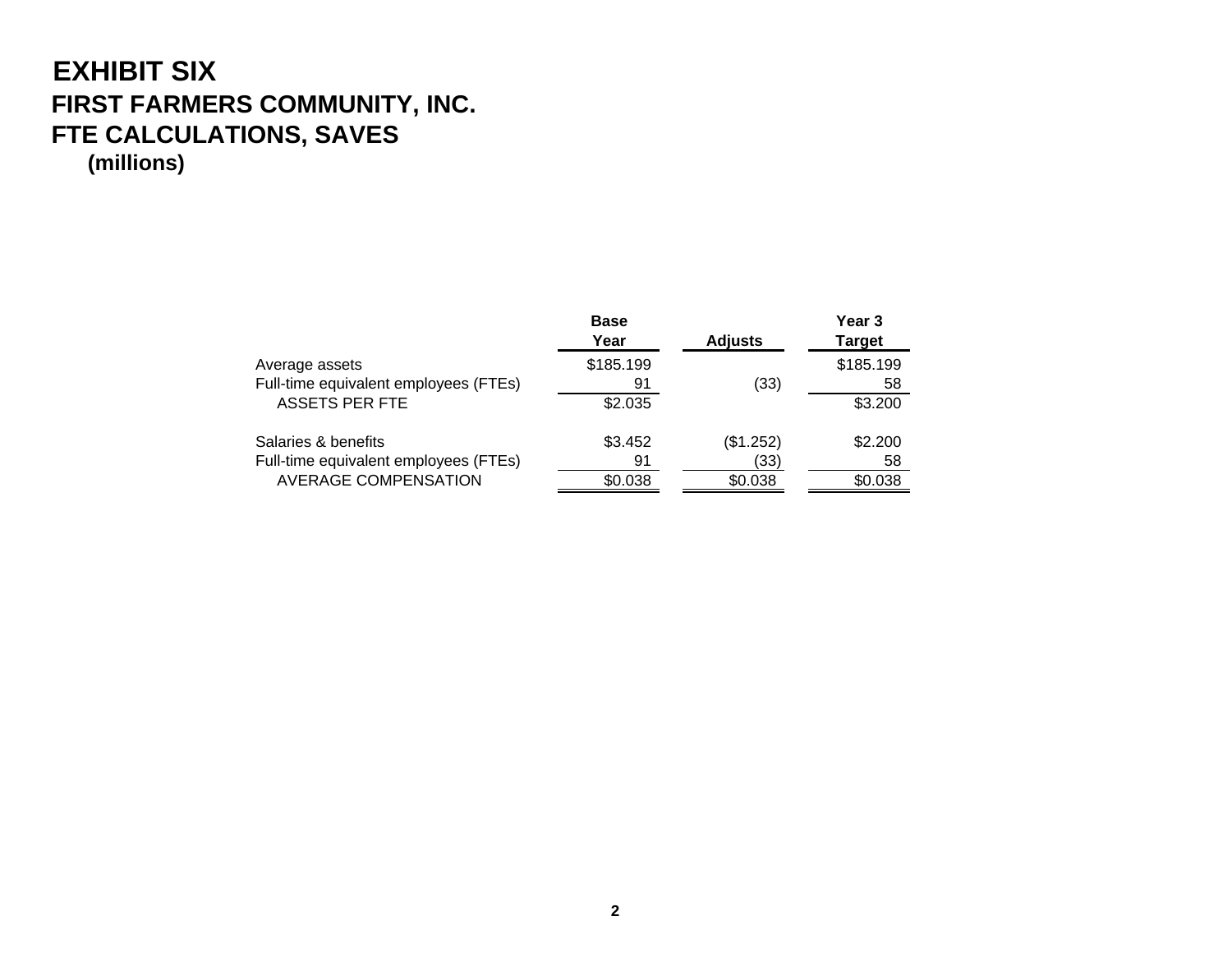## **EXHIBIT SEVEN FIRST FARMERS COMMUNITY, INC. PROJECTED SUMMARY FINANCIAL STATEMENTS**

**(millions)**

|                                  |                     | Pro forma 12/31/06  |           |         |                        |         |                    |
|----------------------------------|---------------------|---------------------|-----------|---------|------------------------|---------|--------------------|
|                                  | <b>Before</b>       | After               |           |         | Projected December 31, |         |                    |
|                                  | <b>Distribution</b> | <b>Distribution</b> | 2007      | 2008    | 2009                   | 2010    | 2011               |
| <b>SUMMARY BALANCE SHEET</b>     |                     |                     |           |         |                        |         |                    |
| Loans                            | \$98.9              | \$98.9              | \$103.2   | \$107.6 | \$112.2                | \$117.0 | \$122.0            |
| Other earning assets             | 80.7                | 79.0                | 82.4      | 85.9    | 89.6                   | 93.5    | 97.5               |
| Other intangible assets          | 0.2                 | 0.2                 | 0.2       | 0.2     | 0.2                    | 0.2     | 0.2                |
| Other assets                     | 10.2                | 10.2                | 10.1      | 10.1    | 10.0                   | 9.9     | 9.9                |
| <b>TOTAL ASSETS</b>              | \$190.0             | \$188.3             | \$195.9   | \$203.8 | \$212.0                | \$220.7 | \$229.6            |
| <b>Deposits</b>                  | \$163.0             | \$163.0             | \$170.000 | \$177.3 | \$184.9                | \$192.9 | \$201.2            |
| <b>Borrowings</b>                | 11.4                | 11.4                | 11.4      | 11.4    | 11.4                   | 11.4    | 11.4               |
| Other liabilities                | 0.8                 | 0.8                 | 0.8       | 0.9     | 0.9                    | 0.9     | 1.0                |
| <b>TOTAL LIABILITIES</b>         | \$175.2             | \$175.2             | \$182.2   | \$189.5 | \$197.2                | \$205.2 | \$213.6            |
| Common equity                    | 14.8                | 13.2                | 13.7      | 14.3    | 14.8                   | 15.4    | 16.1               |
| <b>TOTAL LIABS. &amp; EQUITY</b> | \$190.0             | \$188.3             | \$195.9   | \$203.8 | \$212.0                | \$220.7 | $\frac{1}{2229.6}$ |
| Average total assets             | \$186.9             | \$185.2             | \$192.1   | \$199.9 | \$207.9                | \$216.3 | \$225.1            |
| Projected growth<br>4.3%         |                     |                     |           |         |                        |         |                    |
| Calculated growth rate           |                     |                     | 4.0%      | 4.0%    | 4.0%                   | 4.1%    | 4.1%               |
|                                  |                     |                     |           |         |                        |         |                    |
| <b>RETURN ON ASSETS (ROA)</b>    | 0.46%               | 0.44%               | 0.87%     | 1.31%   | 1.31%                  | 1.31%   | 1.31%              |
| <b>NET INCOME</b>                | \$0.860             | \$0.817             | \$1.681   | \$2.615 | \$2.721                | \$2.831 | \$2.946            |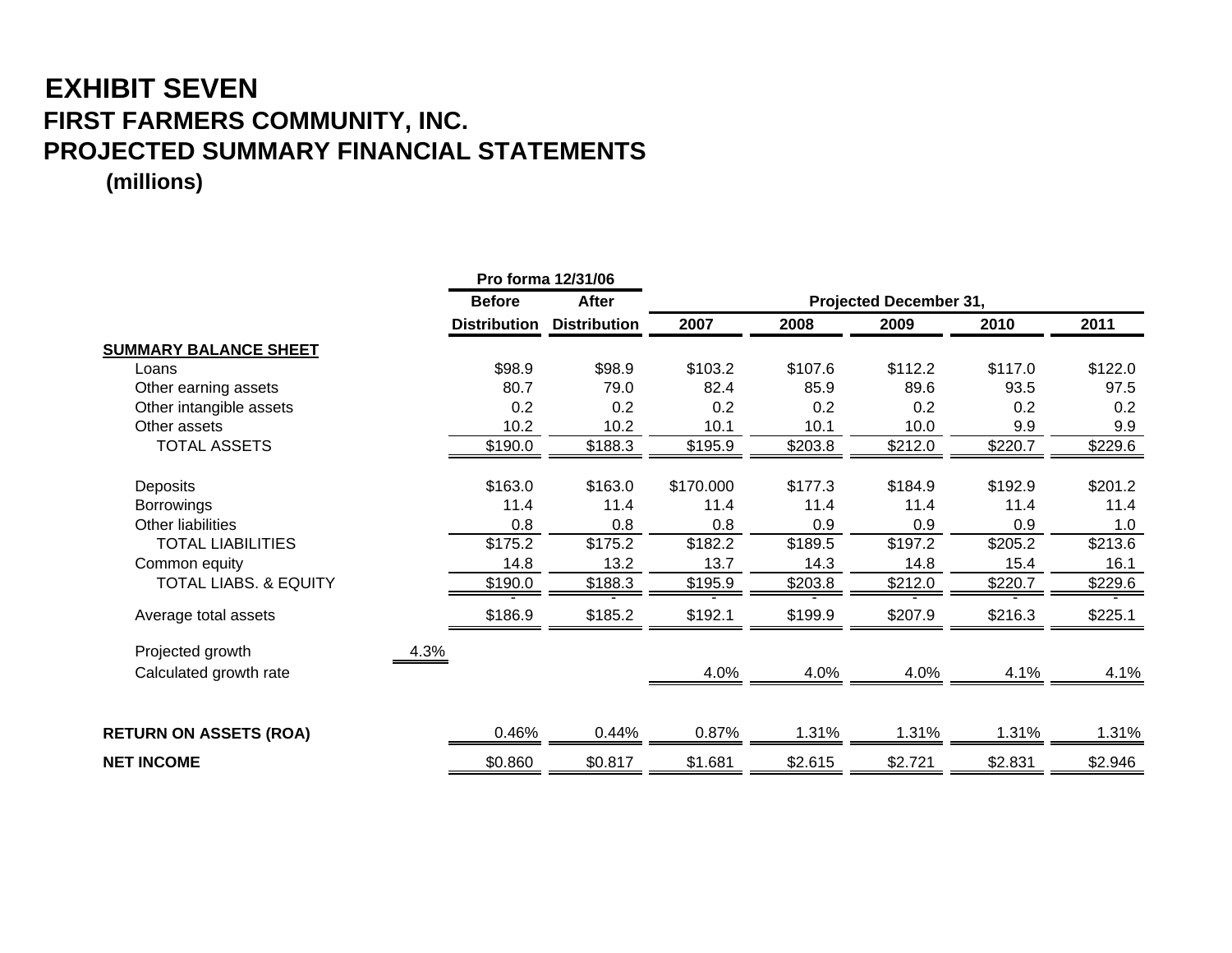# **EXHIBIT EIGHT FIRST FARMERS COMMUNITY, INC. EQUITY CAPITAL RECONCILIATION**

**(millions)**

|                                   |          |          | <b>Projected December 31.</b> |          |          |
|-----------------------------------|----------|----------|-------------------------------|----------|----------|
|                                   | 2007     | 2008     | 2009                          | 2010     | 2011     |
| <b>COMMON EQUITY</b>              |          |          |                               |          |          |
| Beginning balance                 | \$13.184 | \$13.714 | \$14.266                      | \$14.841 | \$15.446 |
| Net income                        | \$1.681  | \$2.615  | \$2.721                       | \$2.831  | \$2.946  |
| Dividends paid                    | (1.151)  | (2.063)  | (2.146)                       | (2.226)  | (2.319)  |
| <b>RETAINED EARNINGS</b>          | \$0.529  | \$0.552  | \$0.575                       | \$0.605  | \$0.628  |
| <b>ENDING BALANCE</b>             | \$13.714 | \$14.266 | \$14.841                      | \$15.446 | \$16.074 |
|                                   |          |          |                               |          |          |
| <b>CAPITAL RATIOS</b>             |          |          |                               |          |          |
| <b>Common Equity/Total Assets</b> | 7.0%     | $7.0\%$  | 7.0%                          | 7.0%     | $7.0\%$  |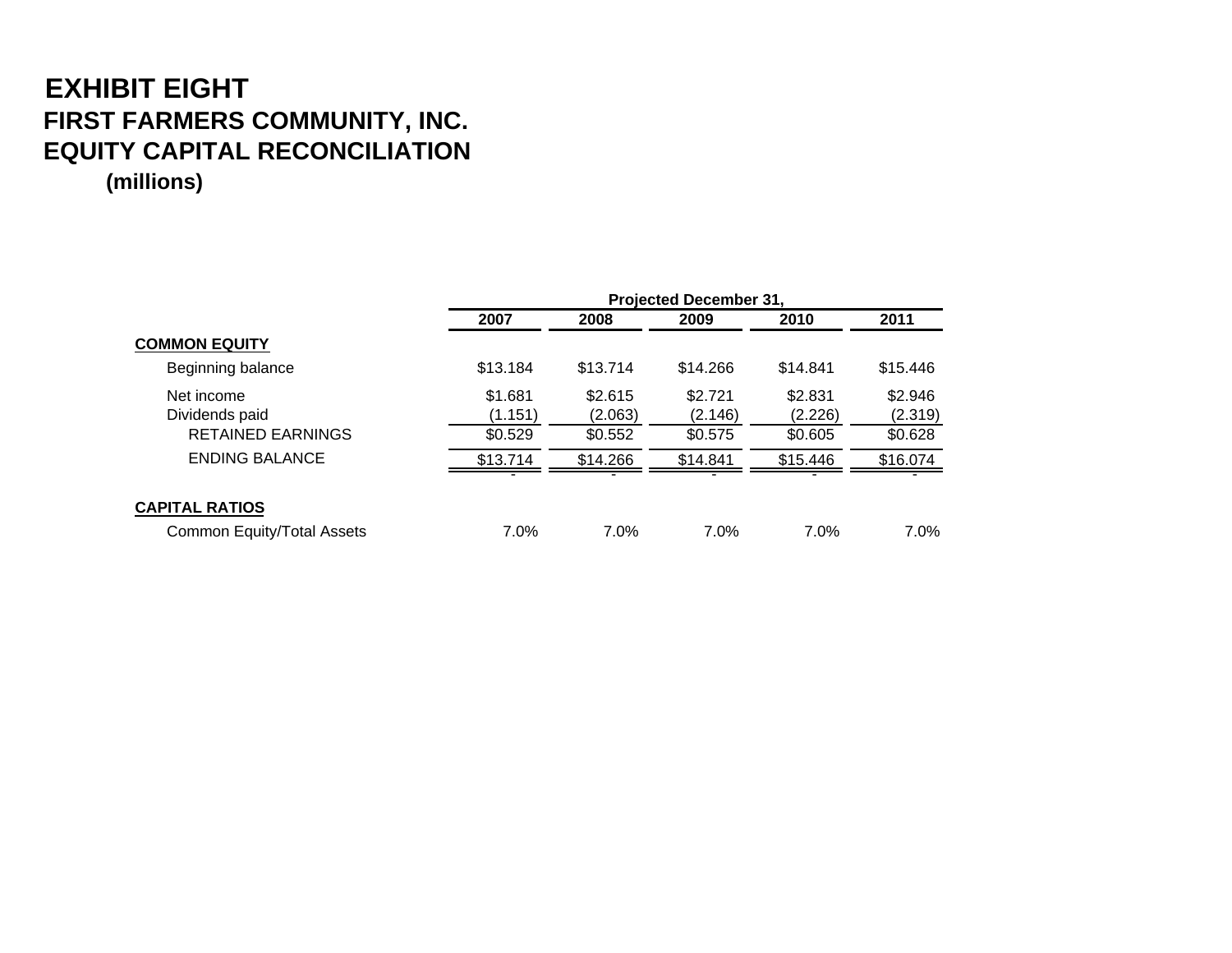## **EXHIBIT NINE FIRST FARMERS COMMUNITY, INC. PRESENT VALUE CALCULATION**

**(millions)**

### **DISCOUNTED CASH FLOWS**

Long-term growth rate 4.0%

PRESENT VALUE \$15.914

|                                 |       |          | <b>Projected December 31.</b> |         |                       |         |          |  |
|---------------------------------|-------|----------|-------------------------------|---------|-----------------------|---------|----------|--|
|                                 |       | 2007     | 2008                          | 2009    | 2010                  | 2011    | Value    |  |
| Net income                      |       | \$1.681  | \$2.615                       | \$2.721 | \$2.831               | \$2.946 |          |  |
| Retained earnings               |       | (0.529)  | (0.552)                       | (0.575) | (0.605)               | (0.628) |          |  |
| <b>DIVIDENDS</b>                |       | \$1.151  | \$2.063                       | \$2.146 | \$2.226               | \$2.319 |          |  |
| Required rate of return         | 14.0% | 0.9366   | 0.8216                        | 0.7207  | 0.6322                | 0.5545  |          |  |
| ANNUAL PRESENT VALUES           |       | \$1.078  | \$1.695                       | \$1.546 | \$1.407               | \$1.286 |          |  |
| <b>TOTAL FIVE YEARS</b>         |       | \$7.012  |                               |         |                       |         |          |  |
| Present value of terminal value |       | 15.914   |                               |         |                       |         |          |  |
| P.V. CASH FLOWS                 |       | \$22.927 |                               |         | Projected earnings    |         | \$3.064  |  |
| Capital payout at close         |       | 1.658    |                               |         | Capitalization rate   |         | 10.0%    |  |
| TOTAL PRESENT VALUE             |       | \$24.585 |                               |         | <b>TERMINAL VALUE</b> |         | \$30.642 |  |
|                                 |       |          |                               |         | Discount factor       |         | 0.5194   |  |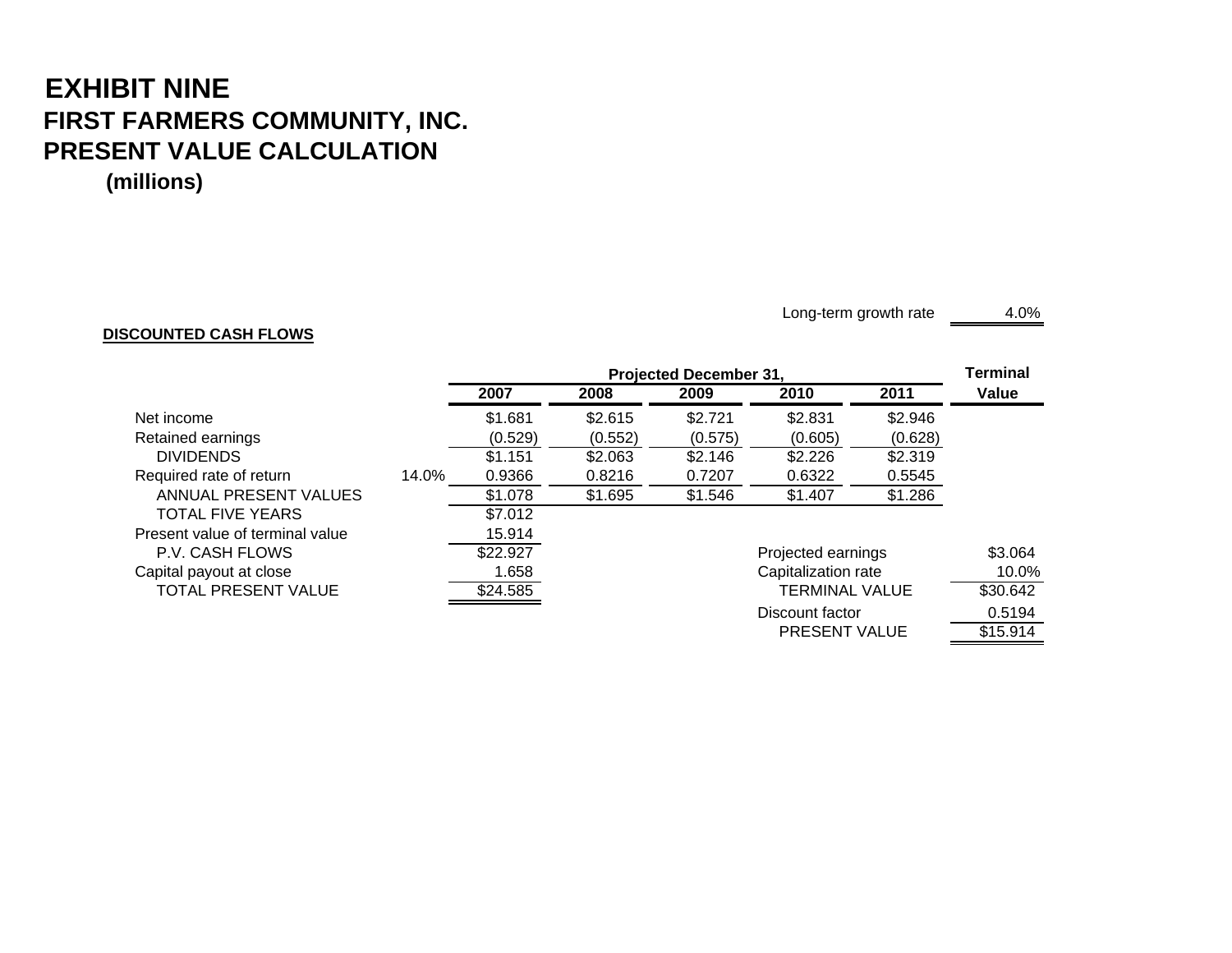## **EXHIBIT TEN FIRST FARMERS COMMUNITY, INC. PRICING ANALYSIS**

**(millions)**

|                                 |                |                           | <b>Median Acquisitions</b> |          |               | <b>Median</b><br><b>Publicly-</b> |  |
|---------------------------------|----------------|---------------------------|----------------------------|----------|---------------|-----------------------------------|--|
|                                 | <b>First</b>   | <b>YTD March 31, 2006</b> |                            |          | Regional      | traded                            |  |
|                                 | <b>Farmers</b> | <b>National</b>           | <b>Southwest</b>           | Colorado | <b>Market</b> | 2005                              |  |
| REPORTED FINANCIALS, 12/31/05   |                |                           |                            |          |               |                                   |  |
| Total assets                    | \$191.0        |                           |                            |          |               |                                   |  |
| Goodwill                        | 0.8            |                           |                            |          |               |                                   |  |
| <b>TANGIBLE ASSETS</b>          | \$190.3        |                           |                            |          |               |                                   |  |
| Deposits                        | \$163.0        |                           |                            |          |               |                                   |  |
| Net income                      | \$1.206        |                           |                            |          |               |                                   |  |
| Return on assets                | 0.64%          | 0.88%                     | 1.04%                      | 0.98%    | 0.89%         | 0.76%                             |  |
| Common equity                   | \$15.836       |                           |                            |          |               |                                   |  |
| Tangible common equity          | \$15.055       |                           |                            |          |               |                                   |  |
| 7% tangible equity, downsized   | \$13.188       |                           |                            |          |               |                                   |  |
| Equity / Assets                 | 8.29%          |                           |                            |          |               |                                   |  |
| Tangible Equity/Tangible Assets | 7.91%          | 9.18%                     | 10.20%                     | 7.32%    | 5.54%         | 7.54%                             |  |
| <b>CALCULATED VALUE</b>         | \$24.6         | МM                        |                            |          |               |                                   |  |

#### **VALUATION MULTIPLES:Median Security Security Construction Construction Construction Construction Construction Construction Construction**

|                              |                |                           | <b>Publicly-</b> |          |               |               |
|------------------------------|----------------|---------------------------|------------------|----------|---------------|---------------|
|                              | <b>First</b>   | <b>YTD March 31, 2006</b> |                  |          | Regional      | <b>Traded</b> |
|                              | <b>Farmers</b> | <b>National</b>           | <b>Southwest</b> | Colorado | <b>Market</b> | Group         |
| Price/earnings multiples     | 20.4           | 26.5                      | 30.0             | 22.4     | 13.8          | 16.0          |
| Price/tangible book multiple | 1.63           | 2.35                      | 2.44             | 2.58     | 1.66          | 1.55          |
| Price/7% book                | 1.72           | 2.76                      | ΝA               | 3.12     | 1.79          | 1.60          |
| Premium/assets               | 5.0%           | 14.4%                     | ΝA               | 13.5%    | <b>NA</b>     | 4.2%          |
| Premium/deposits             | 5.8%           | 19.4%                     | <b>NA</b>        | 17.6%    | ΝA            | NA            |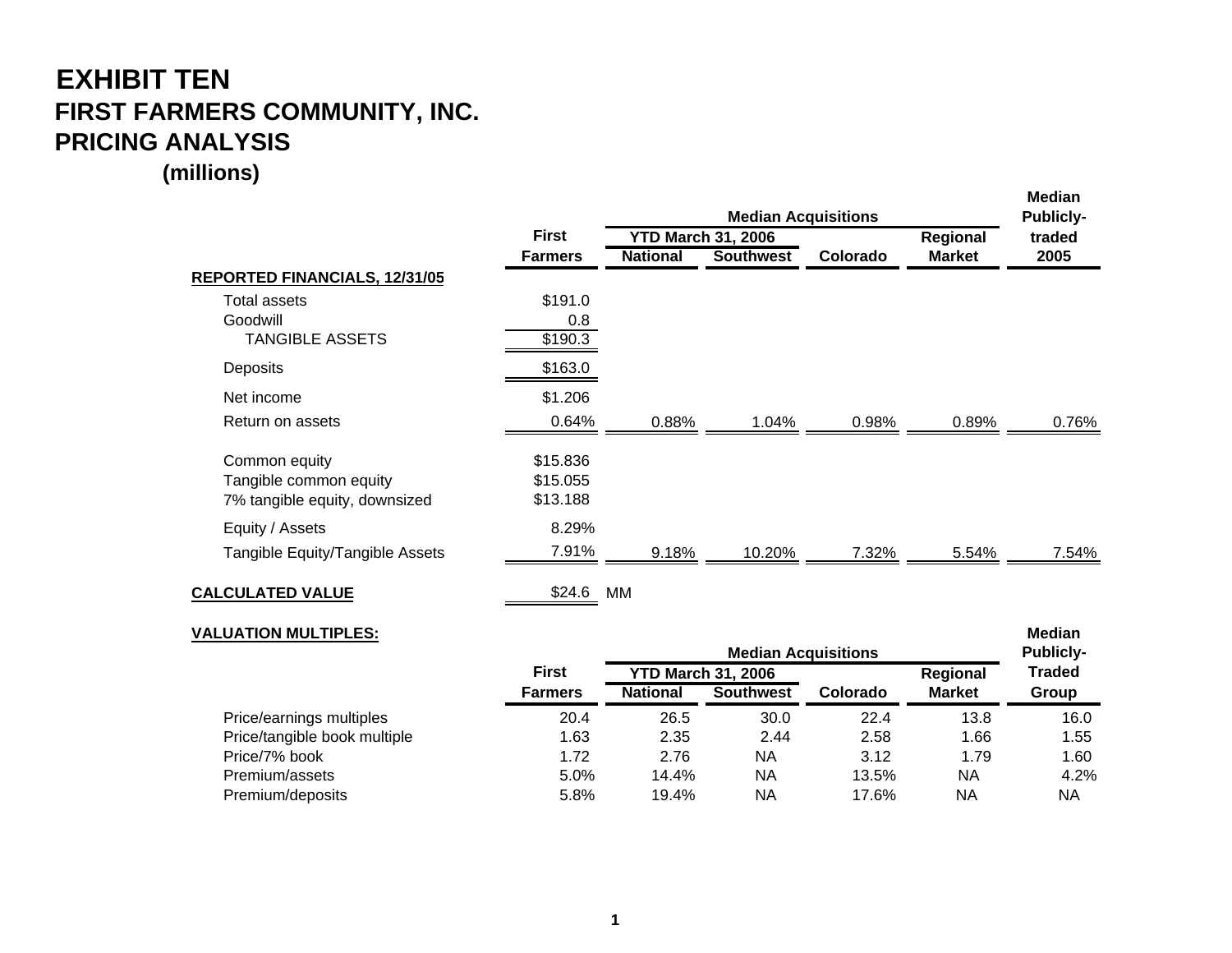## **EXHIBIT TEN FIRST FARMERS COMMUNITY, INC. PRICING ANALYSIS**

### **(millions)**

### **REPORTED FINANCIALS, 12/31/05**

| Total assets                  | \$191.0 |
|-------------------------------|---------|
| Goodwill                      | 0.8     |
| <b>TANGIBLE ASSETS</b>        | \$190.3 |
| Deposits                      | \$163.0 |
| Tangible common equity        | \$15.1  |
| 7% tangible equity, downsized | 13.2    |
| <b>EXCESS EQUITY, BASE</b>    | \$1.9   |
| Net income                    |         |

### **NET PAYMENT, INTERNAL RATE OF RETURN**

|                                 |         |         | <b>PRICE RANGE</b> |         |         |    |
|---------------------------------|---------|---------|--------------------|---------|---------|----|
| Purchase price                  | \$26.6  | \$25.6  | \$24.6             | \$23.6  | \$22.6  | MМ |
| Capital payout at close         | 1.7     | 1.7     | 1.7                | 1.7     | 1.7     |    |
| <b>NET PAID</b>                 | \$24.9  | \$23.9  | \$22.9             | \$21.9  | \$20.9  | MM |
| Internal rate of return         | 13.3%   | 13.7%   | 14.0%              | 14.5%   | 14.9%   |    |
| <b>FINANCING CONSIDERATIONS</b> |         |         |                    |         |         |    |
| Goodwill created                | \$11.5  | \$10.5  | \$9.5              | \$8.5   | \$7.5   | MМ |
| Projected net income, year 3    | \$2.721 | \$2.721 | \$2.721            | \$2.721 | \$2.721 | MМ |
| Interest expense, after-tax     | (0.972) | (0.933) | (0.894)            | (0.855) | (0.816) |    |
| ADJUSTED NET INCOME             | \$1.749 | \$1.788 | \$1.827            | \$1.866 | \$1.905 | MM |
| <b>PRICING MULTIPLES</b>        |         |         |                    |         |         |    |
| Earnings                        | 22.0    | 21.2    | 20.4               | 19.6    | 18.7    |    |
| Tangible book                   | 1.77    | 1.70    | 1.63               | 1.57    | 1.50    |    |
| 7% tangible book                | 1.87    | 1.80    | 1.72               | 1.65    | 1.57    |    |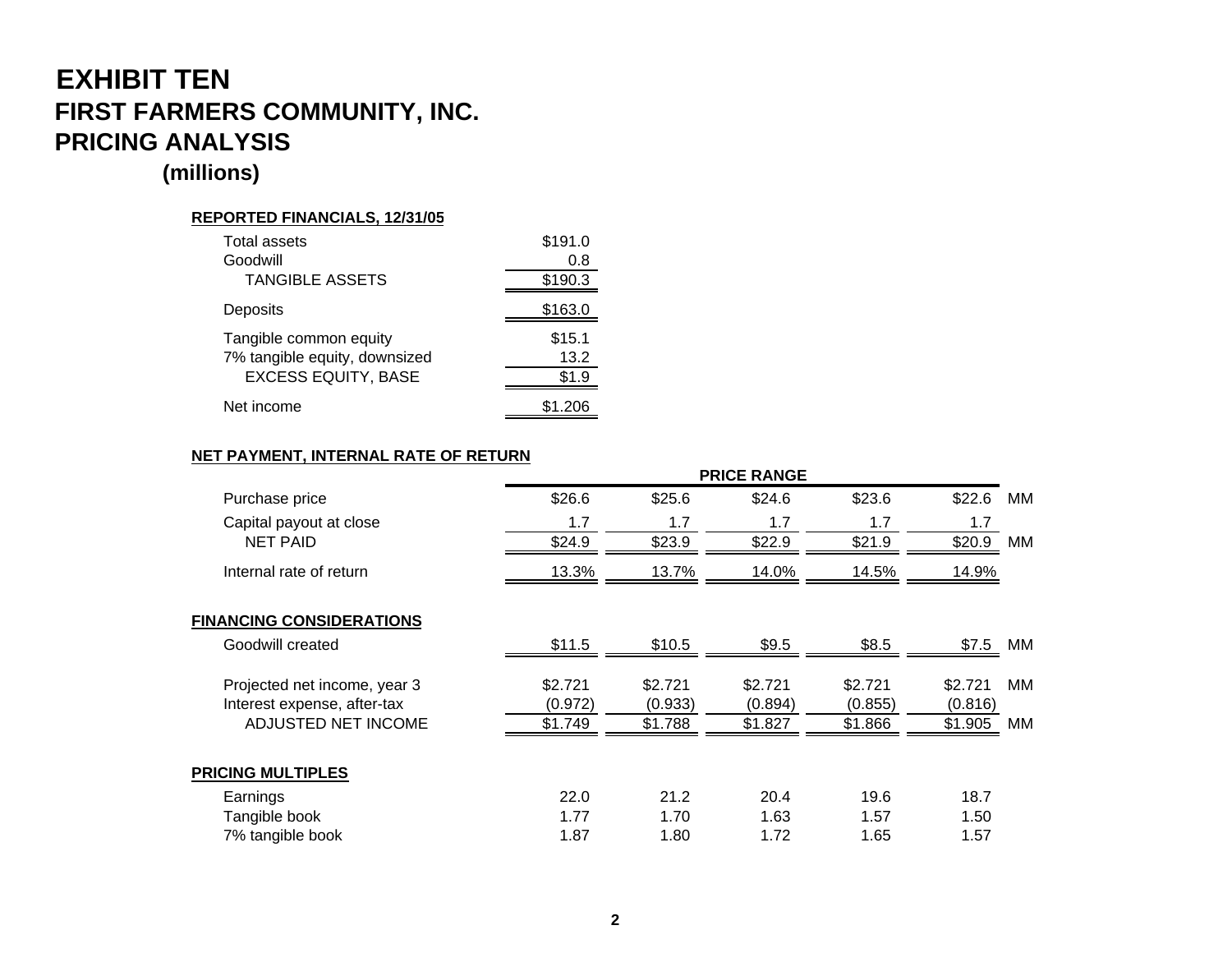**GOING-CONCERN VALUE**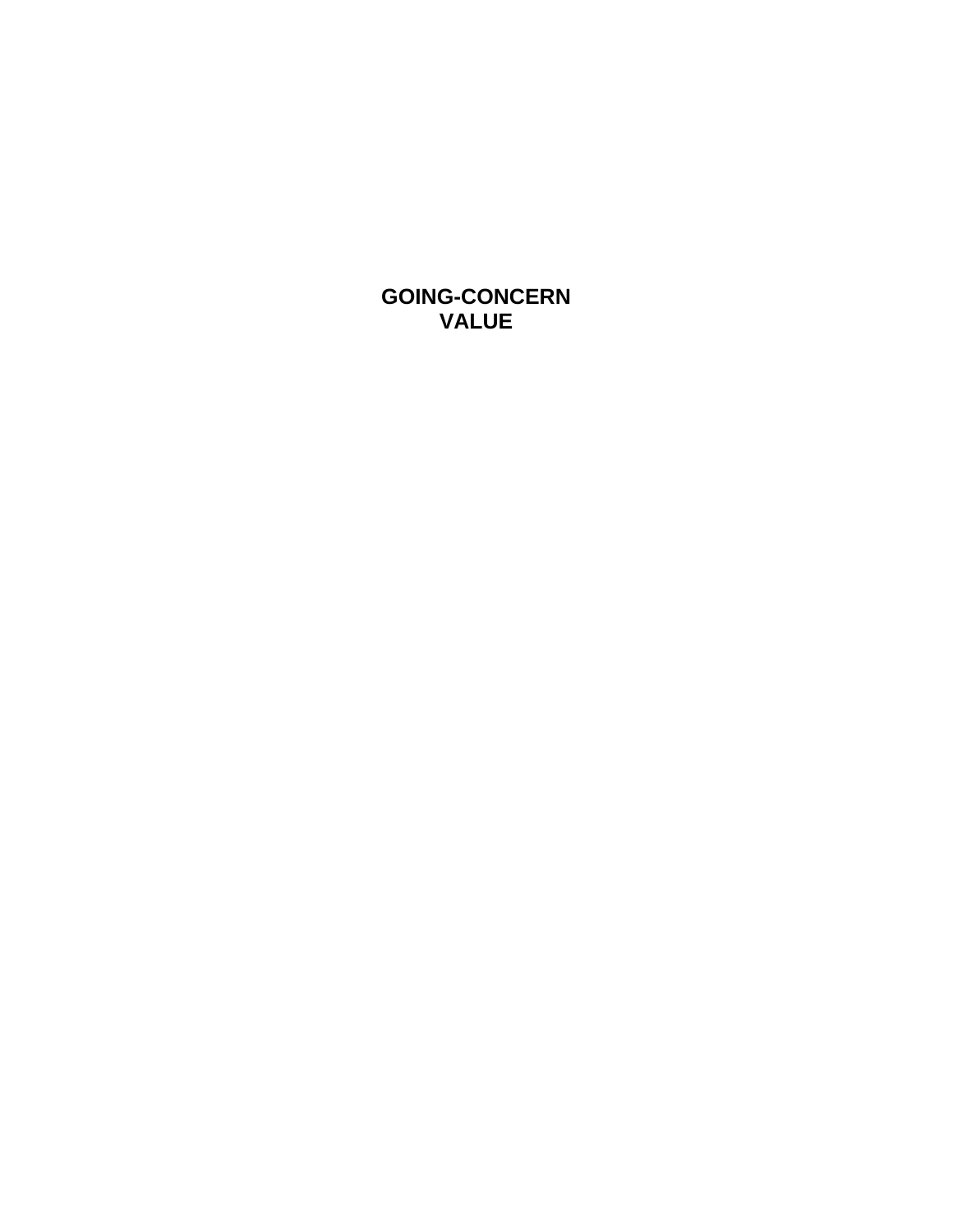## **EXHIBIT ELEVENFIRST FARMERS COMMUNITY, INC. PROJECTED SUMMARY FINANCIAL STATEMENTS (millions)**

|                                  | <b>Base</b> |         |         |         |         |         |
|----------------------------------|-------------|---------|---------|---------|---------|---------|
|                                  | 12/31/05    | 2006    | 2007    | 2008    | 2009    | 2010    |
| <b>SUMMARY BALANCE SHEET</b>     |             |         |         |         |         |         |
| Loans                            | \$98.9      | \$102.9 | \$107.0 | \$111.3 | \$115.8 | \$120.4 |
| Other earning assets             | 80.0        | 83.2    | 86.5    | 90.0    | 93.6    | 97.3    |
| Goodwill, other intangibles      | 1.0         | 1.0     | 1.0     | 1.0     | 1.0     | 1.0     |
| Other assets                     | 11.1        | 11.6    | 12.1    | 12.6    | 13.1    | 13.6    |
| <b>TOTAL ASSETS</b>              | \$191.0     | \$198.7 | \$206.6 | \$214.9 | \$223.5 | \$232.3 |
| Deposits                         | \$163.0     | \$169.5 | \$176.3 | \$183.4 | \$190.7 | \$198.3 |
| <b>Borrowings</b>                | 11.7        | 12.0    | 12.0    | 12.0    | 12.0    | 11.8    |
| <b>Other liabilities</b>         | 0.5         | 0.5     | 0.5     | 0.5     | 0.5     | 0.5     |
| <b>TOTAL LIABILITIES</b>         | \$175.2     | \$182.0 | \$188.8 | \$195.9 | \$203.2 | \$210.6 |
| Trust preferred securities       |             |         |         |         |         |         |
| Common equity                    | 15.8        | 16.7    | 17.8    | 19.0    | 20.3    | 21.7    |
| <b>TOTAL LIABS. &amp; EQUITY</b> | \$191.0     | \$198.7 | \$206.6 | \$214.9 | \$223.5 | \$232.3 |
| Average assets                   | \$187.9     | \$194.9 | \$202.7 | \$210.8 | \$219.2 | \$227.9 |
| Total assets growth              | 0.3%        | 4.0%    | 4.0%    | 4.0%    | 4.0%    | 3.9%    |
| NET INCOME (C-Corp)              | \$1.112     | \$1.647 | \$1.976 | \$2.329 | \$2.422 | \$2.518 |
| <b>RETURN ON ASSETS (C-Corp)</b> | 0.59%       | 0.85%   | 0.98%   | 1.11%   | 1.11%   | 1.11%   |

### **INCOME CONVERSION: S-CORP TO C-CORP**

| Average assets                  | \$194.875 | \$202.657 | \$210.757 | \$219.207 | \$227,907 |
|---------------------------------|-----------|-----------|-----------|-----------|-----------|
| Projected S-Corp ROA            | 1.30%     | .50%      | $.70\%$   | 1.70%     | 1.70%     |
| PROJECTED S-CORP NET INCOME     | \$2.533   | \$3.040   | \$3.583   | \$3.727   | \$3.874   |
| 35%<br>Pro forma tax payments @ | (0.887)   | .064)     | 0.254     | (1.304)   | (1.356)   |
| C-CORP EQUIVALENT NET INCOME    | \$1.647   | \$1.976   | \$2.329   | \$2.422   | \$2.518   |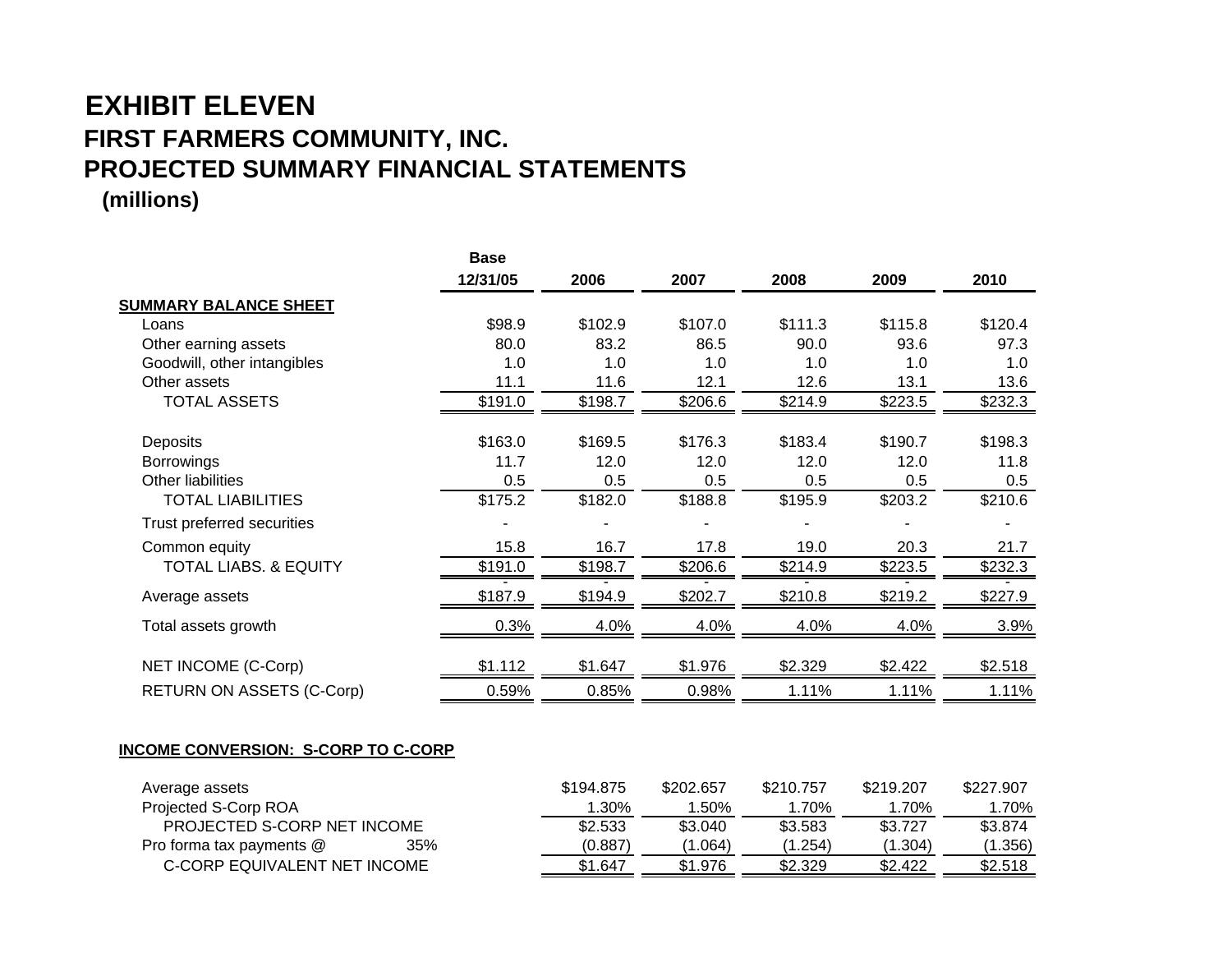## **EXHIBIT TWELVEFIRST FARMERS COMMUNITY, INC. EQUITY CAPITAL RECONCILIATION (millions)**

|                                        | 2006     | 2007     | 2008     | 2009     | 2010     |
|----------------------------------------|----------|----------|----------|----------|----------|
| DIVIDEND CONVERSION: S-CORP TO C-CORP  |          |          |          |          |          |
| Projected S-Corp net income            | \$2.533  | \$3.040  | \$3.583  | \$3.727  | \$3.874  |
| S-corp dividend rate                   | 65%      | 65%      | 65%      | 65%      | 65%      |
| <b>S-CORP DIVIDENDS</b>                | \$1.647  | \$1.976  | \$2.329  | \$2.422  | \$2.518  |
| Pro forma tax payments                 | (0.887)  | (1.064)  | (1.254)  | (1.304)  | (1.356)  |
| <b>C-CORP EQUIVALENT DIVIDENDS</b>     | \$0.760  | \$0.912  | \$1.075  | \$1.118  | \$1.162  |
| <b>COMMON EQUITY, TOTAL EQUITY</b>     |          |          |          |          |          |
| Beginning balance                      | \$15.836 | \$16.723 | \$17.787 | \$19.041 | \$20.345 |
| Net income (C-corp)                    | \$1.647  | \$1.976  | \$2.329  | \$2.422  | \$2.518  |
| Projected C-corp dividend payout       | (0.760)  | (0.912)  | (1.075)  | (1.118)  | (1.162)  |
| <b>RETAINED EARNINGS</b>               | \$0.887  | \$1.064  | \$1.254  | \$1.304  | \$1.356  |
| <b>ENDING COMMON EQUITY</b>            | \$16.723 | \$17.787 | \$19.041 | \$20.345 | \$21.701 |
| Other equity components                |          |          |          |          |          |
| <b>TOTAL EQUITY</b>                    | \$16.723 | \$17.787 | \$19.041 | \$20.345 | \$21.701 |
| Effective C-corp dividend payout ratio | 46.2%    | 46.2%    | 46.2%    | 46.2%    | 46.2%    |
| <b>CAPITAL RATIOS</b>                  |          |          |          |          |          |
| Common Equity/Total assets             | 8.42%    | 8.61%    | 8.86%    | 9.10%    | 9.34%    |
| Tangible common equity/Tang. assets    | 7.95%    | 8.16%    | 8.43%    | 8.69%    | 8.95%    |
| Total tangible equity/Tang. assets     | 7.95%    | 8.16%    | 8.43%    | 8.69%    | 8.95%    |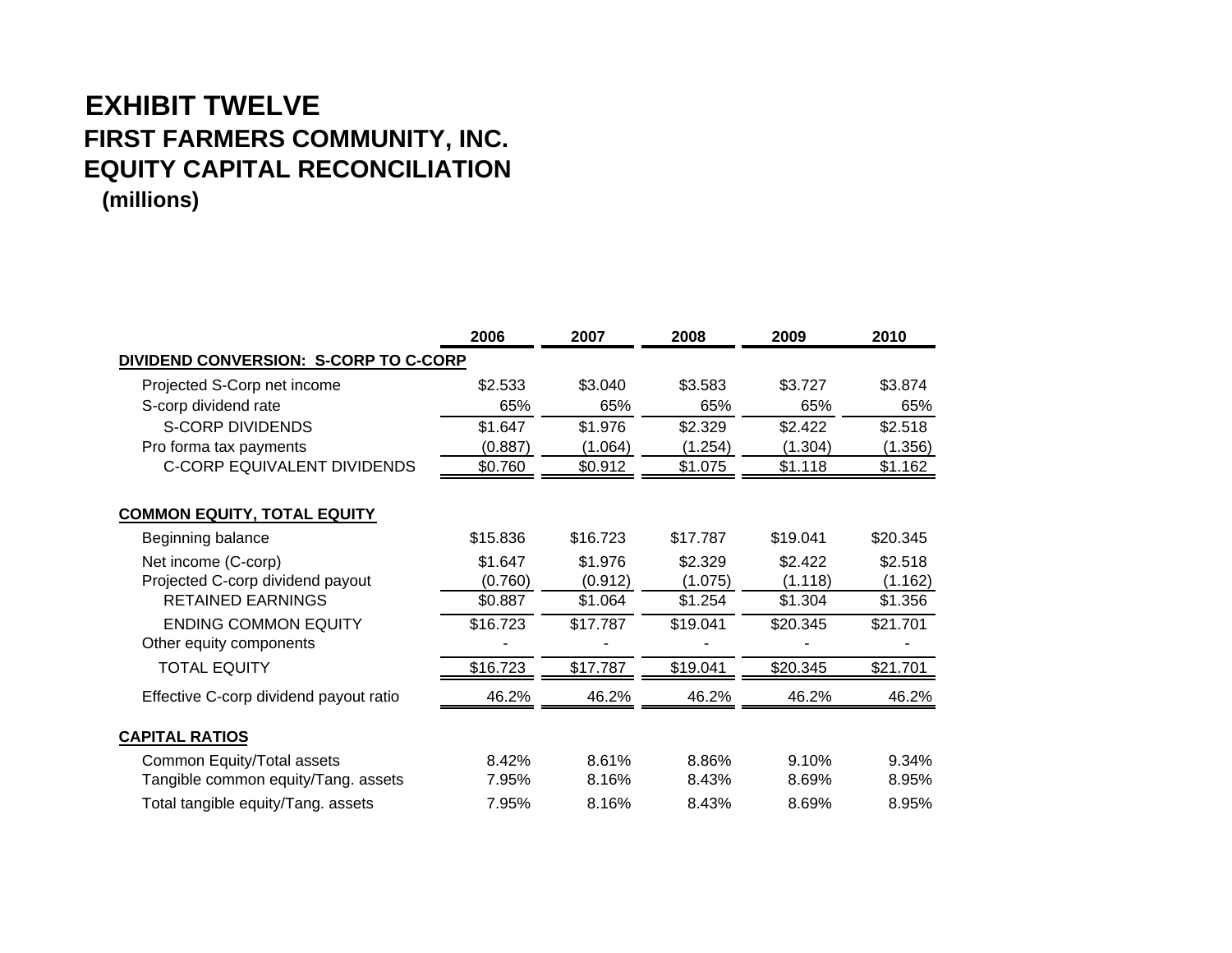## **EXHIBIT THIRTEENFIRST FARMERS COMMUNITY, INC. ADJUSTMENTS TO EQUITY AND NET INCOME (millions)**

|                                                                                                               |               | 2006                            | 2007                            | 2008                            | 2009                            | 2010                            |
|---------------------------------------------------------------------------------------------------------------|---------------|---------------------------------|---------------------------------|---------------------------------|---------------------------------|---------------------------------|
| <b>ADJUSTMENTS TO EQUITY, INCREASED DIVIDEND PAYOUT</b>                                                       |               |                                 |                                 |                                 |                                 |                                 |
| Beginning equity                                                                                              |               | \$15.836                        | \$15.836                        | \$15.836                        | \$15.980                        | \$16.582                        |
| Adjusted net income (C-corp)<br>Adjusted dividends (C-corp)<br>ADJUSTED RETAINED EARNINGS                     |               | \$1.647<br>(1.647)<br>\$0.000   | \$1.947<br>(1.947)<br>\$0.000   | \$2.266<br>(2.122)<br>\$0.144   | \$2.326<br>(1.724)<br>\$0.602   | \$2.402<br>(1.786)<br>\$0.616   |
| <b>ENDING EQUITY</b><br>Goodwill, excluded intangibles<br>ADJUSTED TANGIBLE COMMON<br>Other equity components |               | \$15.836<br>(1.007)<br>\$14.829 | \$15.836<br>(1.007)<br>\$14.829 | \$15.980<br>(1.007)<br>\$14.973 | \$16.582<br>(1.007)<br>\$15.575 | \$17.198<br>(1.007)<br>\$16.191 |
| ADJUSTED TANGIBLE TOTAL                                                                                       |               | \$14.829                        | \$14.829                        | \$14.973                        | \$15.575                        | \$16.191                        |
| <b>CAPITAL RATIOS</b>                                                                                         |               |                                 |                                 |                                 |                                 |                                 |
| Common Equity/Total assets<br>Tangible common equity/Tang. assets<br>Total tangible equity/Tang. assets       |               | 7.97%<br>7.50%<br>7.50%         | 7.66%<br>7.21%<br>7.21%         | 7.44%<br>7.00%<br>7.00%         | 7.42%<br>7.00%<br>7.00%         | 7.40%<br>7.00%<br>7.00%         |
|                                                                                                               |               |                                 |                                 |                                 |                                 |                                 |
| <b>CHANGE IN C-CORP DIVIDENDS</b>                                                                             |               |                                 |                                 |                                 |                                 |                                 |
| Projected dividends                                                                                           |               | \$0.760                         | \$0.912                         | \$1.075                         | \$1.118                         | \$1.162                         |
| Incr/(Decr) in dividends                                                                                      |               | 0.887                           | 1.035                           | 1.048                           | 0.606                           | 0.624                           |
| <b>ADJUSTED DIVIDENDS</b>                                                                                     |               | \$1.647                         | \$1.947                         | \$2.122                         | \$1.724                         | \$1.786                         |
| NET INCOME ADJUSTMENT FOR OPTIMAL DIVIDENDS                                                                   |               |                                 |                                 |                                 |                                 |                                 |
| Accumulated change in dividends                                                                               |               | \$0.000                         | \$0.887                         | \$1.922                         | \$2.969                         | \$3.575                         |
| Interest, dividend adjustment<br>Tax adjustment                                                               | 5.0%<br>35.0% | \$0.000                         | \$0.044<br>(0.016)              | \$0.096<br>(0.034)              | \$0.148<br>(0.052)              | \$0.179<br>(0.063)              |
| NET INCOME ADJUSTMENT                                                                                         |               | \$0.000                         | \$0.029                         | \$0.062                         | \$0.097                         | \$0.116                         |
| Projected net income<br>Net income adjustment                                                                 |               | \$1.647                         | \$1.976<br>(0.029)              | \$2.329<br>(0.062)              | \$2.422<br>(0.097)              | \$2.518<br>(0.116)              |
| ADJUSTED NET INCOME                                                                                           |               | \$1.647                         | \$1.947                         | \$2.266                         | \$2.326                         | \$2.402                         |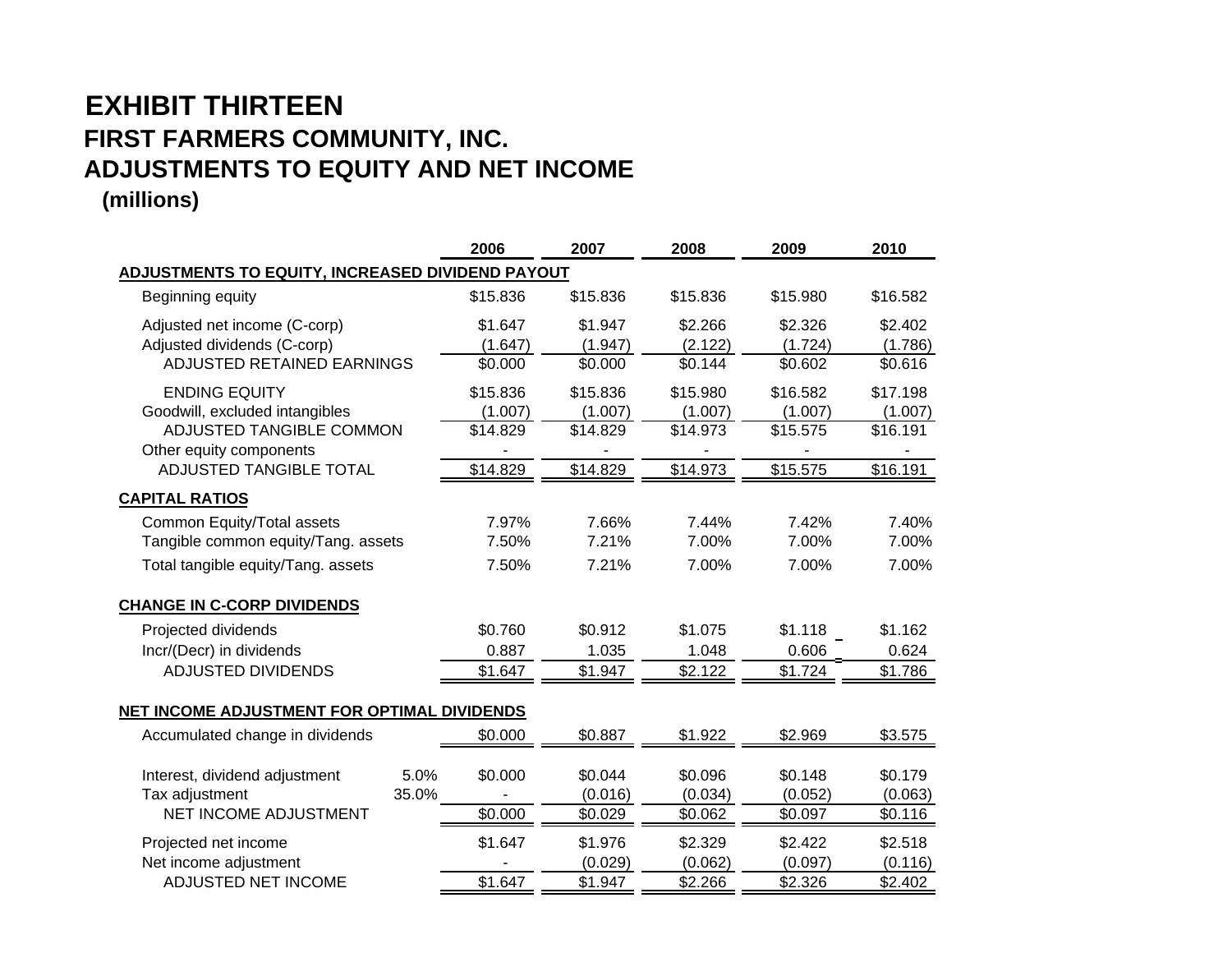## **EXHIBIT FOURTEENFIRST FARMERS COMMUNITY, INC. PRESENT VALUE CALCULATION (millions)**

### **DISCOUNTED CASH FLOWS**

Long-term growth rate 4.0%

Discount factor

PV OF TERMINAL \$12.975

**Terminal**

0.5194

|                            |       | 2006     | 2007    | 2008    | 2009                     | 2010                     | rerminar<br>Value |
|----------------------------|-------|----------|---------|---------|--------------------------|--------------------------|-------------------|
| Net income                 |       | \$1.647  | \$1.947 | \$2.266 | \$2.326                  | \$2.402                  |                   |
| Retained earnings          |       |          |         | (0.144) | (0.602)                  | (0.616)                  |                   |
| <b>DIVIDENDS</b>           |       | \$1.647  | \$1.947 | \$2.122 | \$1.724                  | \$1.786                  |                   |
| Discount factor            | 14.0% | 0.9366   | 0.8216  | 0.7207  | 0.6322                   | 0.5545                   |                   |
| ANNUAL PRESENT VALUES      |       | \$1.542  | \$1.600 | \$1.530 | \$1.090                  | \$0.990                  |                   |
| <b>TOTAL FIVE YEARS</b>    |       | \$6.752  |         |         |                          |                          |                   |
| P.V. of terminal Value     |       | 12.975   |         |         | Projected earnings, 2012 |                          | \$2.402           |
| <b>TOTAL PRESENT VALUE</b> |       | \$19.727 |         |         | Long-term growth rate    |                          | 4.0%              |
|                            |       |          |         |         |                          | <b>TERMINAL EARNINGS</b> | \$2.498           |
|                            |       |          |         |         | Capitalization rate      |                          | 10.0%             |
|                            |       |          |         |         | TERMINAL VALUE           |                          | \$24.983          |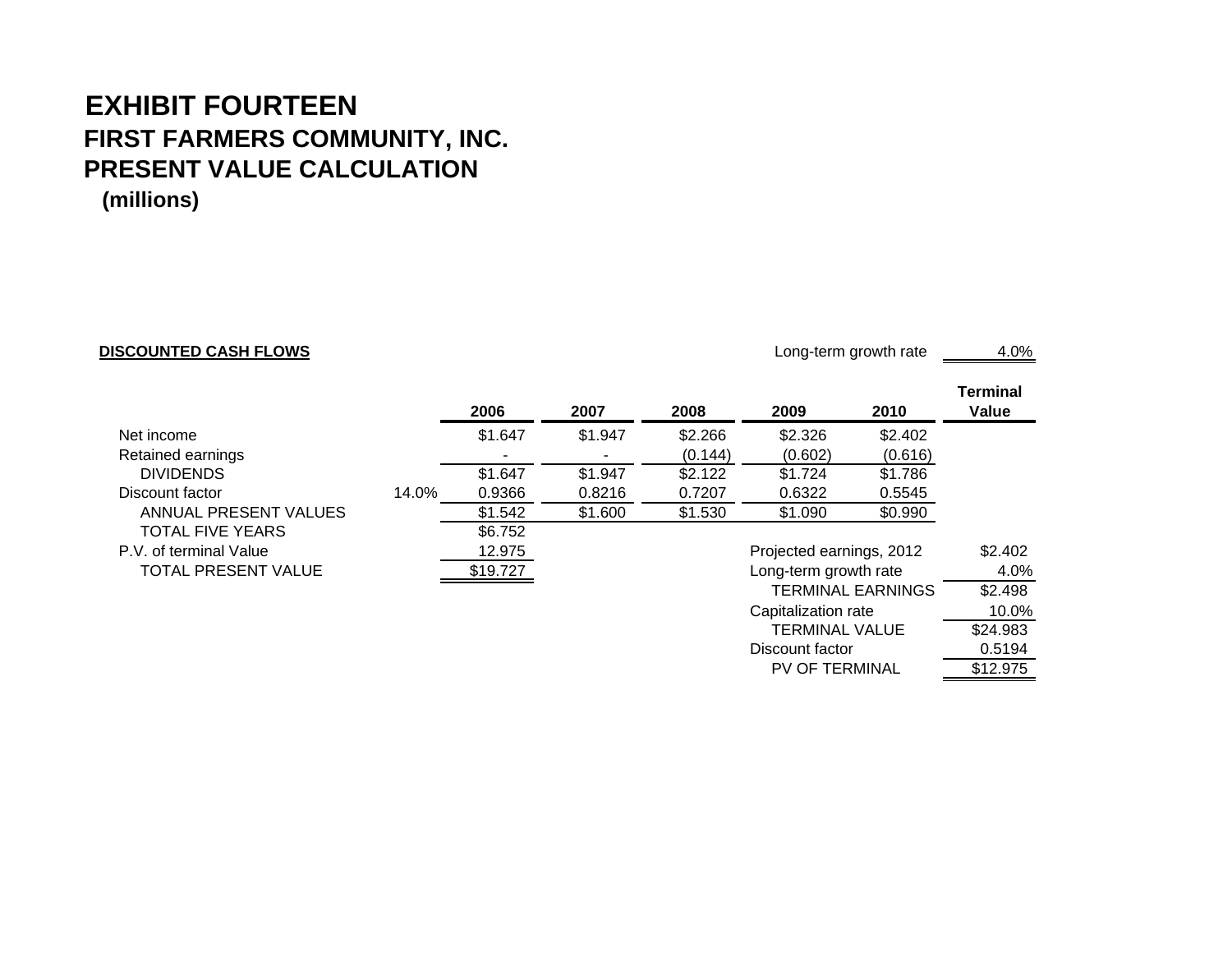# **EXHIBIT FIFTEENFIRST FARMERS COMMUNITY, INC. VALUATION MULTIPLES**

### **(millions)**

### **SUMMARY FINANCIALS - December 31, 2005**

|                                                                       | First<br><b>Farmers</b>         | Median<br><b>Publicly-</b><br><b>Traded</b><br>Group |
|-----------------------------------------------------------------------|---------------------------------|------------------------------------------------------|
| Total assets<br>Intangible assets<br>Tangible assets                  | \$191.042<br>1.007<br>\$190.035 |                                                      |
| 12/31/05 C- corp equivalent earnings<br>C-corp return on assets (ROA) | \$1.112<br>0.59%                | 0.76%                                                |
| Book<br>Tangible book<br>Tangible book/Tangible assets                | \$15.836<br>\$14.829<br>7.80%   | 7.54%                                                |
| 7% Capital                                                            | \$13.302                        |                                                      |
| <b>CALCULATED VALUE</b>                                               | \$19.727                        |                                                      |

### **VALUATION MULTIPLES:**

|                          | <b>First</b>   | <b>Median</b><br><b>Publicly-</b><br><b>Traded</b> |
|--------------------------|----------------|----------------------------------------------------|
|                          | <b>Farmers</b> | Group                                              |
| Price/earnings, 12/31/05 | 17.7           | 16.0                                               |
| Price/tangible book      | 1.33           | 1.55                                               |
| Price/7% book (a)        | 1.37           | 1.60                                               |
| Premium/Assets (b)       | 2.6%           | 4.2%                                               |

| (a) | Calculation of the 7% book multiple |          |
|-----|-------------------------------------|----------|
|     | Calculated value                    | \$19,727 |
|     | Adjust to 7% capital                | (1.527)  |
|     | <b>VALUE, 7% CAPITAL</b>            | \$18,200 |
|     | 7% capital                          | 13.302   |
|     | PRICE/7% ROOK                       | 1 ว7     |

### **(b)** Calculation of the Premium/Assets

| \$19,727 | Calculated value | \$19,727 |
|----------|------------------|----------|
| (1.527)  | Tangible book    | 14.829   |
| \$18,200 | PREMIUM          | \$4,898  |
| 13.302   | Tangible assets  | 190.035  |
| 1.37     | PREMIUM/ASSETS   | 2.6%     |
|          |                  |          |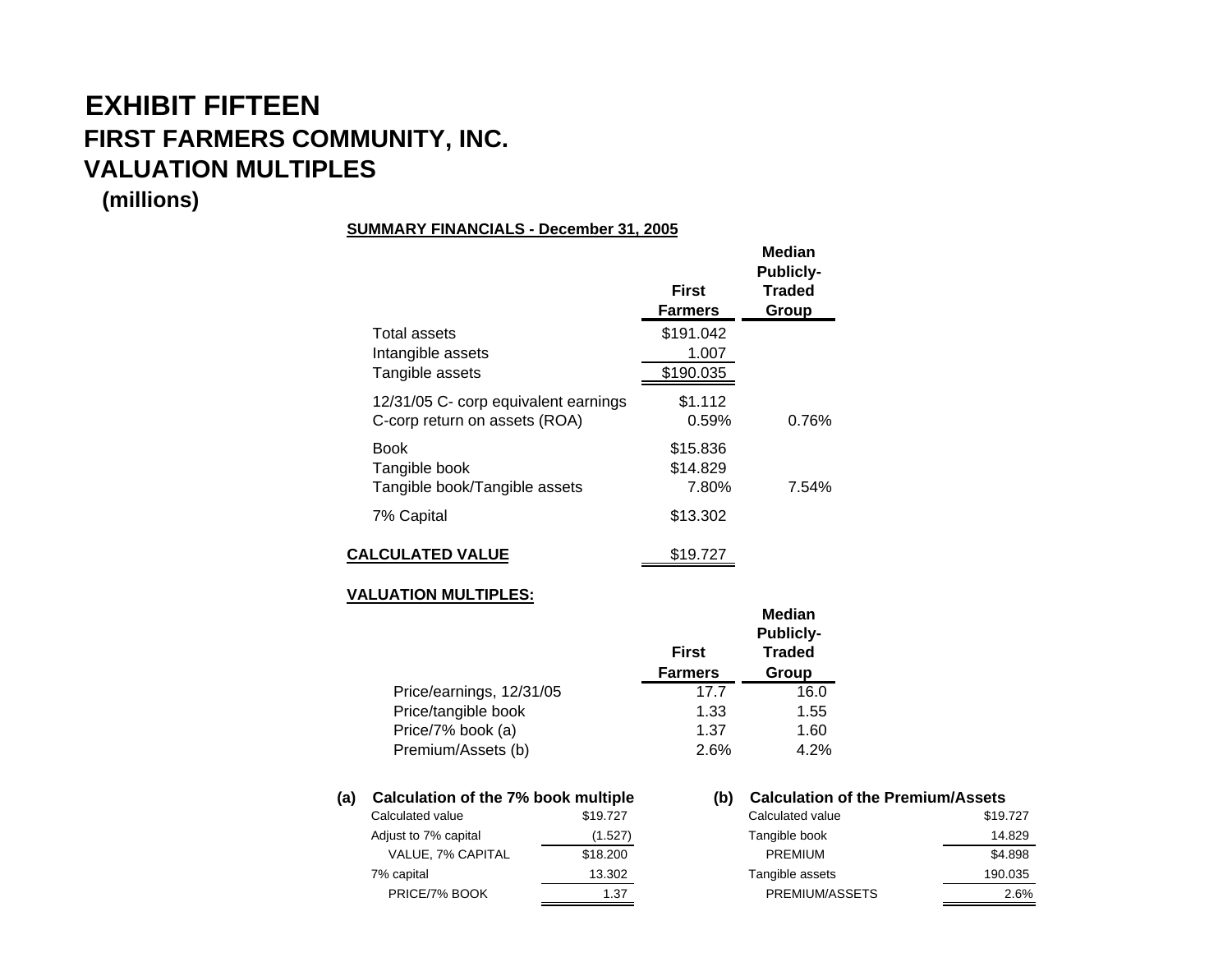## **EXHIBIT SIXTEEN FIRST FARMERS COMMUNITY, INC. PUBLICLY-TRADED GROUP (millions)**

|    |                                     |             |                        |           | 9/30/05                       |                                |                                     |                            |                               |
|----|-------------------------------------|-------------|------------------------|-----------|-------------------------------|--------------------------------|-------------------------------------|----------------------------|-------------------------------|
|    | <b>Financial Institution/Ticker</b> |             | <b>City/State</b>      |           | <b>Total</b><br><b>Assets</b> | <b>Common</b><br><b>Equity</b> | <b>Tangible</b><br>Capital<br>Ratio | <b>Earnings</b><br>9/30/05 | Return<br>on<br><b>Assets</b> |
|    | Commercial Bancshares, Inc.         | CMOH.OB     | <b>Upper Sandusky</b>  | OH        | \$294.1                       | \$22.0                         | 7.5%                                | \$1.9                      | 0.63%                         |
| 2  | Community Bank Shares of IN         | <b>CBIN</b> | New Albany             | IN        | 647.6                         | 43.3                           | 6.7%                                | 3.6                        | 0.59%                         |
| 3  | Community Central Bank Corp.        | <b>CCBD</b> | <b>Mount Clemens</b>   | MI        | 448.4                         | 35.4                           | 7.6%                                | 3.1                        | 0.74%                         |
| 4  | Dearborn Bancorp Inc.               | <b>DEAR</b> | Dearborn               | MI        | 700.4                         | 81.5                           | 10.9%                               | 6.8                        | 1.00%                         |
| 5. | Guananty Federal Bcshs, Inc.        | <b>GFED</b> | Springfield            | <b>MO</b> | 491.3                         | 41.3                           | 8.4%                                | 5.4                        | 1.16%                         |
| 6  | Landmark Bancorp, In.               | <b>LARK</b> | Manhattan              | KS        | 442.1                         | 42.2                           | 7.9%                                | 4.1                        | 0.92%                         |
|    | MidwestOne Financial Group          | <b>OSKY</b> | Oskaloosa              | IA        | 657.8                         | 58.1                           | 6.9%                                | 5.7                        | 0.87%                         |
| 8  | Monroe Bancorp                      | <b>MROE</b> | Bloomington            | IN        | 678.6                         | 49.8                           | 7.3%                                | 7.1                        | 1.09%                         |
| 9  | <b>Princeton National Bancorp</b>   | <b>PNBC</b> | Princeton              | IL        | 927.5                         | 63.2                           | 4.7%                                | 7.1                        | 0.90%                         |
| 10 | Rurban Financial Corp.              | <b>RBNF</b> | Defiance               | OH        | 438.6                         | 50.3                           | 10.2%                               | 1.7                        | 0.41%                         |
| 11 | St. Joeseph Capital Corp.           | <b>SJOE</b> | Mishawaka              | IN        | 450.8                         | 28.5                           | 6.3%                                | 3.1                        | 0.74%                         |
| 12 | Tower Financial Corp.               | <b>TOFC</b> | Ft. Wayne              | IN        | 542.6                         | 46.5                           | 8.6%                                | 3.4                        | 0.67%                         |
| 13 | United Bancorp, Inc.                | <b>UBCP</b> | <b>Martins Ferry</b>   | OH        | 405.7                         | 33.9                           | 8.4%                                | 3.1                        | 0.78%                         |
| 14 | United Bancshares Inc.              | <b>UBOH</b> | <b>Coloumbus Grove</b> | <b>OH</b> | 541.2                         | 44.0                           | 6.9%                                | 3.7                        | 0.68%                         |
|    |                                     |             |                        | Max       | \$927.5                       | \$81.5                         | 10.9%                               | \$7.1                      | 1.16%                         |
|    |                                     |             |                        | Min       | \$294.1                       | \$22.0                         | 4.7%                                | \$1.7                      | 0.41%                         |
|    |                                     |             |                        | Average   | <b>NM</b>                     | ΝM                             | 7.7%                                | ΝM                         | 0.80%                         |
|    |                                     |             |                        | Median    | ΝM                            | ΝM                             | 7.5%                                | <b>NM</b>                  | 0.76%                         |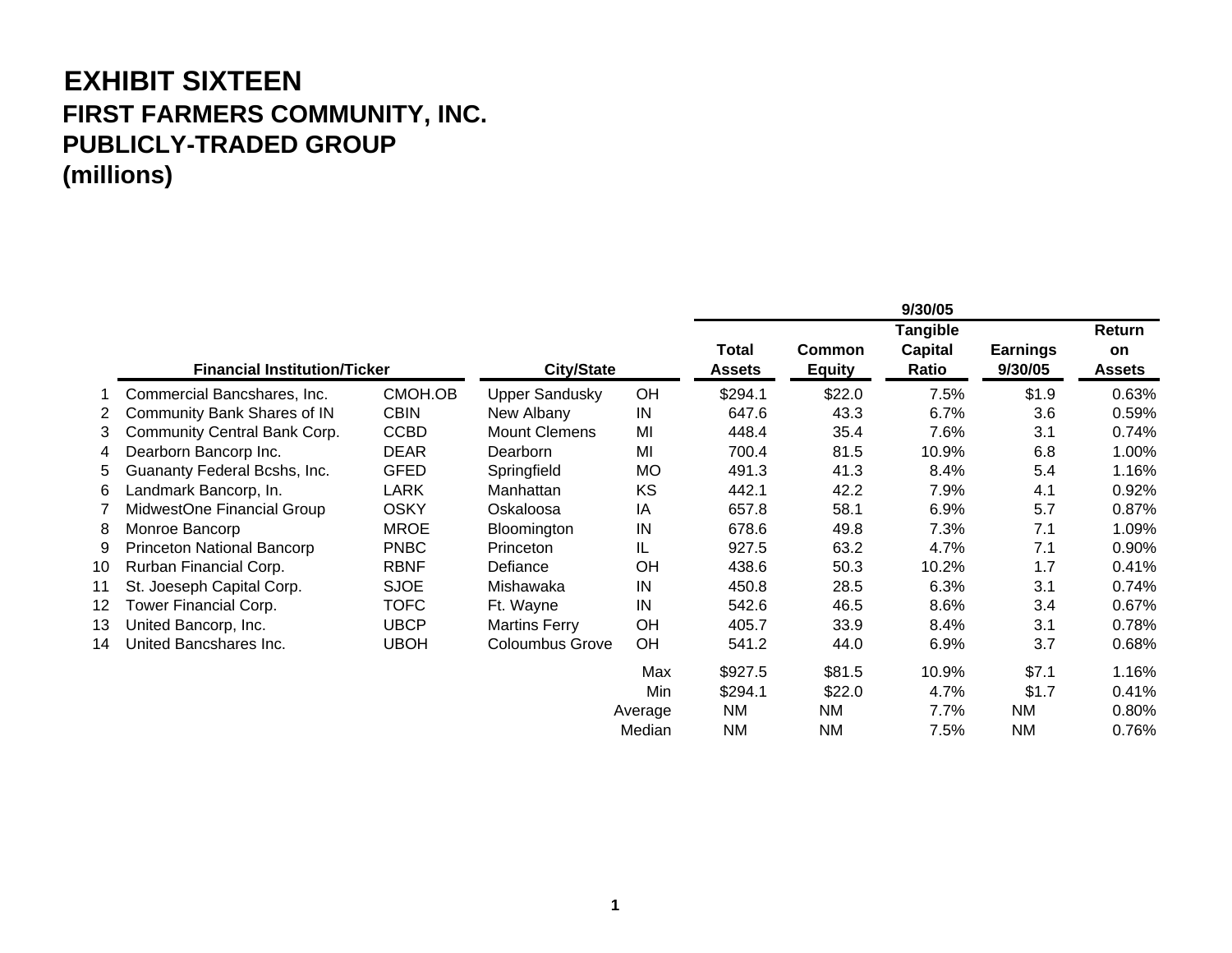## **EXHIBIT SIXTEEN FIRST FARMERS COMMUNITY, INC. PUBLICLY-TRADED GROUP (millions)**

|    |                                     |             | 12/31/05     |                      |                      |              |             |                     |                        |                     |
|----|-------------------------------------|-------------|--------------|----------------------|----------------------|--------------|-------------|---------------------|------------------------|---------------------|
|    |                                     |             | Price-to     |                      |                      |              |             |                     | Premium                |                     |
|    | <b>Financial Institution/Ticker</b> |             | <b>Price</b> | <b>Shares</b><br>Out | <b>Market</b><br>Cap | <b>Earns</b> | <b>Book</b> | Tang<br><b>Book</b> | 7% Tang<br><b>Book</b> | to<br><b>Assets</b> |
|    | Commercial Bancshares, Inc.         | CMOH.OB     | \$26.75      | 1.2                  | \$31.3               | 16.7         | 1.42        | 1.42                | 1.45                   | 3.2%                |
| 2  | Community Bank Shares of IN         | <b>CBIN</b> | \$22.80      | 2.6                  | 59.7                 | 16.5         | 1.38        | 1.38                | 1.36                   | 2.5%                |
| 3  | Community Central Bank Corp.        | <b>CCBD</b> | \$13.24      | 3.3                  | 43.4                 | 14.1         | 1.23        | 1.28                | 1.30                   | 2.1%                |
| 4  | Dearborn Bancorp Inc.               | <b>DEAR</b> | \$24.75      | 5.4                  | 133.7                | 19.7         | 1.64        | 1.76                | 2.18                   | 8.2%                |
| 5  | Guananty Federal Bcshs, Inc.        | <b>GFED</b> | \$27.73      | 3.0                  | 82.1                 | 15.2         | 1.99        | 1.99                | 2.18                   | 8.3%                |
| 6  | Landmark Bancorp, In.               | <b>LARK</b> | \$24.95      | 2.2                  | 55.6                 | 13.7         | 1.32        | 1.61                | 1.69                   | 4.8%                |
|    | MidwestOne Financial Group          | <b>OSKY</b> | \$17.77      | 3.8                  | 67.0                 | 11.8         | 1.15        | 1.51                | 1.50                   | 3.4%                |
| 8  | Monroe Bancorp                      | <b>MROE</b> | \$16.00      | 6.6                  | 106.2                | 14.9         | 2.13        | 2.13                | 2.19                   | 8.3%                |
| 9  | Princeton National Bancorp          | <b>PNBC</b> | \$33.25      | 3.4                  | 111.7                | 15.7         | 1.77        | 2.61                | 2.09                   | 7.4%                |
| 10 | Rurban Financial Corp.              | <b>RBNF</b> | \$11.78      | 4.6                  | 53.8                 | 31.1         | 1.07        | 1.22                | 1.32                   | 2.2%                |
| 11 | St. Joeseph Capital Corp.           | <b>SJOE</b> | \$31.00      | 1.8                  | 54.3                 | 17.4         | 1.90        | 1.90                | 1.81                   | 5.7%                |
| 12 | Tower Financial Corp.               | <b>TOFC</b> | \$17.20      | 4.0                  | 69.0                 | 20.2         | 1.48        | 1.48                | 1.59                   | 4.1%                |
| 13 | United Bancorp, Inc.                | <b>UBCP</b> | \$12.15      | 4.2                  | 51.0                 | 16.3         | 1.51        | 1.51                | 1.60                   | 4.2%                |
| 14 | United Bancshares Inc.              | <b>UBOH</b> | \$16.20      | 3.6                  | 58.8                 | 15.7         | 1.34        | 1.60                | 1.59                   | 4.1%                |
|    |                                     |             |              |                      | Max                  | 31.1         | 2.13        | 2.61                | 2.19                   | 8.3%                |
|    |                                     |             |              |                      | Min                  | 11.8         | 1.07        | 1.22                | 1.30                   | 2.1%                |
|    |                                     |             |              |                      | Average              | 17.1         | 1.52        | 1.67                | 1.71                   | 4.9%                |
|    |                                     |             |              |                      | Median               | 16.0         | 1.45        | 1.55                | 1.60                   | 4.2%                |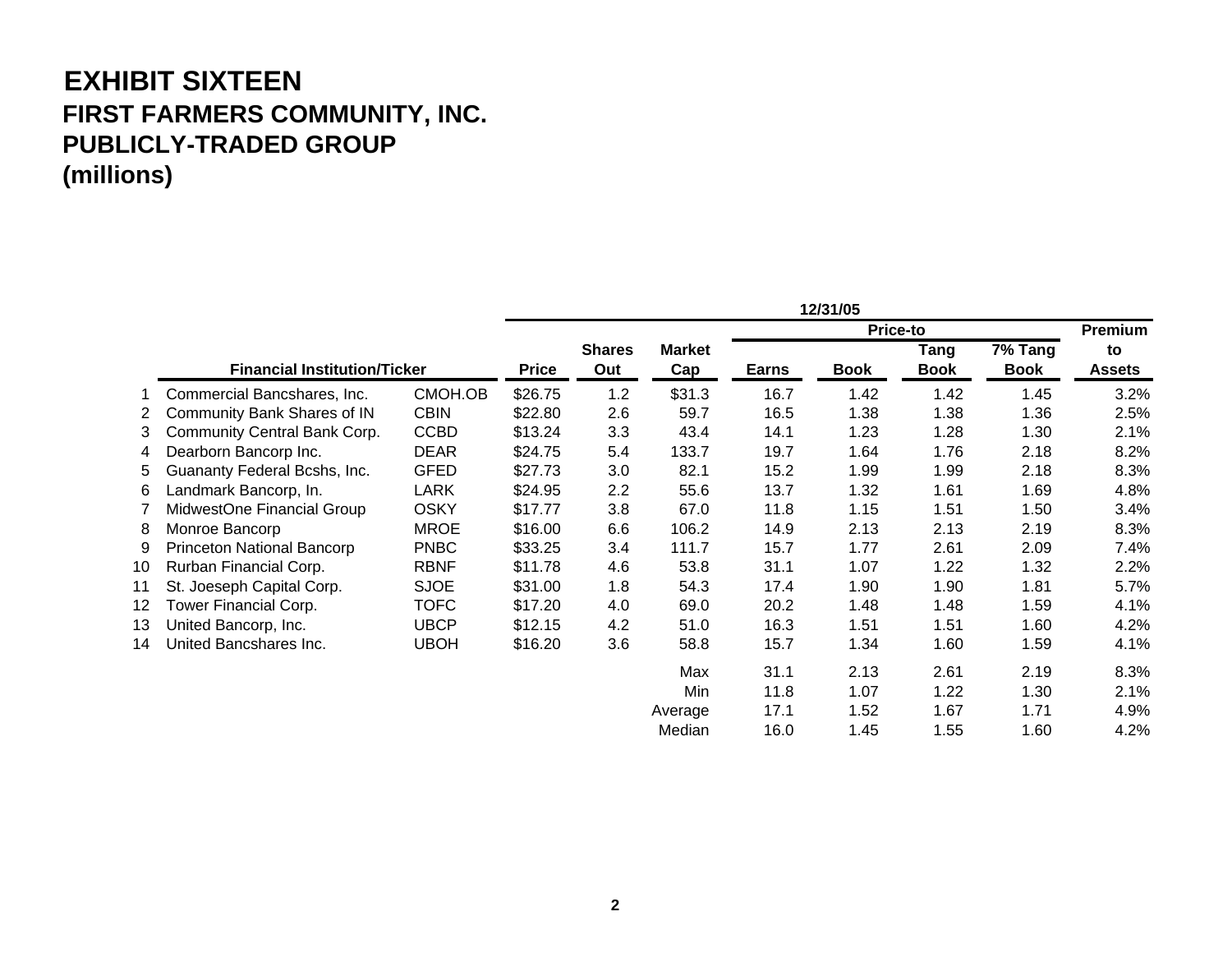## **EXHIBIT SEVENTEENFIRST FARMERS COMMUNITY, INC. VALUATION SUMMARY**

### **VALUE PER SHARE CALCULATION:**

| Aggregate value                            | \$19,727 million |      |                               |
|--------------------------------------------|------------------|------|-------------------------------|
| Shares outstanding, 12/31/05               | 50,000           |      |                               |
| <b>PRO RATA VALUE PER SHARE</b>            | \$394.54         |      |                               |
| Incremental value for S-Corp tax treatment | 17.51            | 4.3% | Incremental S-corp adjustment |
| PER SHARE VALUE, S-CORP SHARES             | \$412.05         |      |                               |

### **DIVIDENDS WITH PUBLICLY-TRADED TERMINAL VALUE**

| Dividends only, publicly-traded terminal value<br>Incremental value for S-Corp tax treatment<br>NON-MARKETABLE S-CORP SHARES | \$331.24<br>17.51<br>\$348.75 | -16.2% Discount from publicly-traded |
|------------------------------------------------------------------------------------------------------------------------------|-------------------------------|--------------------------------------|
| <b>ON-GOING DIVIDENDS</b>                                                                                                    |                               |                                      |
| Dividends only for terminal value                                                                                            | \$197.30                      | -50.1% Discount from publicly-traded |
| Incremental value for S-Corp tax treatment                                                                                   | 17.51                         |                                      |
| NON-MARKETABLE S-CORP SHARES                                                                                                 | \$214.81                      |                                      |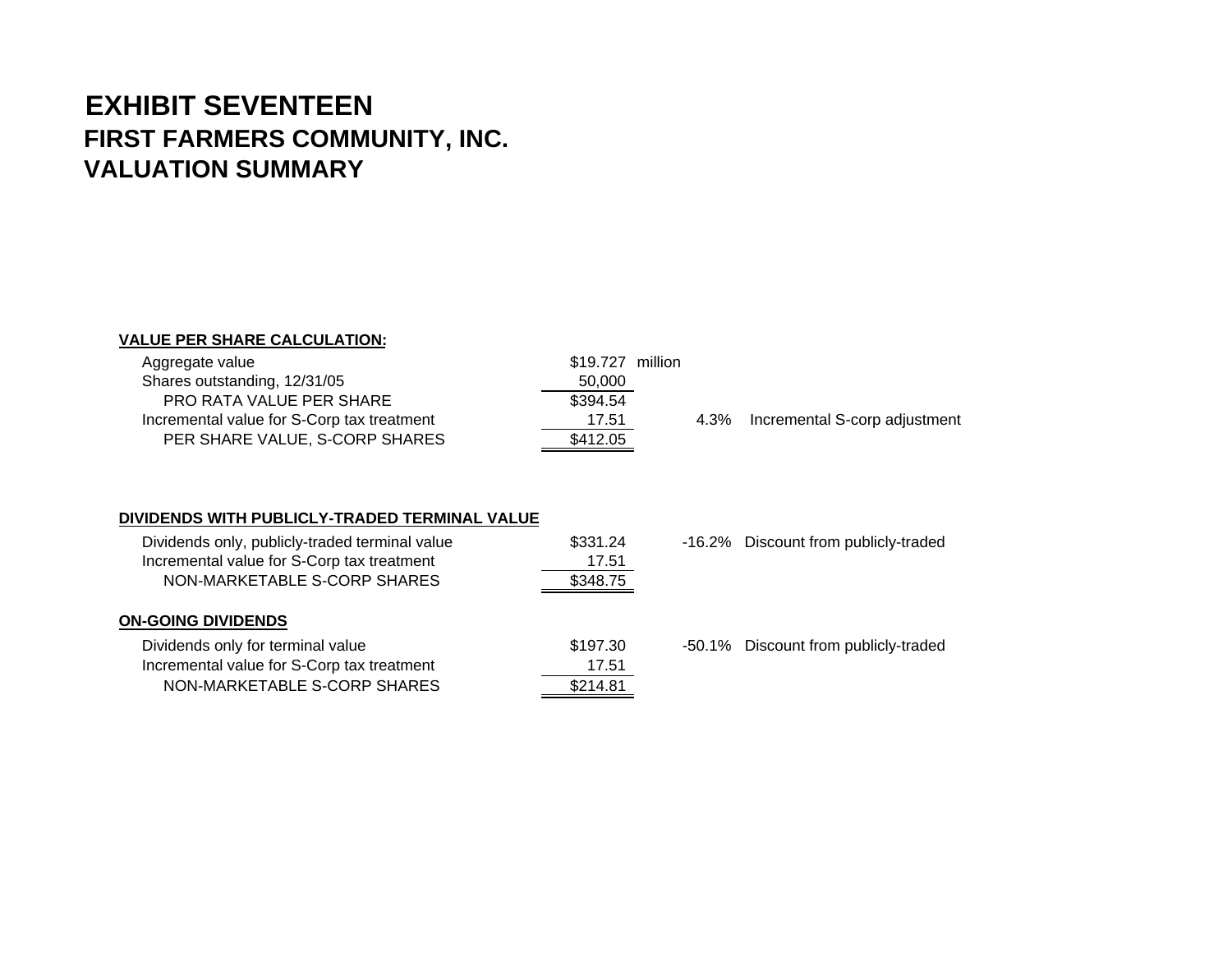# **EXHIBIT EIGHTEEN FIRST FARMERS COMMUNITY, INC. INCREMENTAL VALUE OF S-CORP STATUS**

**(millions)**

| <b>TAX ADJUSTMENTS:</b>                                                                                                       |     |                             |                             | <b>June 30,</b>             |                             |                             |
|-------------------------------------------------------------------------------------------------------------------------------|-----|-----------------------------|-----------------------------|-----------------------------|-----------------------------|-----------------------------|
| TAX ADJUSTMENTS FOR C-CORPORATION:                                                                                            |     | 2007                        | 2008                        | 2009                        | 2010                        | 2011                        |
| Projected S-Corp net income                                                                                                   |     | \$2.533                     | \$3.040                     | \$3.583                     | \$3.727                     | \$3.874                     |
| Projected C-corp taxes                                                                                                        | 35% | 0.887                       | 1.064                       | 1.254                       | 1.304                       | 1.356                       |
| PRO FORMA C-CORP NET INCOME                                                                                                   |     | \$1.647                     | \$1.976                     | \$2.329                     | \$2.422                     | \$2.518                     |
| DIVIDEND ADJUSTMENTS FOR C-CORPORATION:<br>Projected S-Corp dividends<br>Projected C-corp taxes<br>PRO FORMA C-CORP DIVIDENDS |     | \$1.647<br>0.887<br>\$0.760 | \$1.976<br>1.064<br>\$0.912 | \$2.329<br>1.254<br>\$1.075 | \$2.422<br>1.304<br>\$1.118 | \$2.518<br>1.356<br>\$1.162 |
| <b>SHAREHOLDER TAX ON S-CORP EARNINGS:</b>                                                                                    |     |                             |                             |                             |                             |                             |
| S-Corp income                                                                                                                 |     | \$2.533                     | \$3.040                     | \$3.583                     | \$3.727                     | \$3.874                     |
| Shareholders marginal tax rate                                                                                                |     | 36%                         | 36%                         | 36%                         | 36%                         | 36%                         |
| PERSONAL TAX ON S-CORP EARNINGS                                                                                               |     | \$0.912                     | \$1.094                     | \$1.290                     | \$1.342                     | \$1.395                     |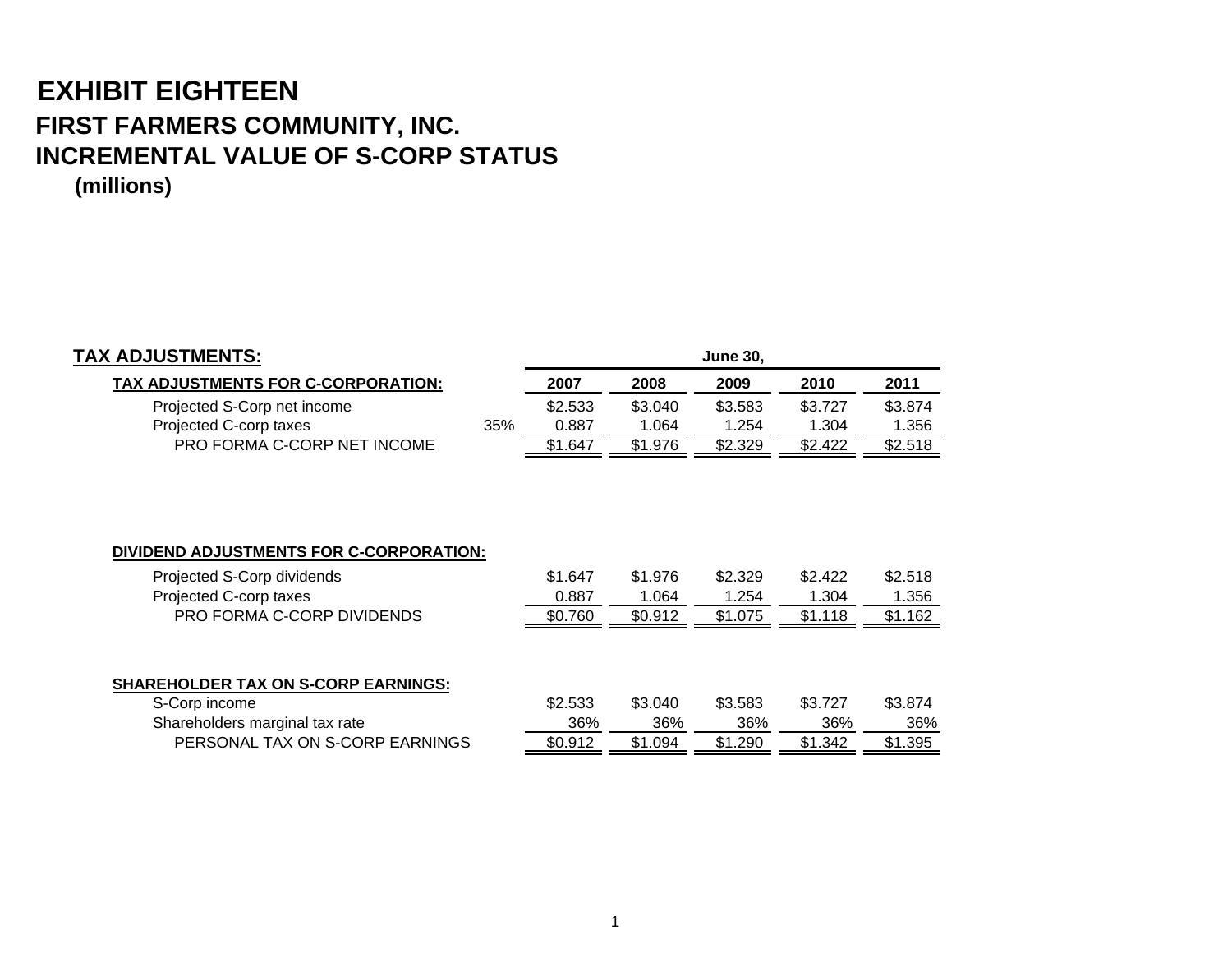# **EXHIBIT EIGHTEENFIRST FARMERS COMMUNITY, INC. INCREMENTAL VALUE OF S-CORP STATUS**

### **(millions)**

### **PRESENT VALUE CALCULATIONS:**

### **PRESENT VALUE OF S-CORP DIVIDENDS, AFTER-TAX:**

|                                         |       | March 31, |         |         |         | <b>Terminal</b> |         |                    |
|-----------------------------------------|-------|-----------|---------|---------|---------|-----------------|---------|--------------------|
|                                         |       | 2005      | 2006    | 2007    | 2008    | 2009            | Value   |                    |
| Projected S-Corp dividends              |       | \$1.647   | \$1.976 | \$2.329 | \$2.422 | \$2.518         | \$5,865 | Retained earnings  |
| Personal tax liability, S-Corp earnings | 36%   | (0.912)   | (1.094) | (1.290) | (1.342) | (1.395)         | 15%     | Capital gains rate |
| NET AFTER-TAX TO SHAREHOLDERS           |       | \$0.735   | \$0.882 | \$1.039 | \$1.081 | \$1.124         | \$0.880 | Tax savings        |
| Present value factors                   | 14.0% | 0.9366    | 0.8216  | 0.7207  | 0.6322  | 0.5545          | 0.5194  |                    |
| PERIODIC PRESENT VALUES                 |       | \$0.688   | \$0.724 | \$0.749 | \$0.683 | \$0.623         | \$0.457 |                    |
| <b>TOTAL PRESENT VALUE</b>              |       | \$3.924   |         |         |         |                 |         |                    |
|                                         |       |           |         |         |         |                 |         |                    |

**PRESENT VALUE OF C-CORP DIVIDENDS, AFTER-TAX:**

|                                          |       | September 30, |         |         |         |         |  |  |
|------------------------------------------|-------|---------------|---------|---------|---------|---------|--|--|
|                                          |       | 2005          | 2006    | 2007    | 2008    | 2009    |  |  |
| C-Corp dividends to shareholders         |       | \$0.760       | \$0.912 | \$1.075 | \$1.118 | \$1.162 |  |  |
| Personal tax liability, C-Corp dividends | 15%   | (0.114)       | (0.137) | (0.161) | (0.168) | (0.174) |  |  |
| NET AFTER-TAX TO SHAREHOLDERS            |       | \$0.646       | \$0.775 | \$0.914 | \$0.950 | \$0.988 |  |  |
| Present value factors                    | 14.0% | 0.9366        | 0.8216  | 0.7207  | 0.6322  | 0.5545  |  |  |
| PERIODIC PRESENT VALUES                  |       | \$0.605       | \$0.637 | \$0.658 | \$0.601 | \$0.548 |  |  |
| TOTAL PRESENT VALUE                      |       | \$3.049       |         |         |         |         |  |  |

### **INCREMENTAL, AFTER-TAX VALUE OF DIVIDENDS:**

| S-corp dividends after-tax present value | \$3.924 |
|------------------------------------------|---------|
| C-corp dividends after-tax present value | 3.049   |
| INCREMENTAL VALUE ATTRIBUTABLE TO S-CORP | \$0.875 |
| Shares outstanding                       | 50,000  |
| PER SHARE INCREMENTAL VALUE              | \$17.51 |